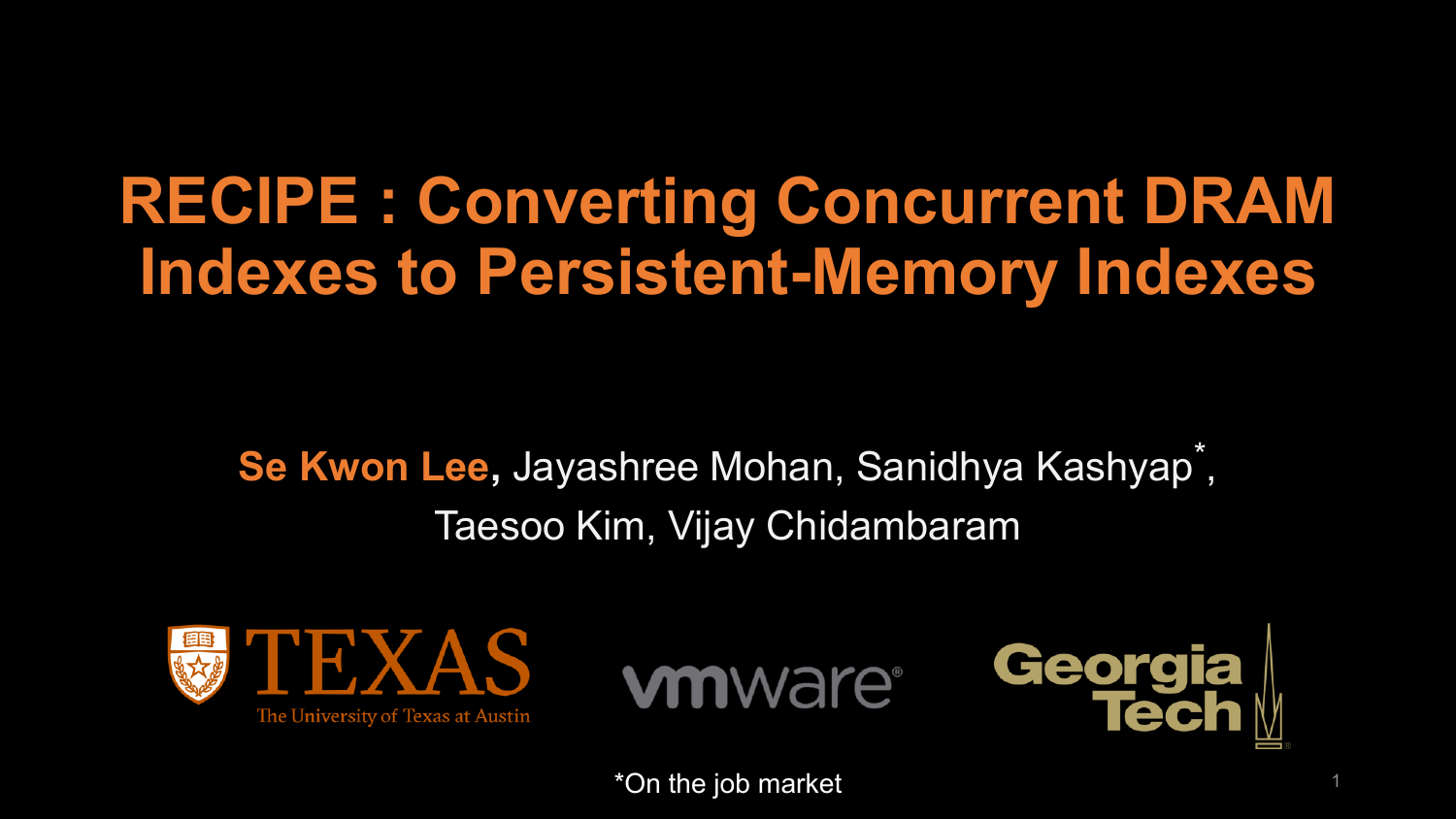# **Persistent Memory (PM)**

- New storage class memory technology
- Performance similar to DRAM
- Non-volatile & high-capacity
	- Up-to 6TB on a single machine



#### **Intel Optane DC Persistent Memory**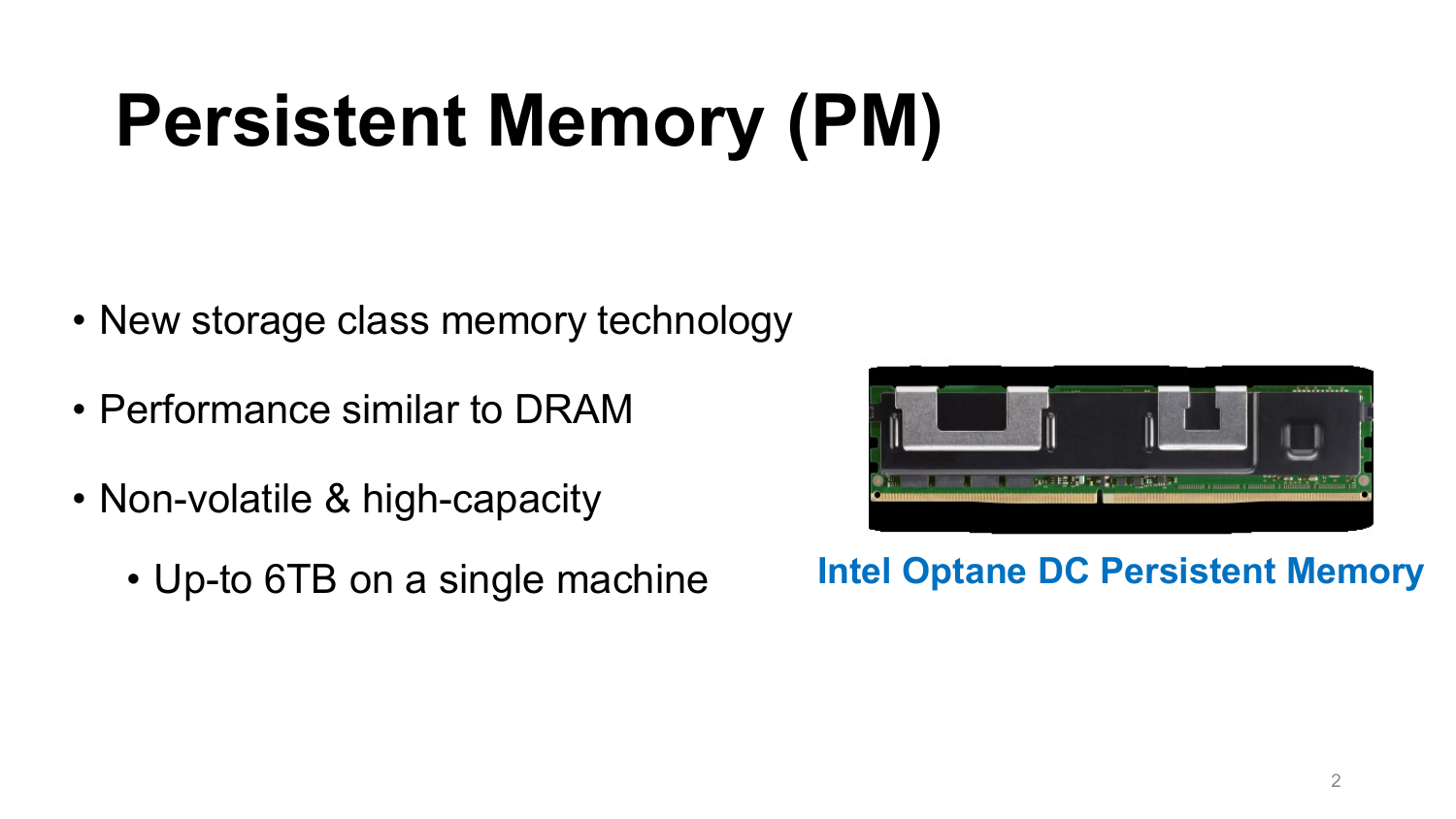# **Indexing on PM**

- PM has high capacity and low latency
	- 6TB on a single machine  $\rightarrow$  100 billion 64-byte key-value pairs
- Indexing data on PM is crucial for efficient data access

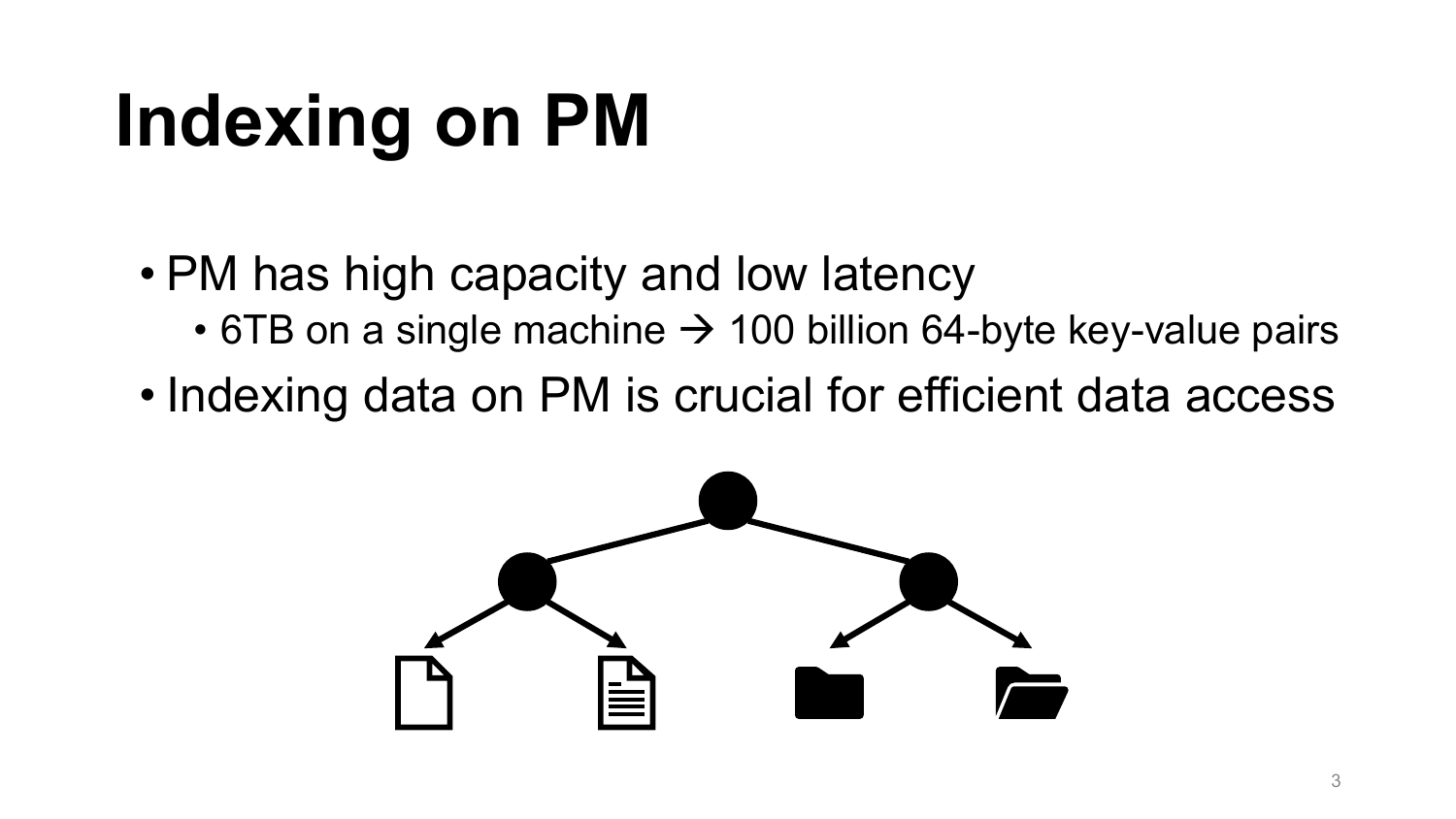PM Indexes need to achieve three goals simultaneously

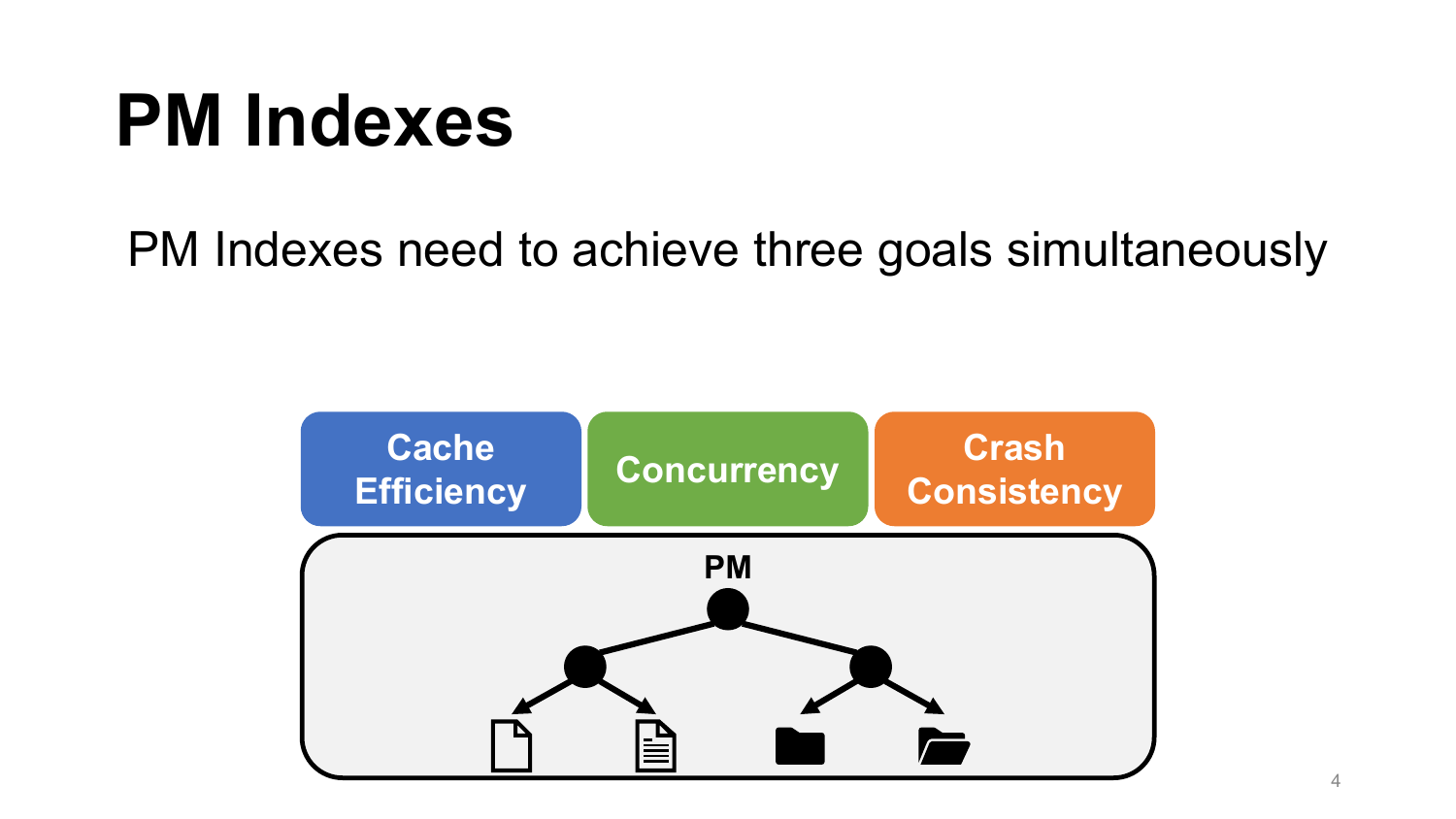- Cache Efficiency
	- Persistent memory is attached to the memory bus
	- 3x higher latency than DRAM  $\rightarrow$  More cache-sensitive

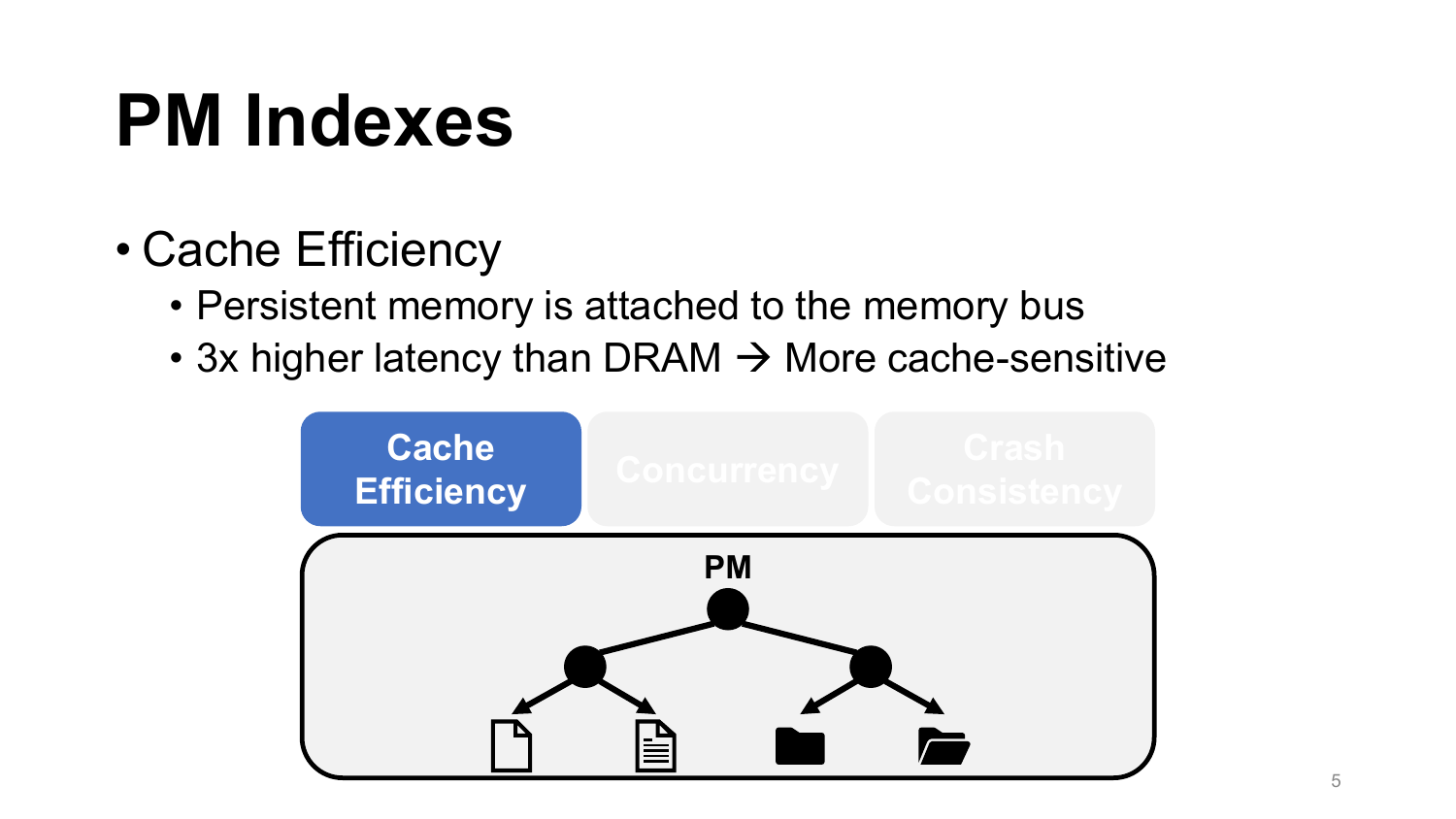- Concurrency
	- High concurrency is necessary for scalability on any modern multicore platform

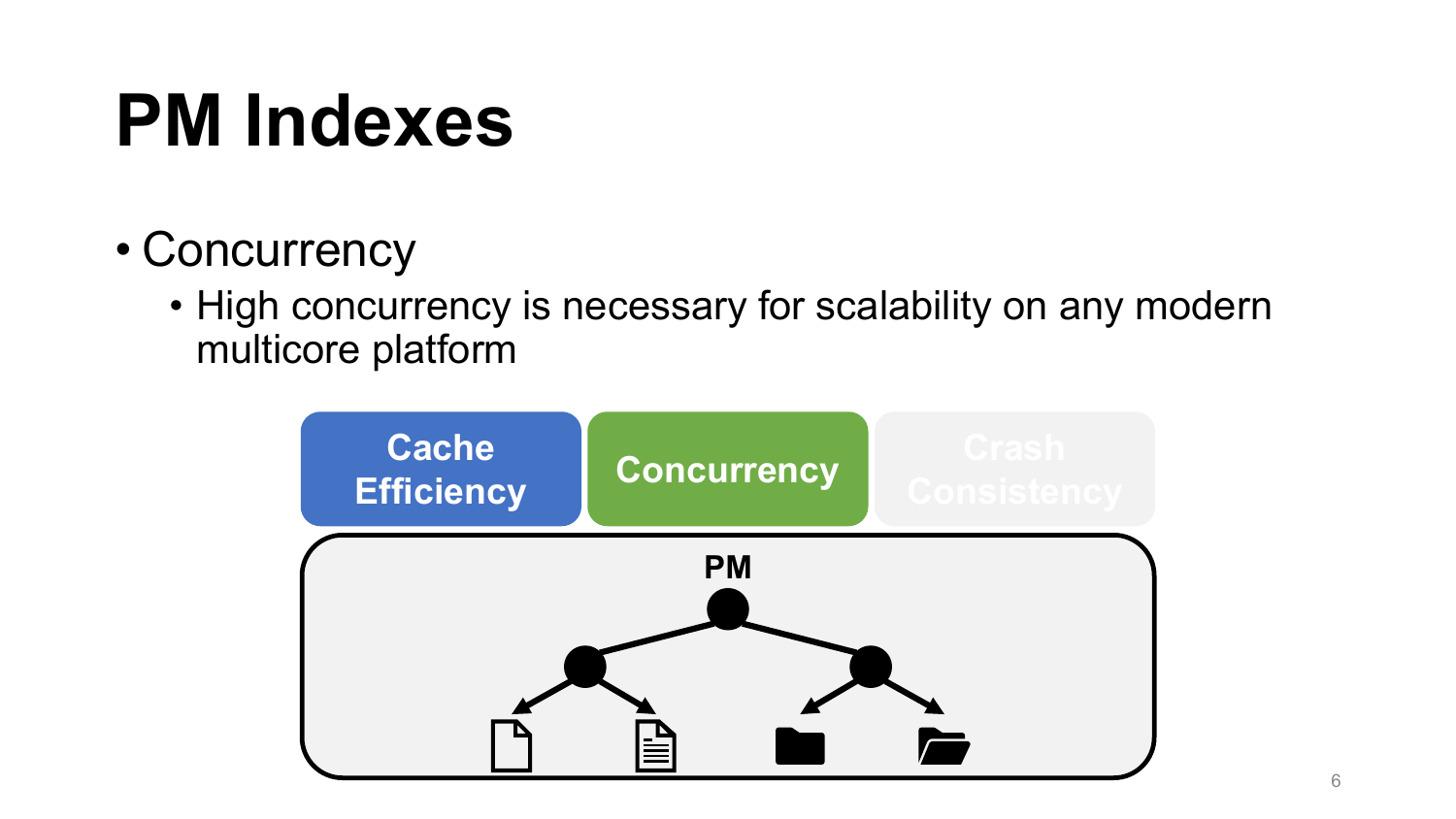- Crash Consistency
	- CPU cache is still volatile
	- Arbitrarily-evicted cache lines  $\rightarrow$  Persistence reordering

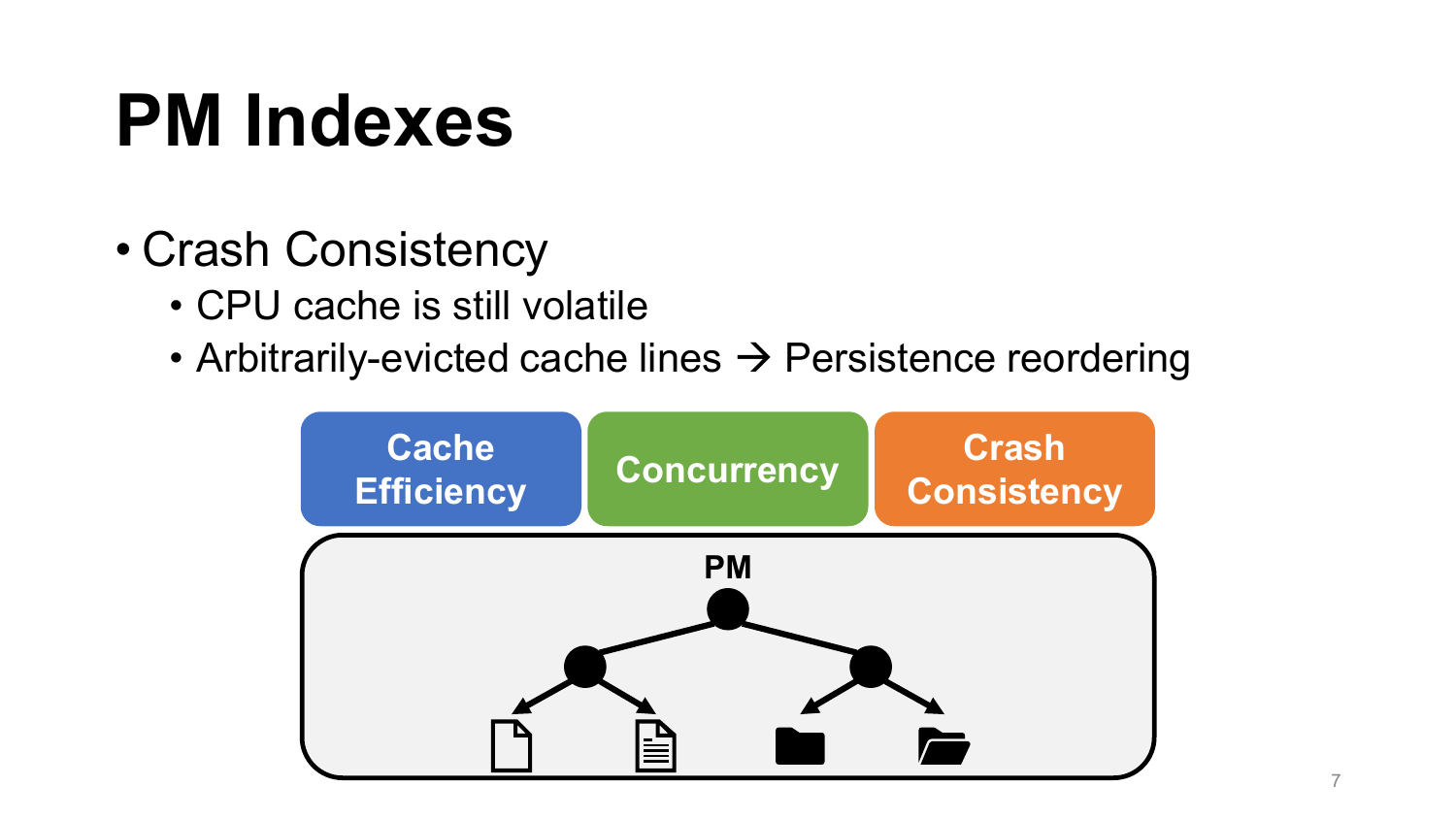- Crash Consistency
	- CPU cache is still volatile
	- Arbitrarily-evicted cache lines  $\rightarrow$  Persistence reordering



**Program order** write (log); write (commit);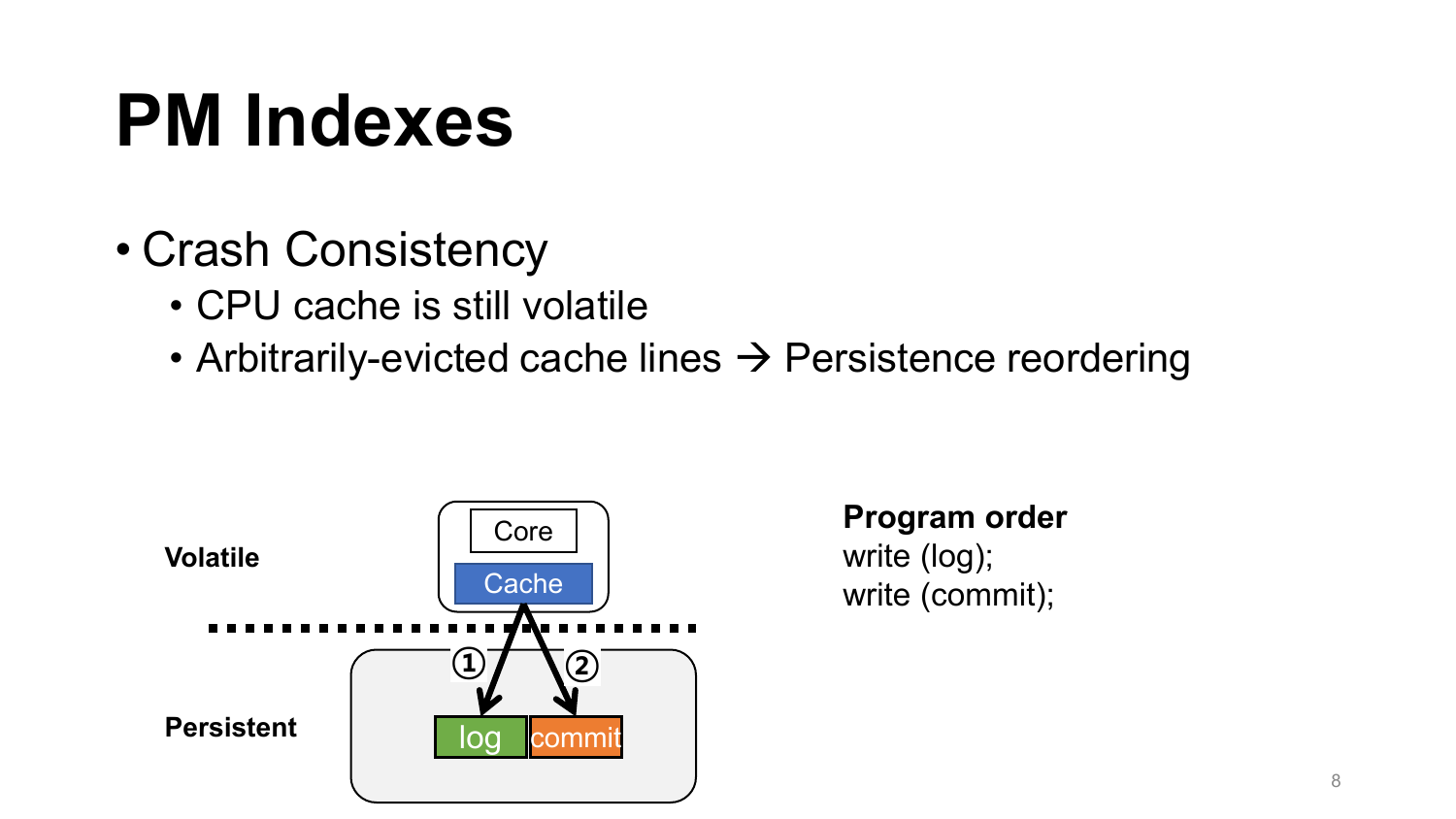- Crash Consistency
	- CPU cache is still volatile
	- Arbitrarily-evicted cache lines  $\rightarrow$  Persistence reordering



**Persistence reordering** write (log); write (log), **Deordered**<br>write (commit); **Department**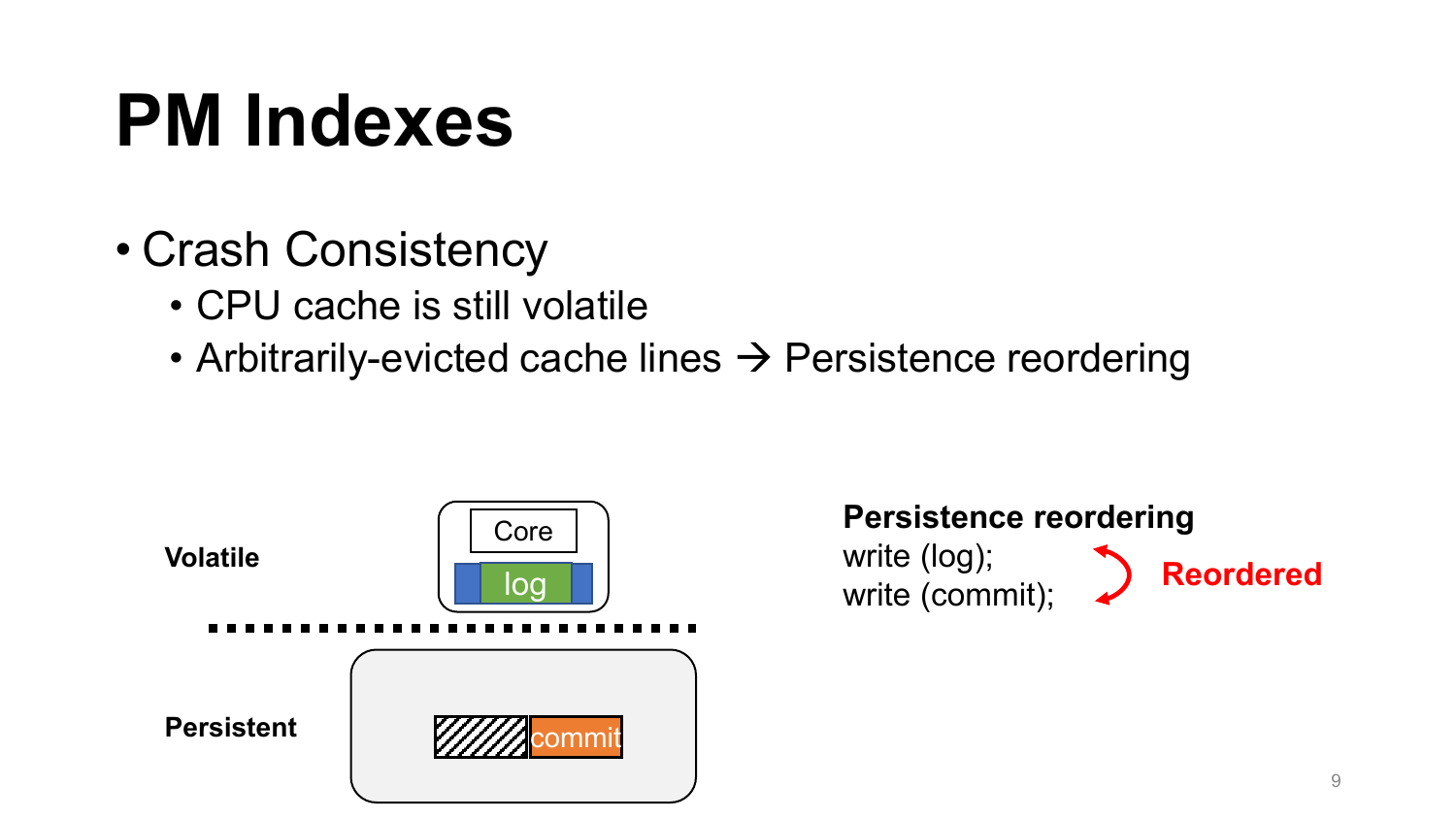- Crash Consistency
	- CPU cache is still volatile
	- Arbitrarily-evicted cache lines  $\rightarrow$  Persistence reordering

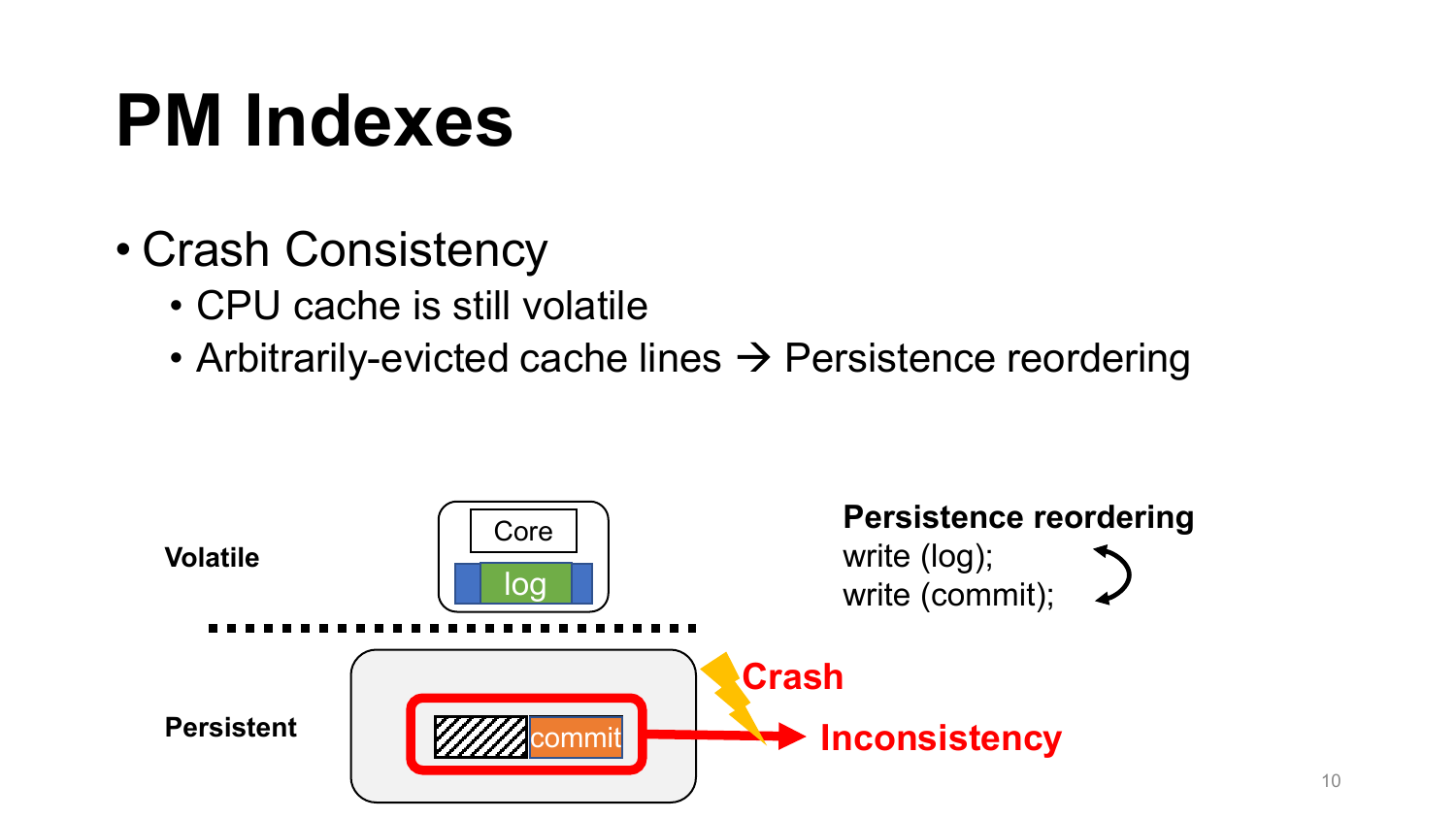- Crash Consistency
	- CPU cache is still volatile
	- Arbitrarily-evicted cache lines  $\rightarrow$  Persistence reordering
		- **Flush**: persist writes to PM
		- **Fence**: ensure one write prior another to be persisted first

**Volatile**



**Persistent log commit** 

**Consistent persistence ordering** write (log) **flush (log) fence ()** write (commit) **flush (commit) fence ()**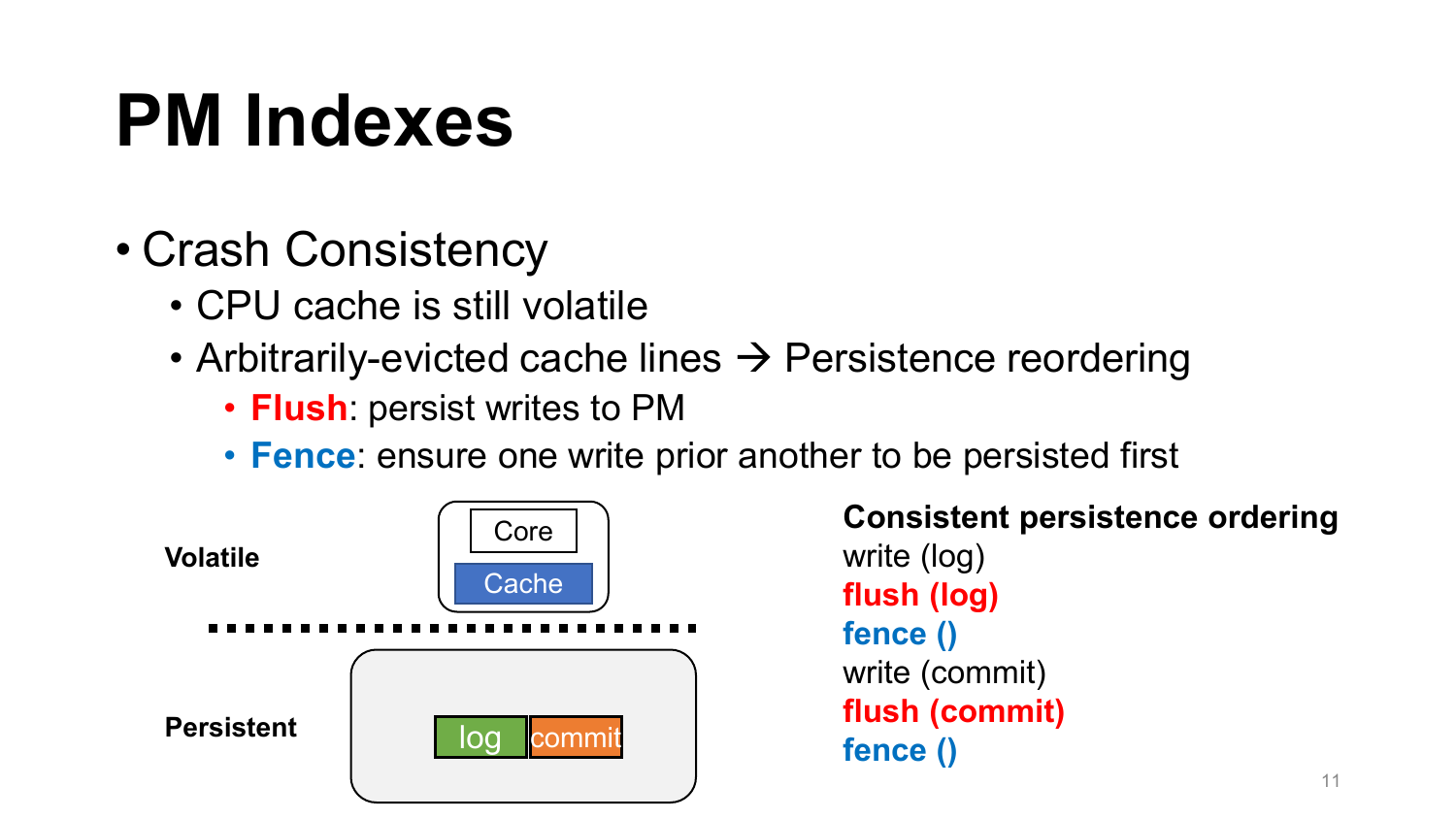## **Challenge in building PM indexes**

**Correctness condition: return previously** inserted data without data loss or corruption

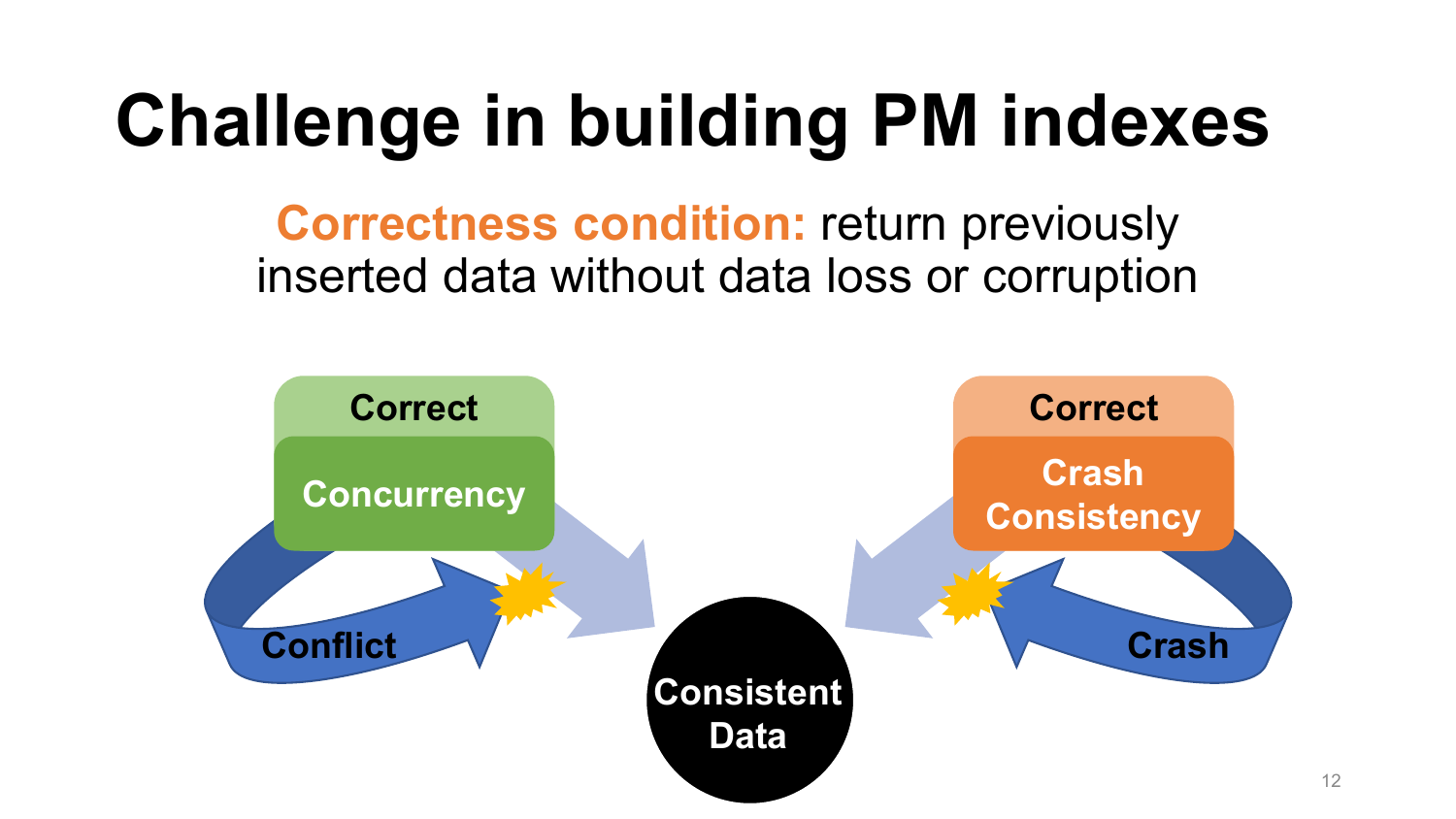## **Challenge in building PM indexes**

Concurrency and crash consistency interact with each other, a bug in either can lead to data loss

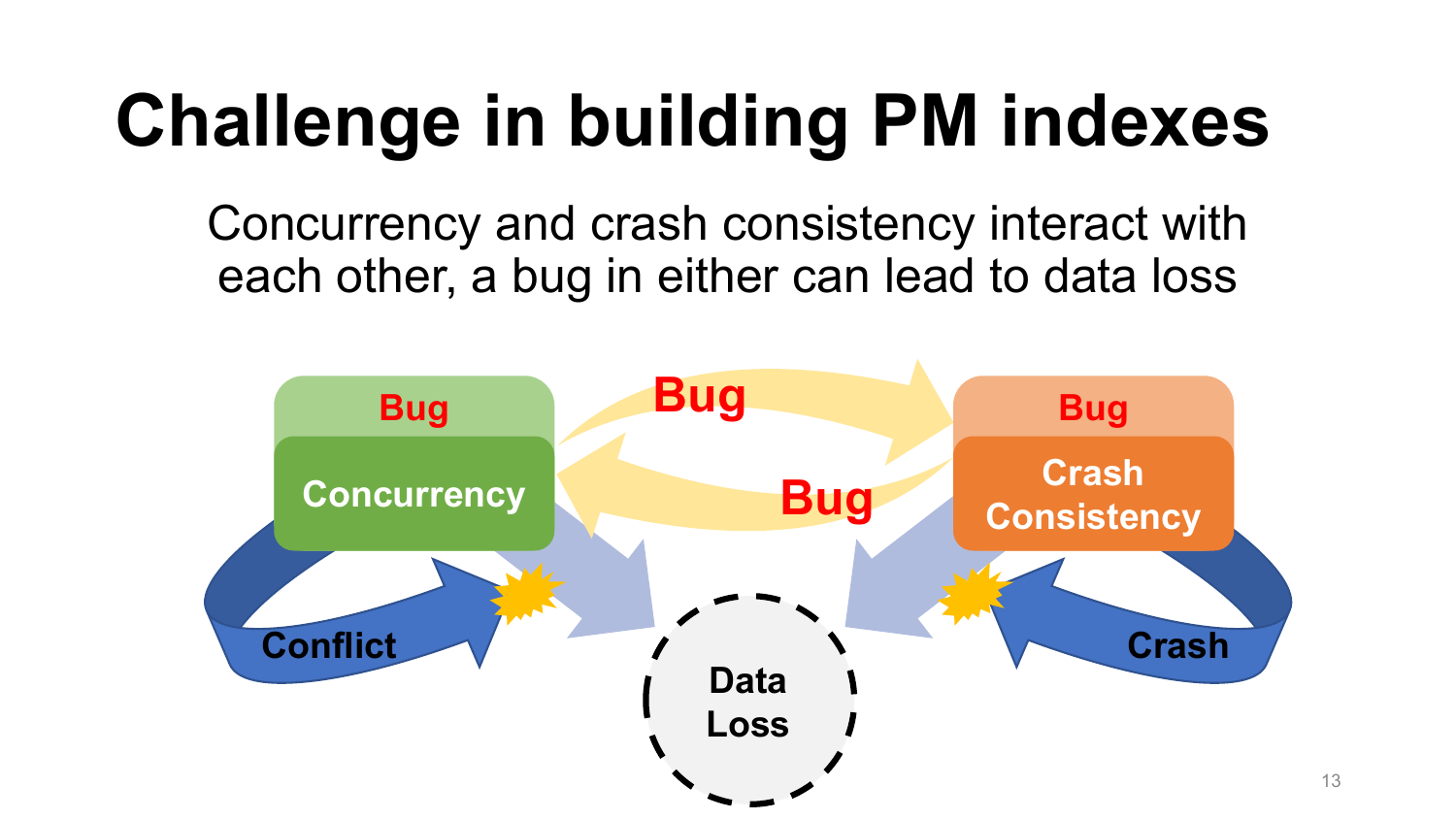# **Bug in Concurrent PM Index**

- We found **bugs** in FAST&FAIR [FAST'18] and CCEH [FAST'19]
- FAST&FAIR: Concurrent PM-based B+Tree
	- One bug in concurrency mechanism
	- Two bugs in recovery mechanism
- CCEH: Concurrent PM-based dynamic hash table
	- One bug in concurrency mechanism
	- One bug in recovery mechanism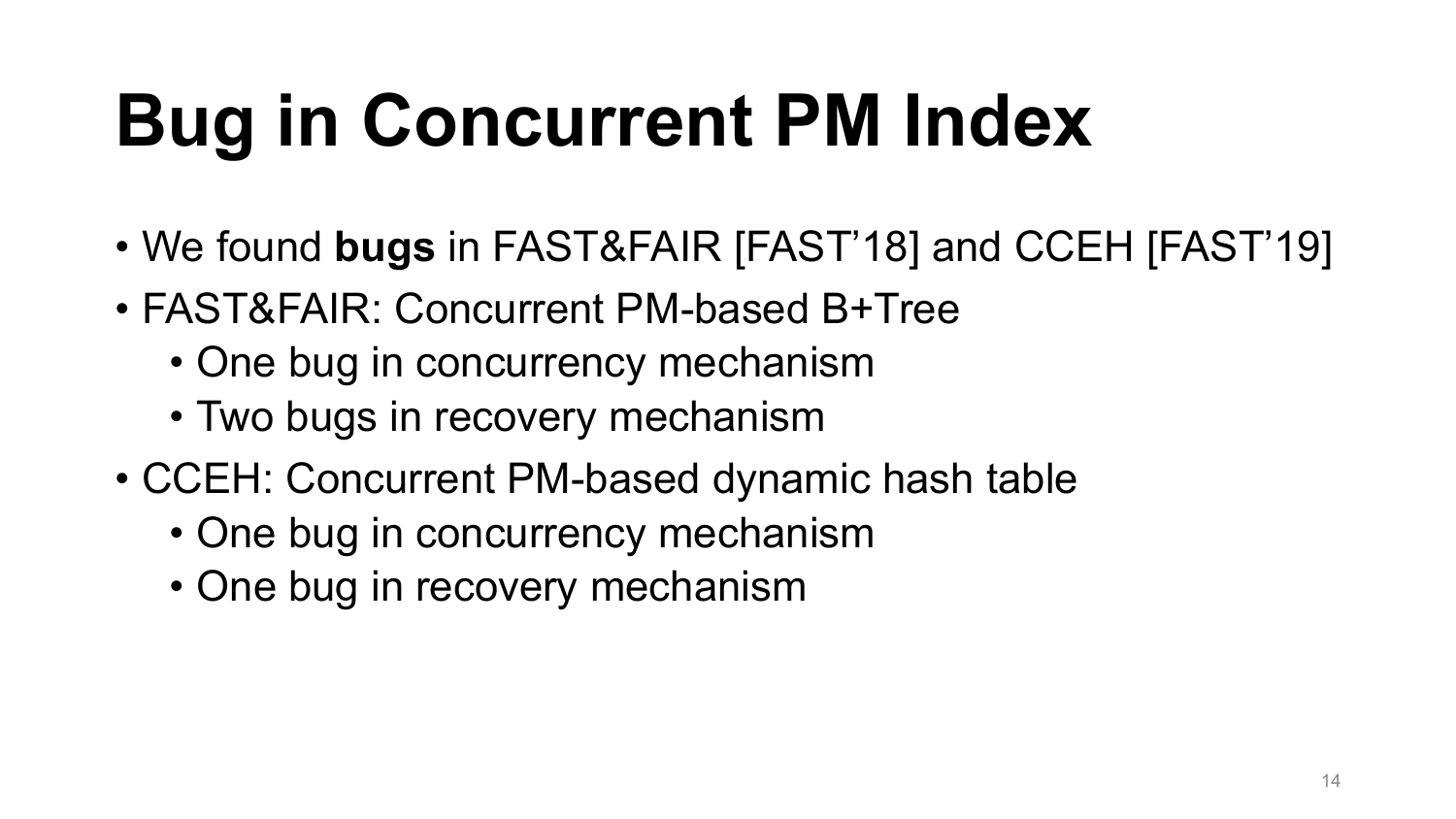How can we reduce the effort involved in building concurrent, crash-consistent PM indexes?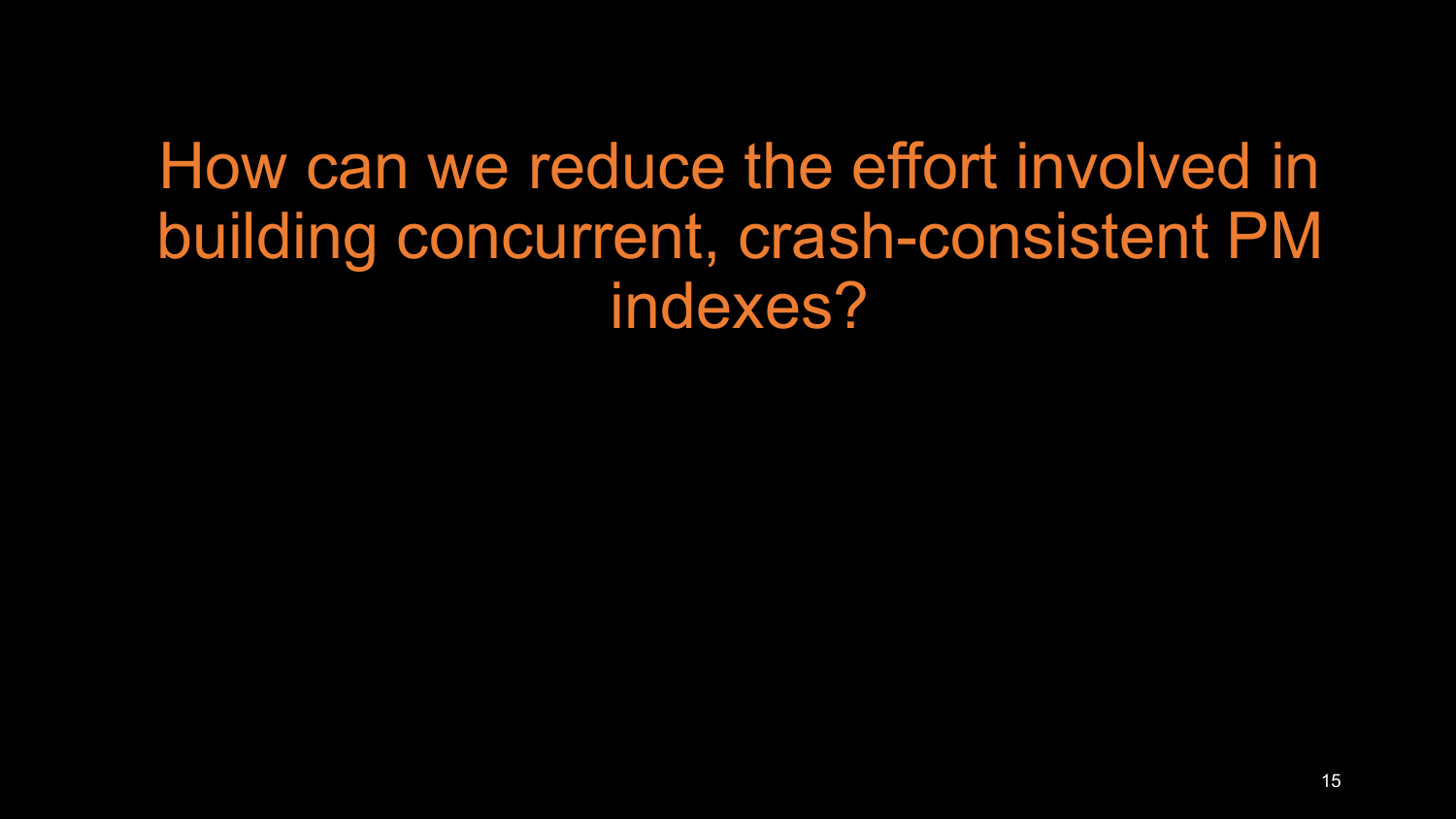How can we reduce the effort involved in building concurrent, crash-consistent PM indexes?

Approach: Convert concurrent DRAM indexes to PM indexes with low effort

Insight: Isolation and Crash Consistency are similar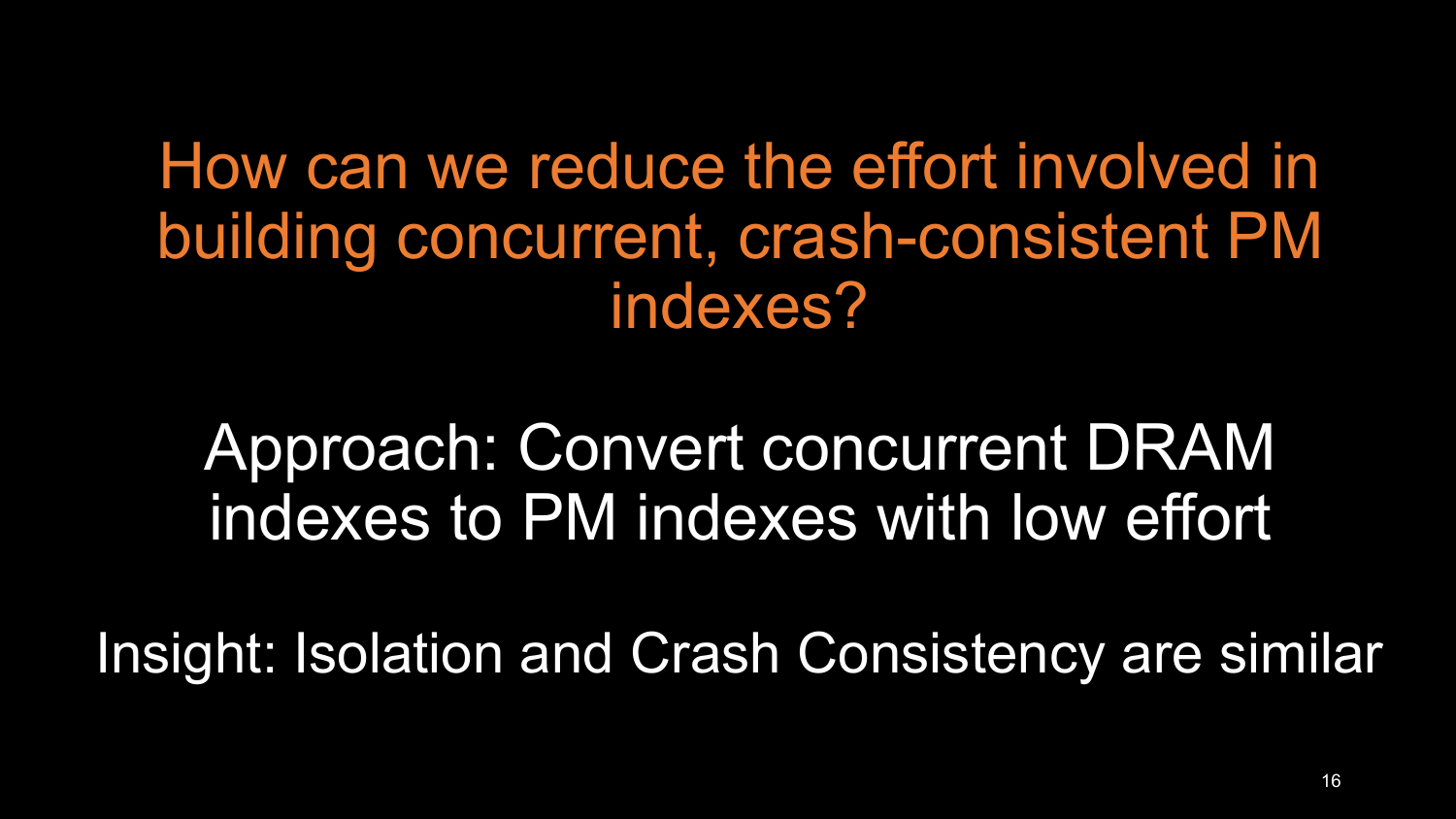### **DRAM Index**

• Already designed for cache efficiency and concurrency

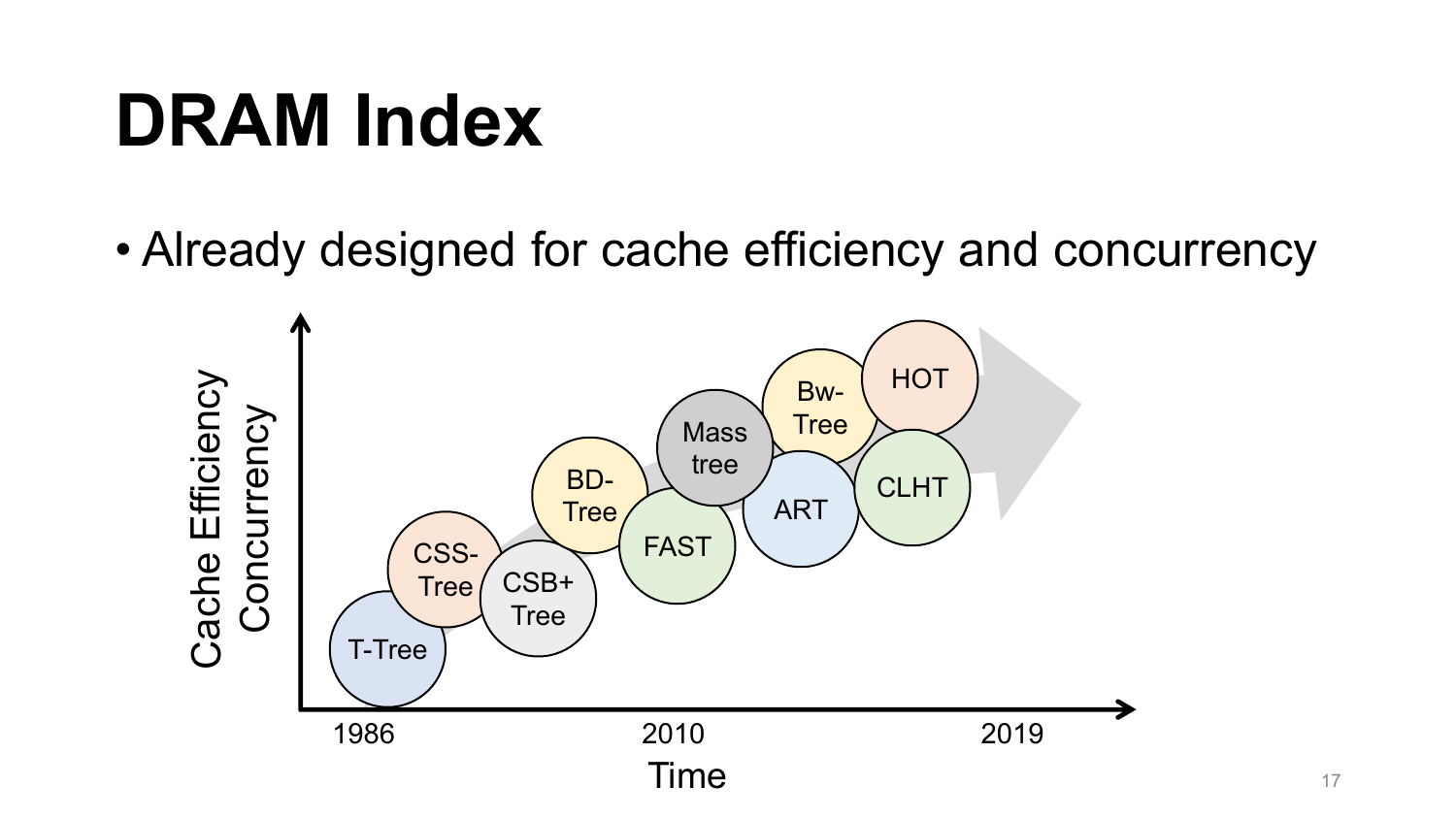### **DRAM Index**

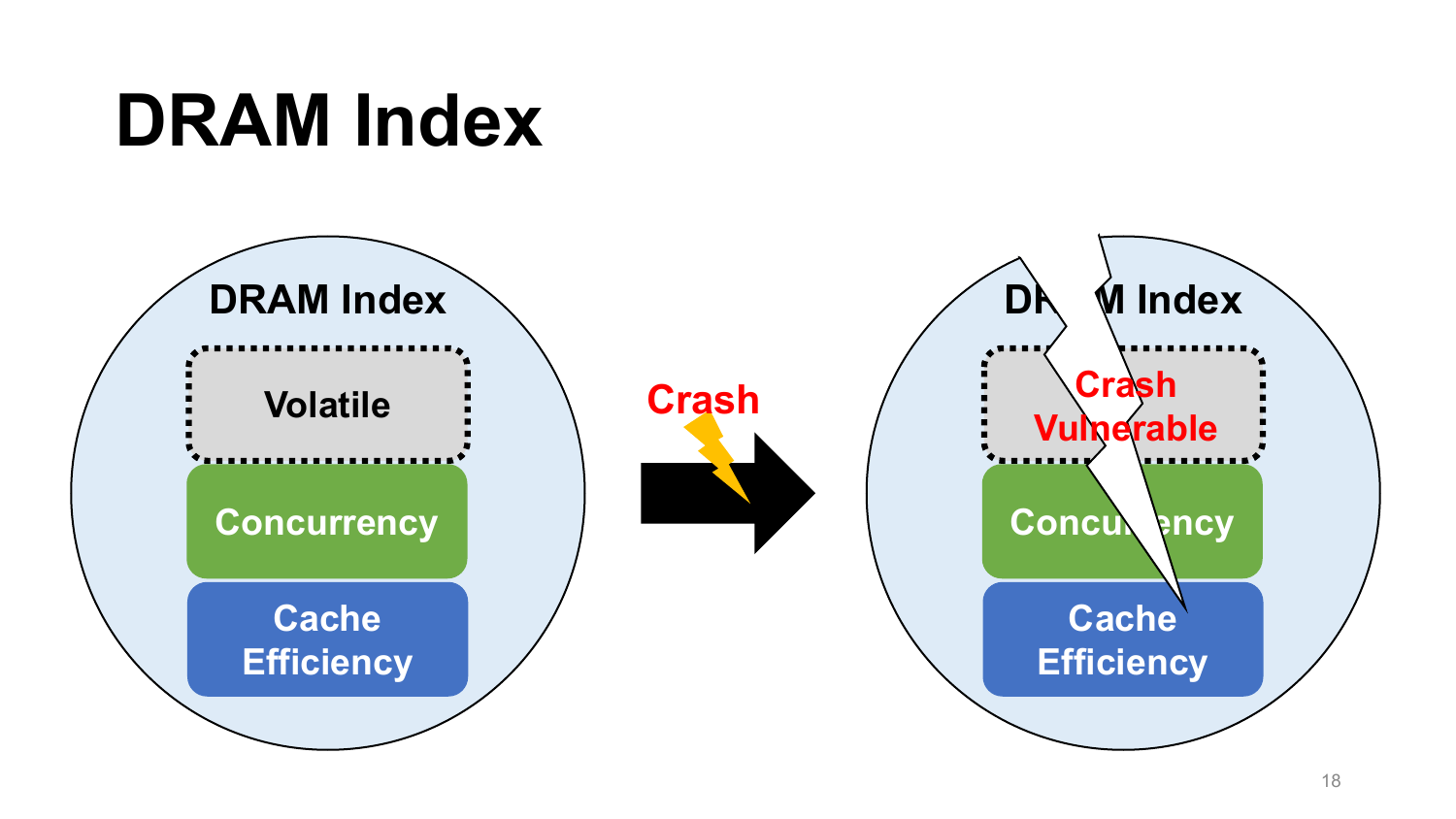## **Challenge in Conversion**

- Require minimal changes to DRAM index
	- Without modifying the original design principles of DRAM index



19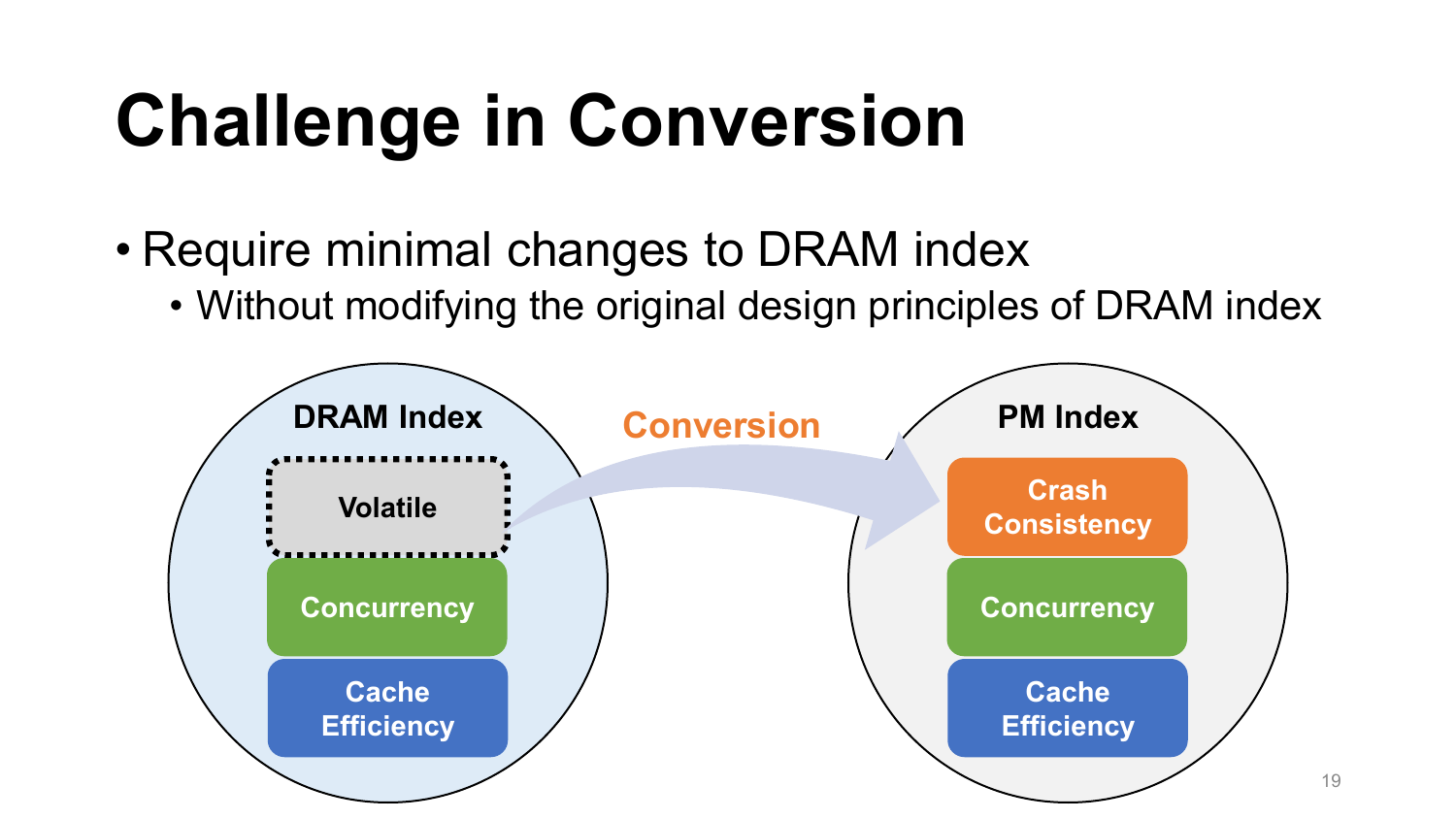# **Insight for Conversion**

- Similar semantics between isolation and consistency<sup>1</sup>
- Isolation
	- Return consistent data while multiple active threads are running
- Crash consistency
	- Return consistent data even after a crash happens at any point

1. Steven Pelley et al., Memory Persistency, ISCA'14 **1998 10:43 10:43 10:43 10:44** 20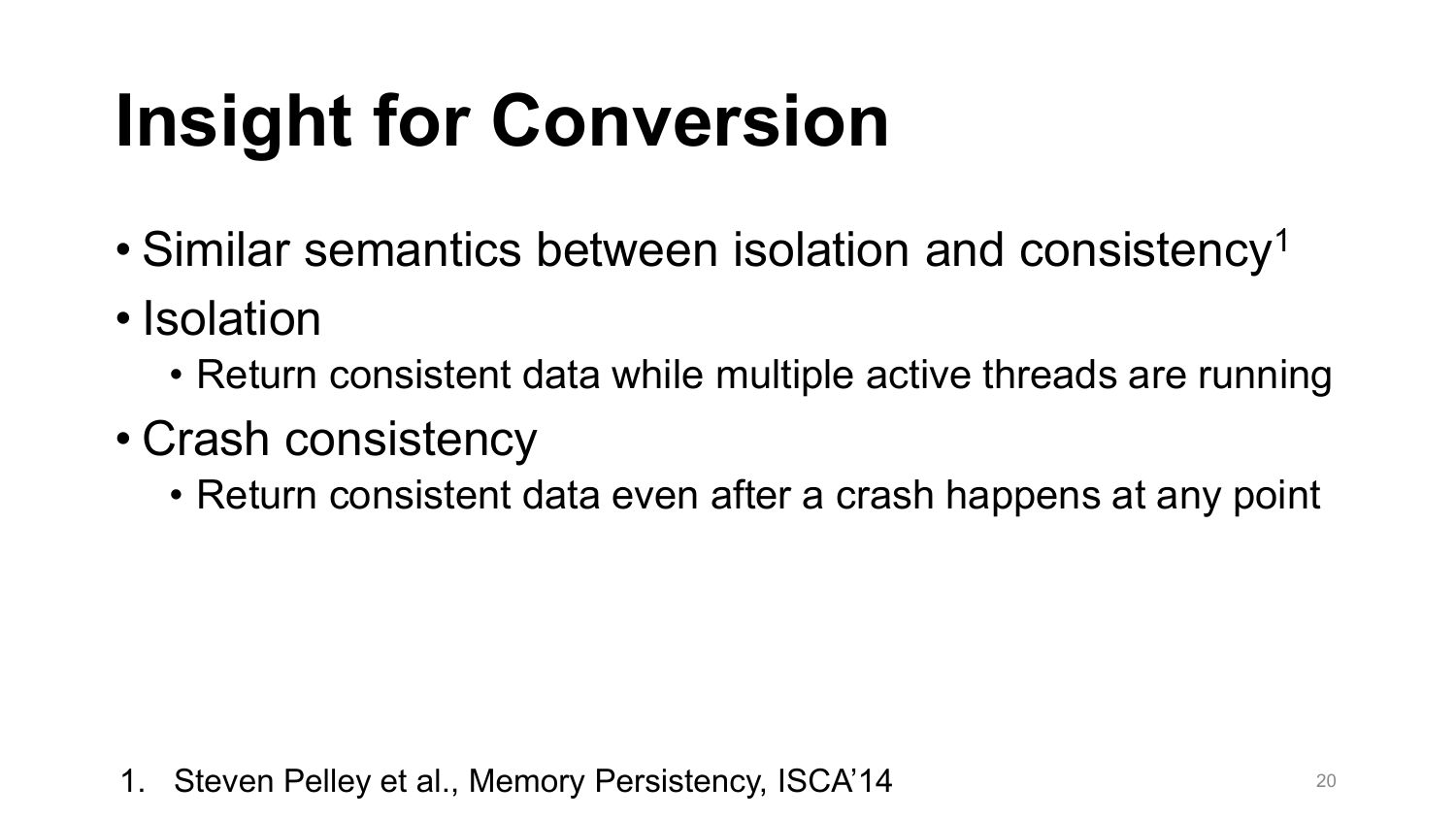### **Insight for Conversion**

• Isolation

• Similar semantics between isolation and consistency<sup>1</sup>

Approach: reuse mechanisms for isolation in DRAM indexes to obtain crash consistency

1. Steven Pelley et al., Memory Persistency, ISCA'14 <sup>21</sup>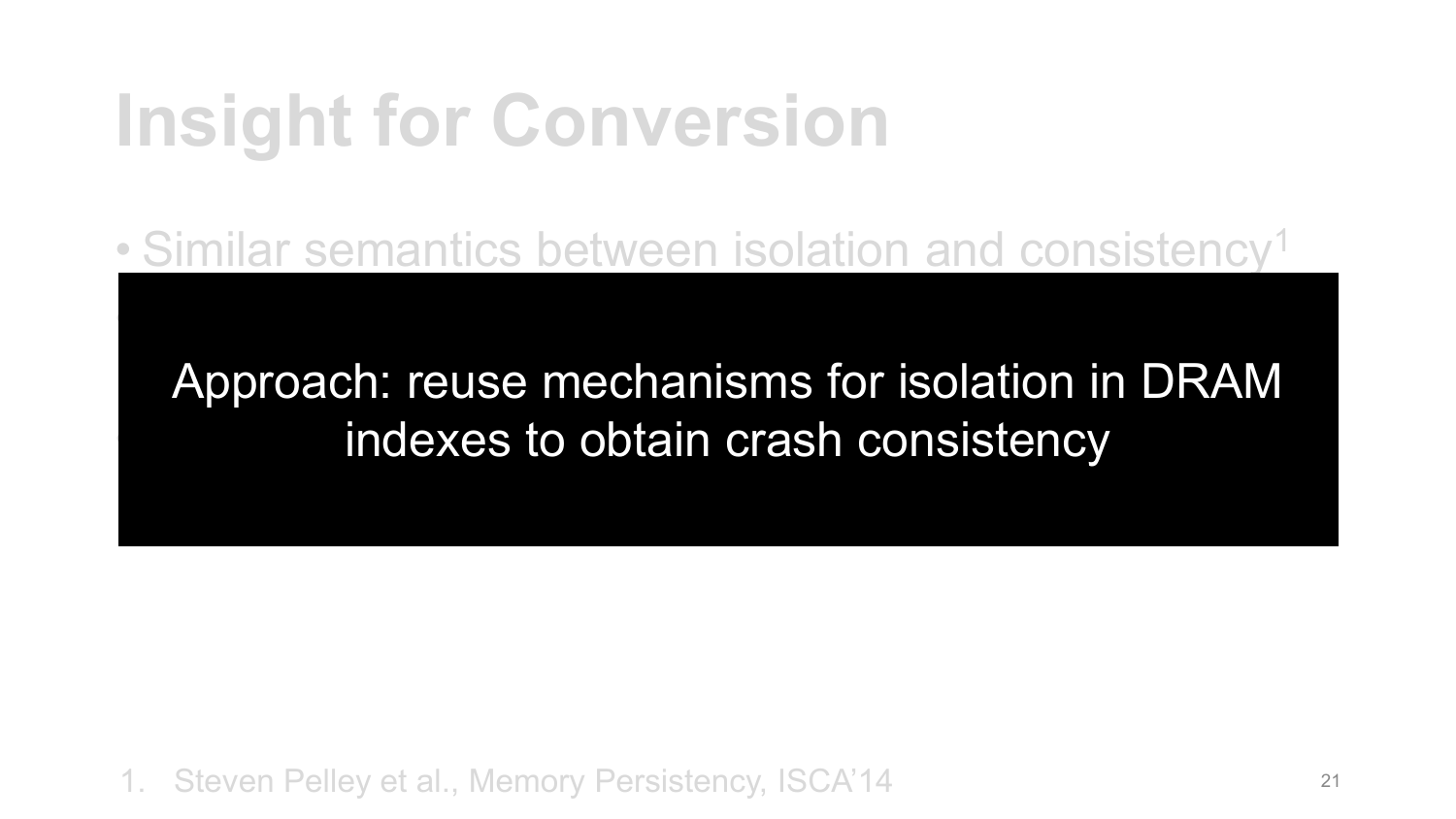

- Principled approach to convert DRAM indexes into PM indexes
- Case study of changing five popular DRAM indexes
- Conversion involves different data structures such as Hash Tables, B+ Trees, and Radix Trees
- Conversion required modifying **<= 200 LOC**
- Up-to 5.2x better performance in multi-threaded evaluation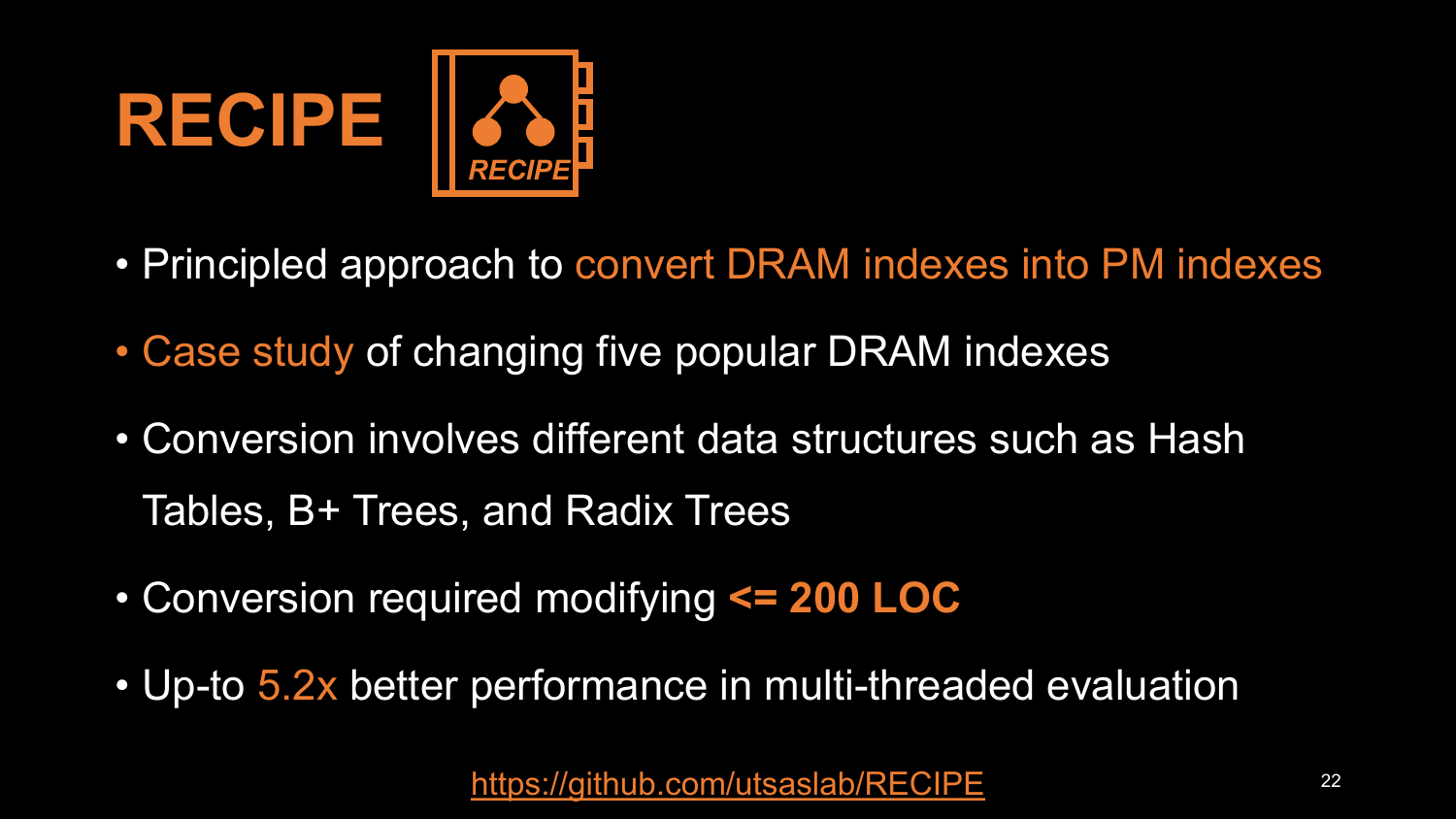## **Outline**

- Overall Intuition
- Conversion Conditions
- Conversion Example: Masstree
- Assumptions & Limitations
- Evaluation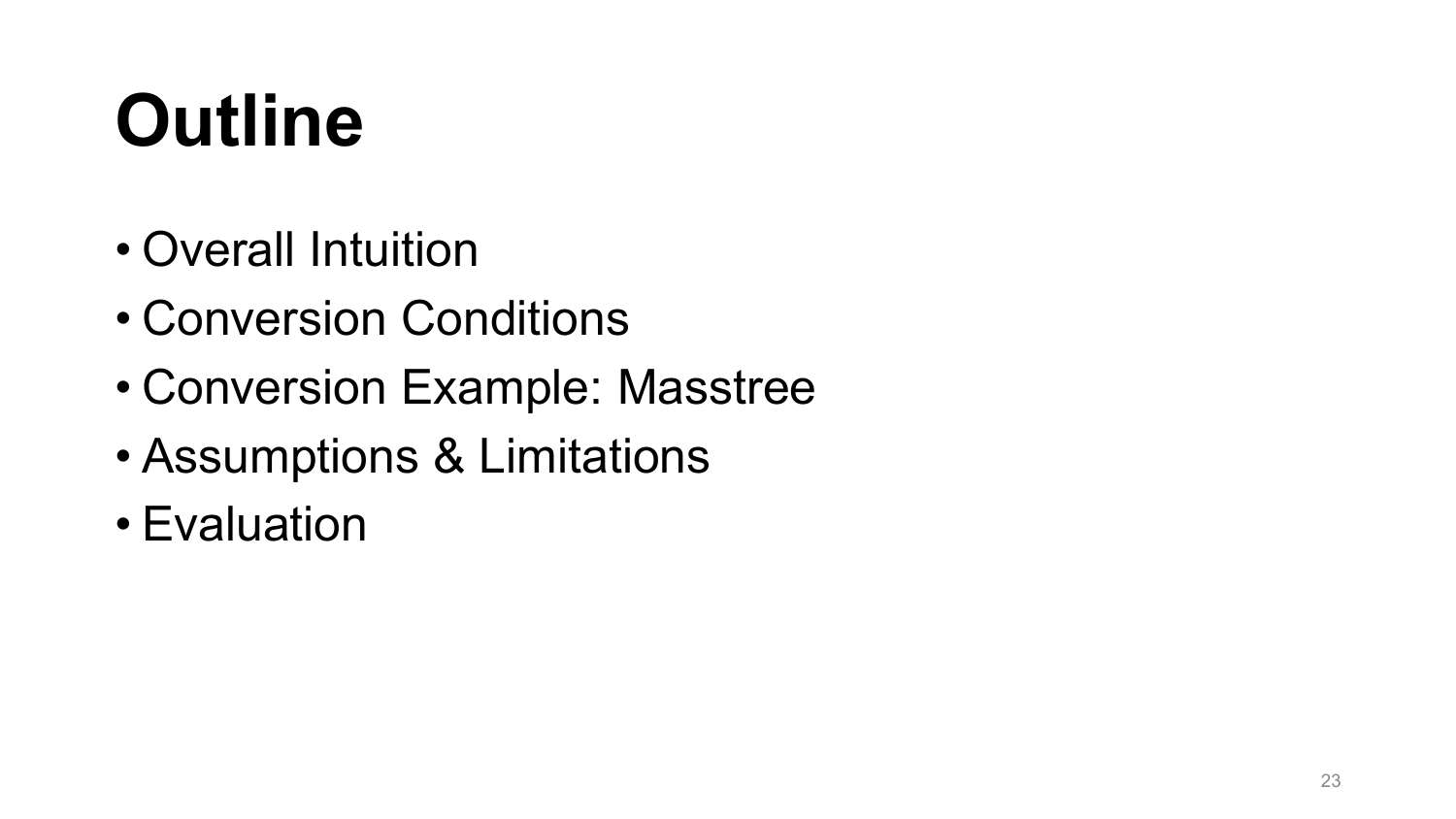## **Outline**

#### • **Overall Intuition**

- Conversion Conditions
- Conversion Example: Masstree
- Assumptions & Limitations
- Evaluation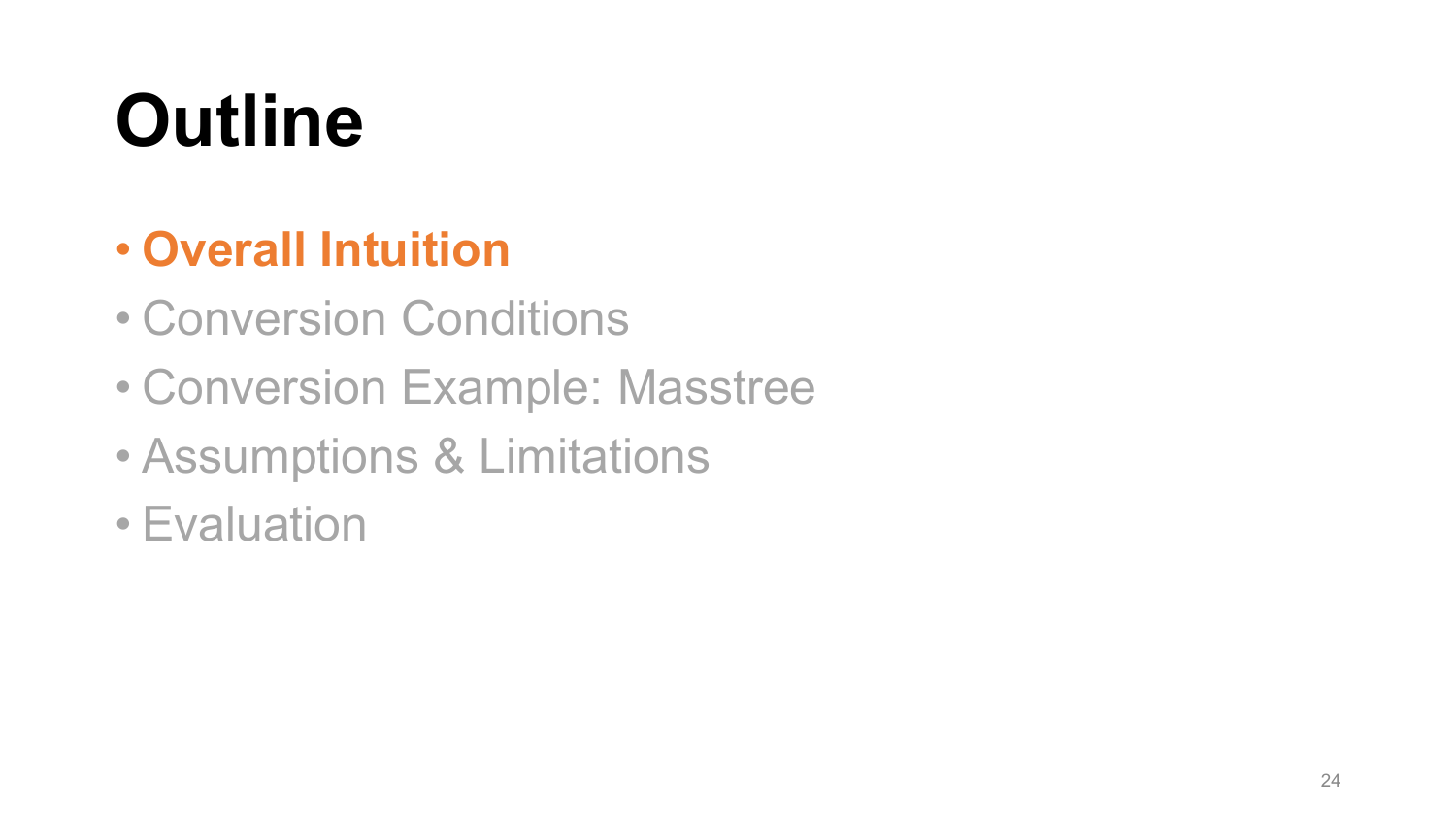- Blocking algorithms
	- Use explicit locks to prevent the conflicts of threads to shared data
- Non-blocking algorithms
	- Use well-defined invariants and ordering constraints without locks
	- Employed by most high-performance DRAM indexes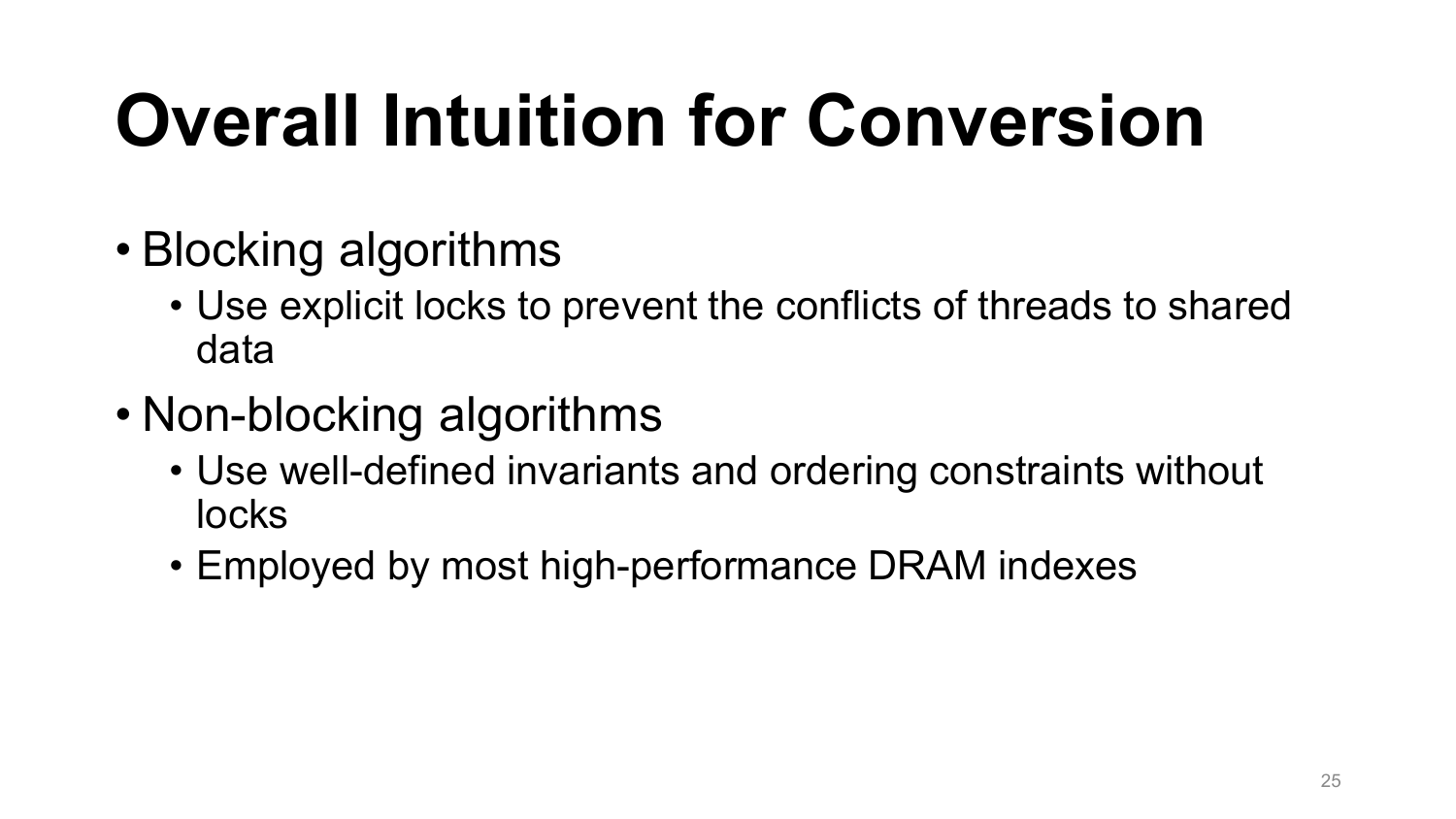- Non-blocking algorithms
	- Readers **Detect** and **Tolerate** inconsistencies
		- E.g., Ignore duplicated keys

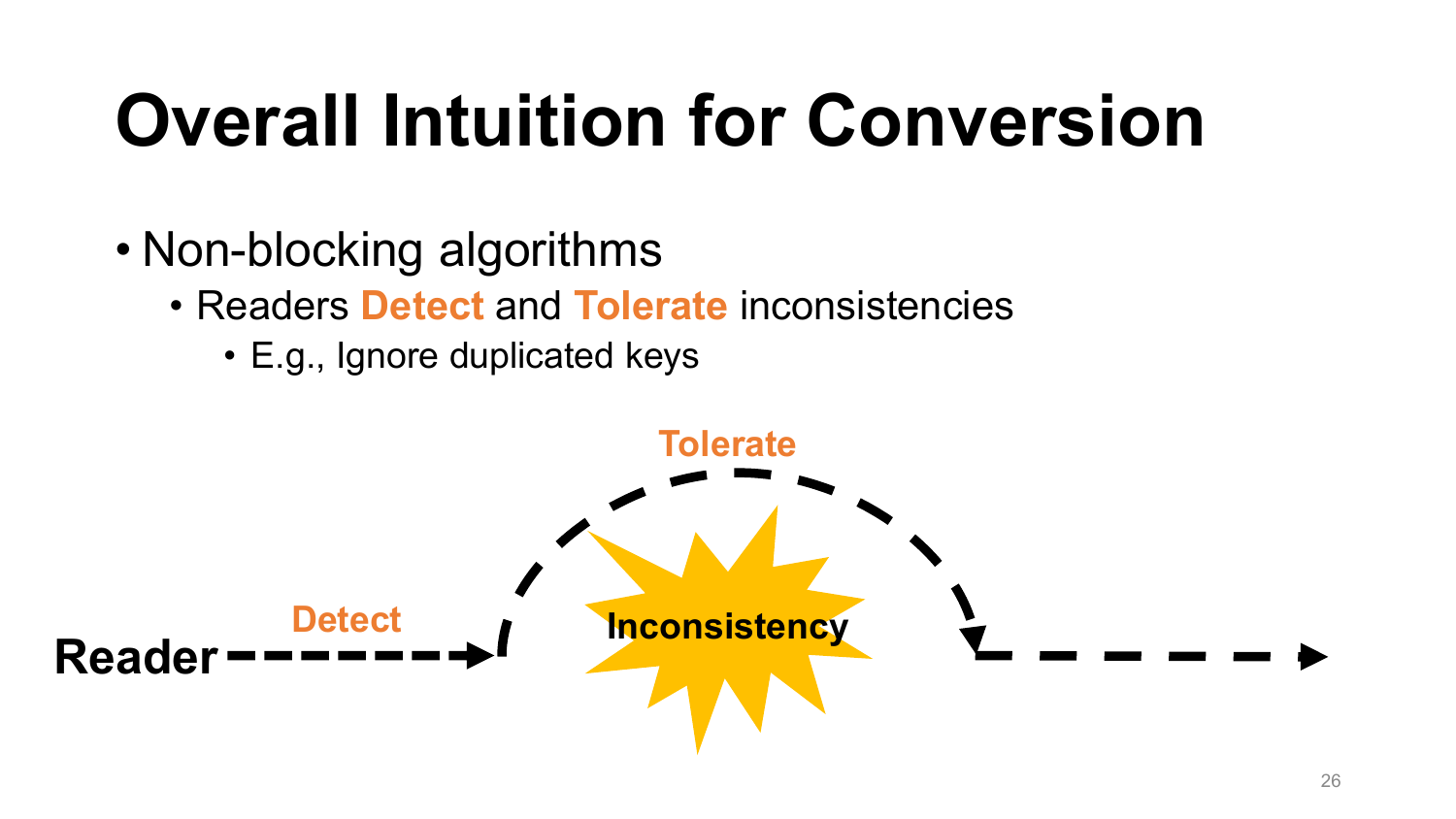- Non-blocking algorithms
	- Readers Detect and Tolerate inconsistencies
		- E.g., Ignore duplicated keys
	- Writers also **Detect**, but **Fix** inconsistencies
		- E.g., Eliminate duplicated keys

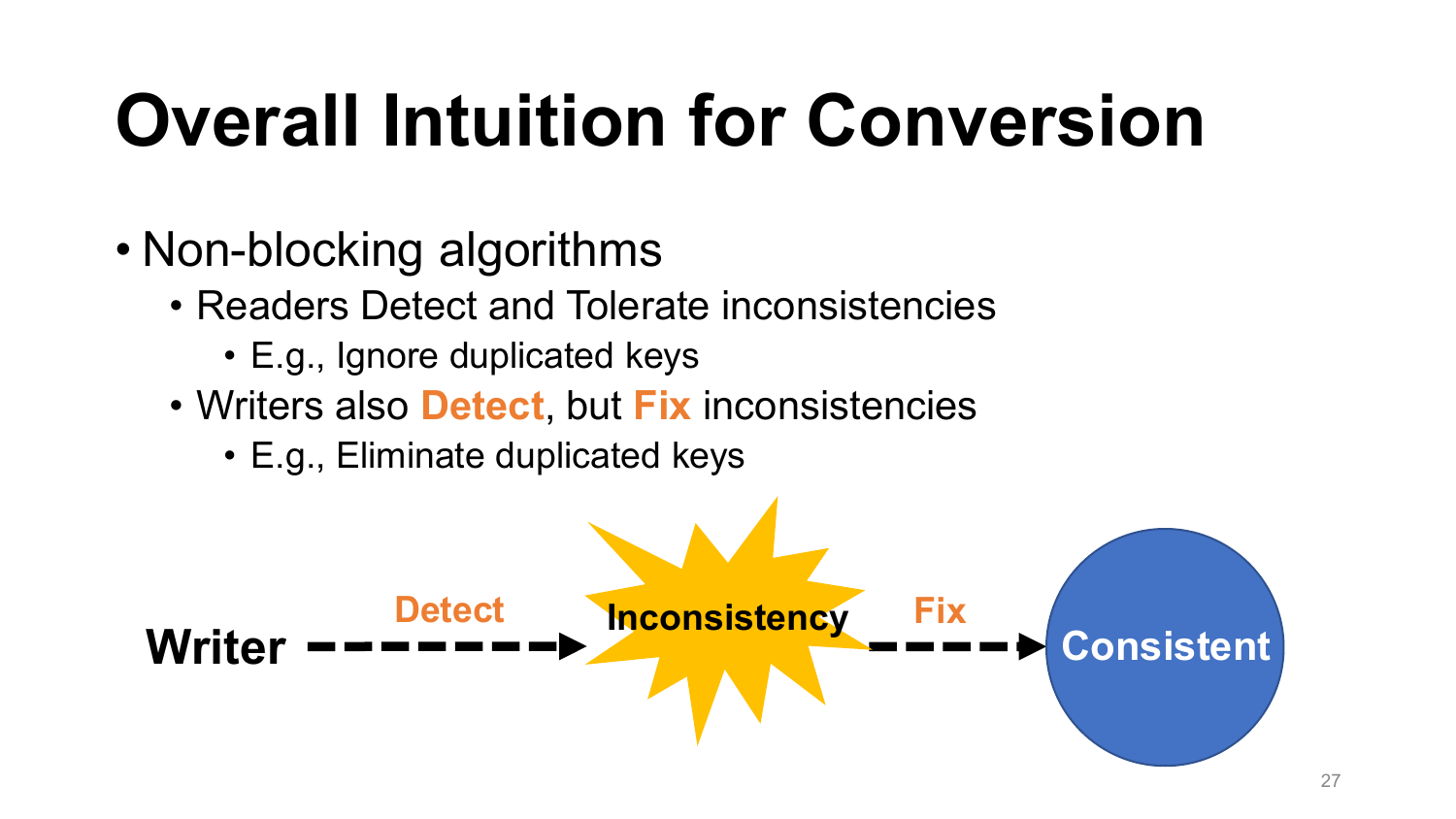- Non-blocking algorithms
	- Readers Detect and Tolerate inconsistencies
	- Writers also Detect, but Fix inconsistencies
	- **Helping mechanism**<sup>1</sup> ≈ **Crash Recovery**<sup>2</sup>
	- **Such indexes are \*inherently\* crash consistent**

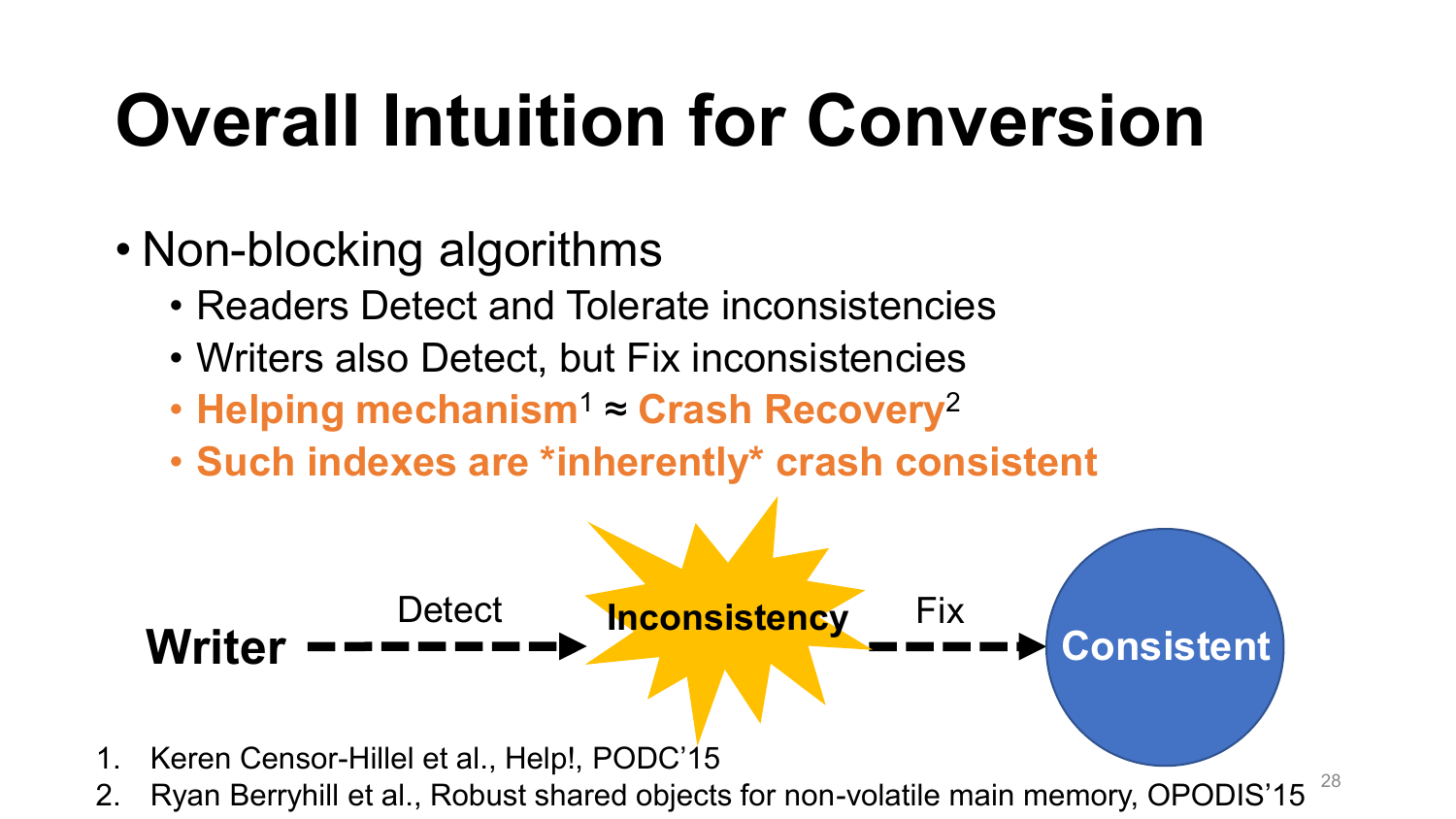- Not all DRAM indexes can be converted with **low effort**
- Exploit **inherent crash recovery** in the index
- Provide **specific conditions** that must hold for a DRAM index to be converted
- Provide a matching **conversion actions** for each condition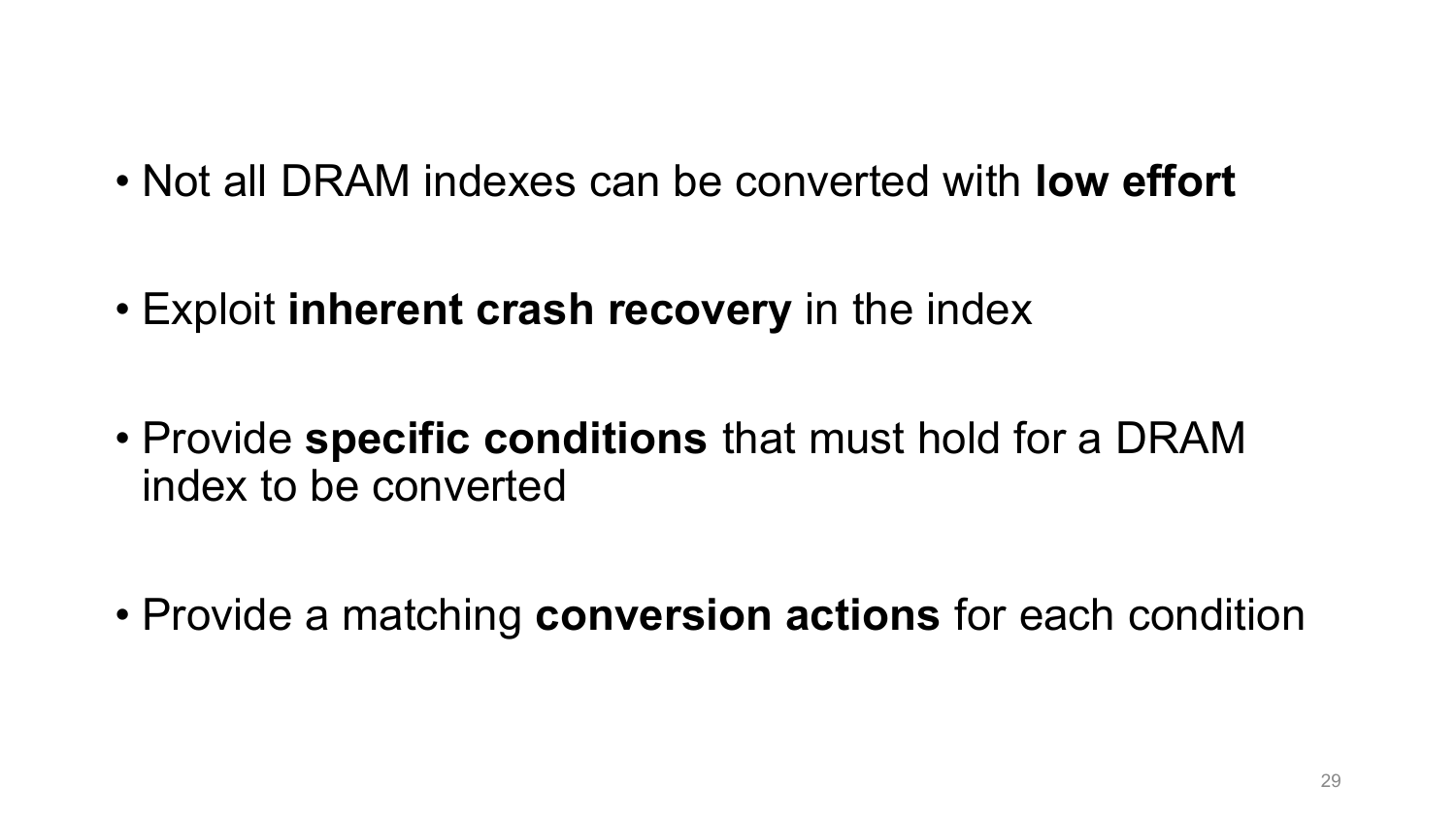## **Outline**

- Overall Intuition
- **Conversion Conditions**
- Conversion Example: Masstree
- Assumptions & Limitations
- Evaluation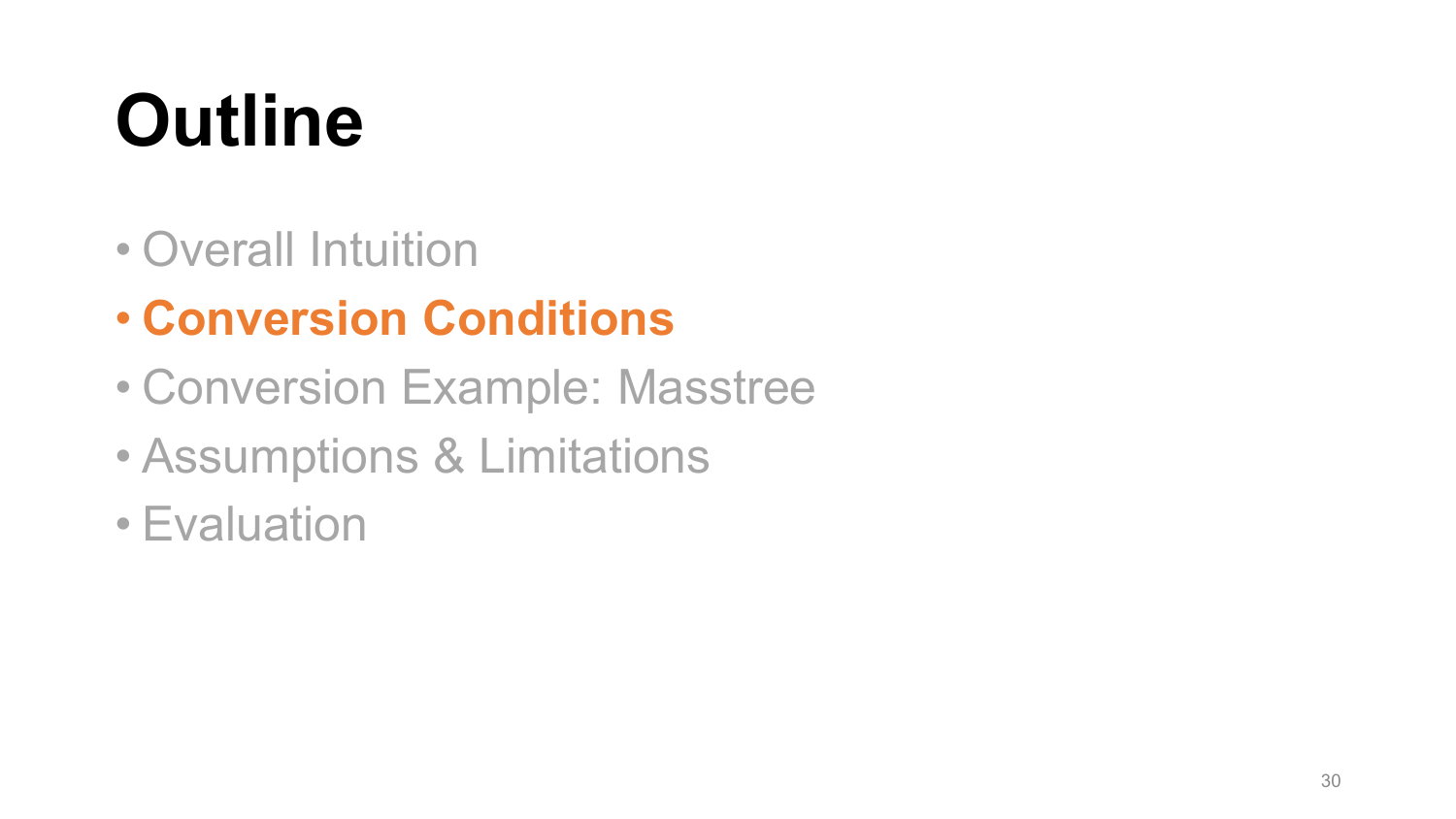## **Three Conversion Conditions**

- Condition 1: Updates via Single Atomic Store
- Condition 2: Writers fix inconsistencies
- Condition 3: Writers don't fix inconsistencies
- Conditions are not exhaustive!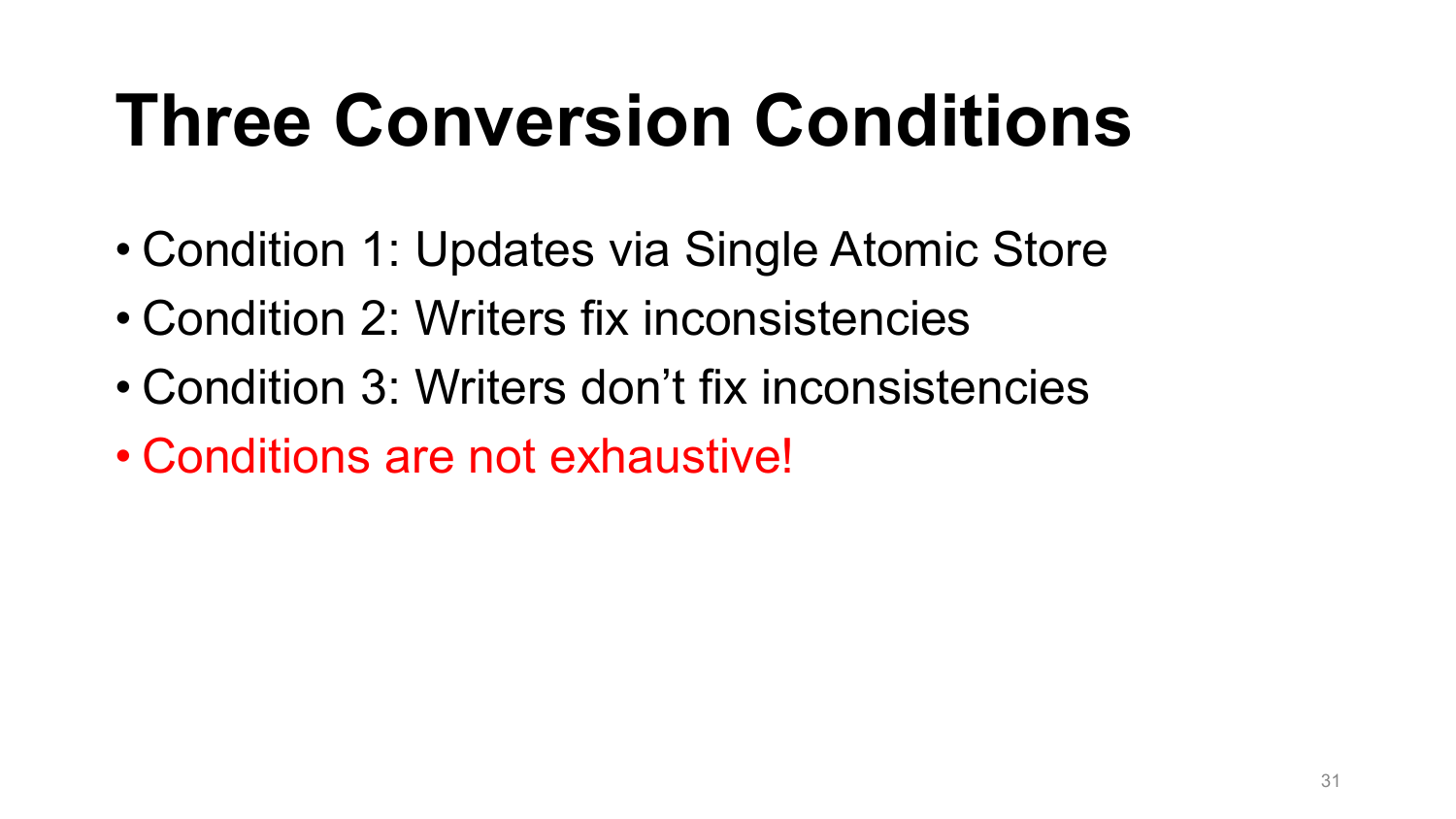## **Three Conversion Conditions**

- **Condition 1: Updates via Single Atomic Store**
- Condition 2: Writers fix inconsistencies
- Condition 3: Writers don't fix inconsistencies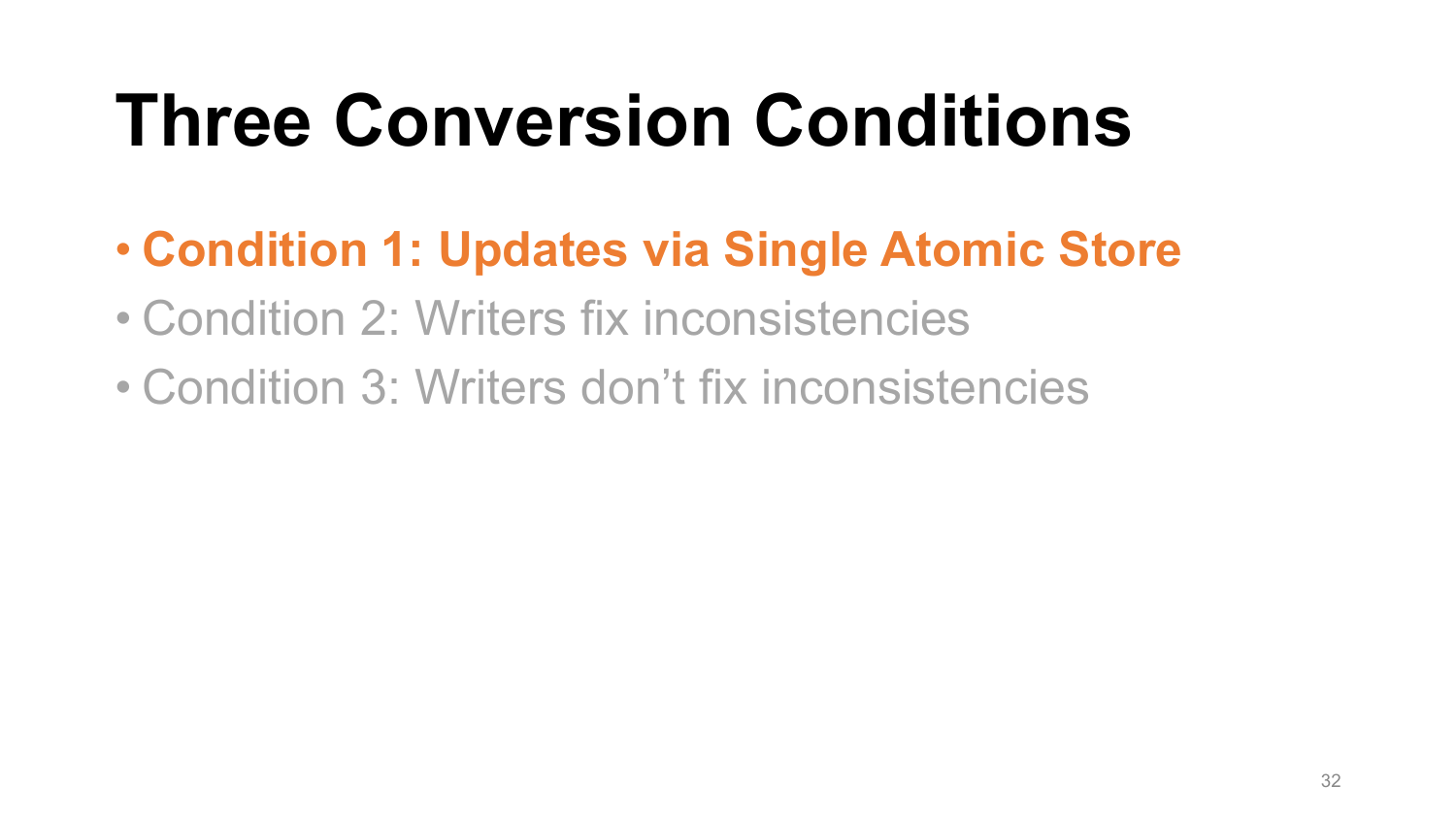### **Condition 1: Updates via Single Atomic Store**

- Non-blocking readers, (Non-blocking or Blocking) writers
- Updates become visible to other threads via single atomic commit store

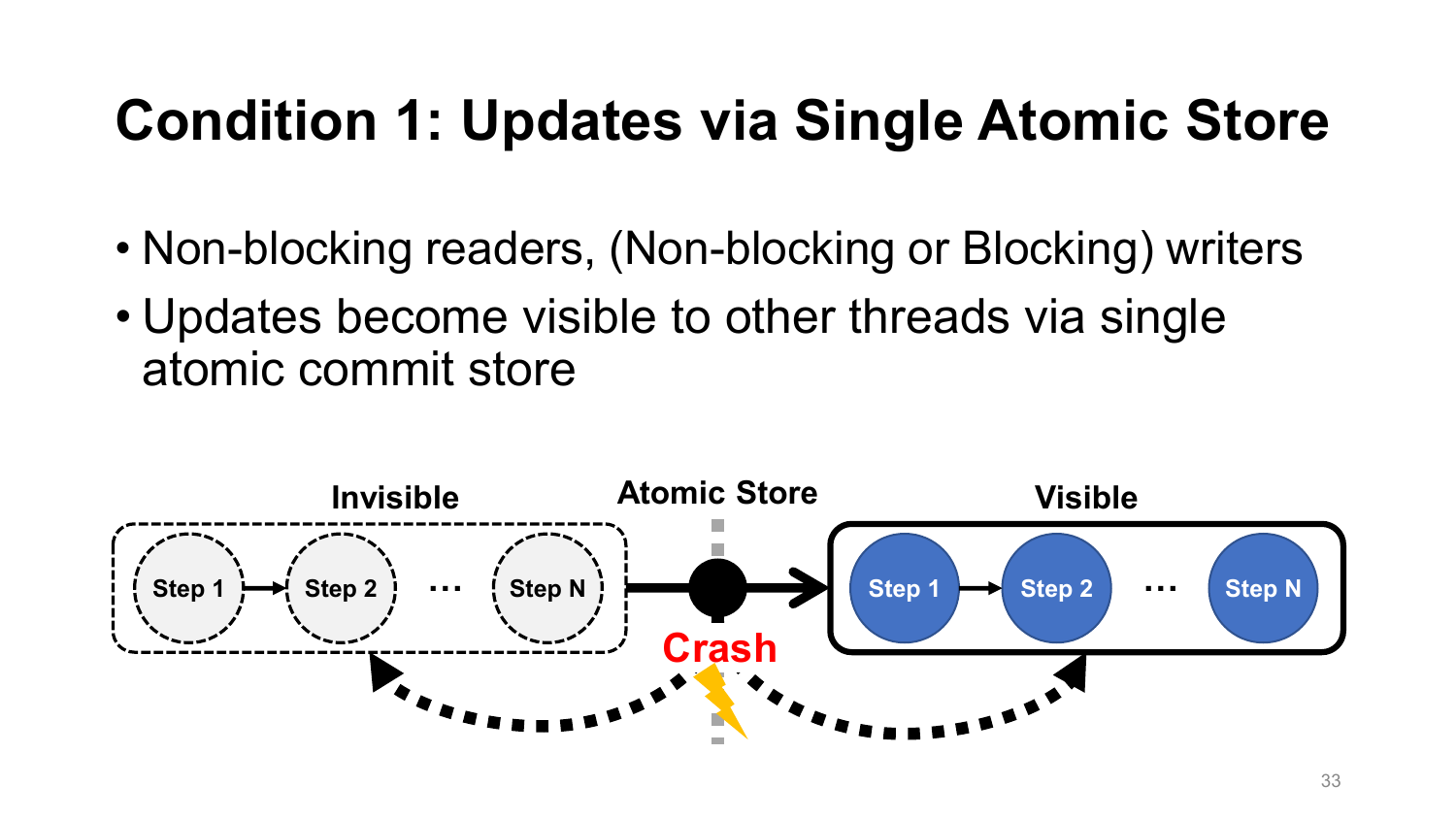### **Condition 1: Updates via Single Atomic Store**

- Updates become visible to other threads via single atomic commit store
- Conversion: Add flushes after each store and bind final atomic store using fences

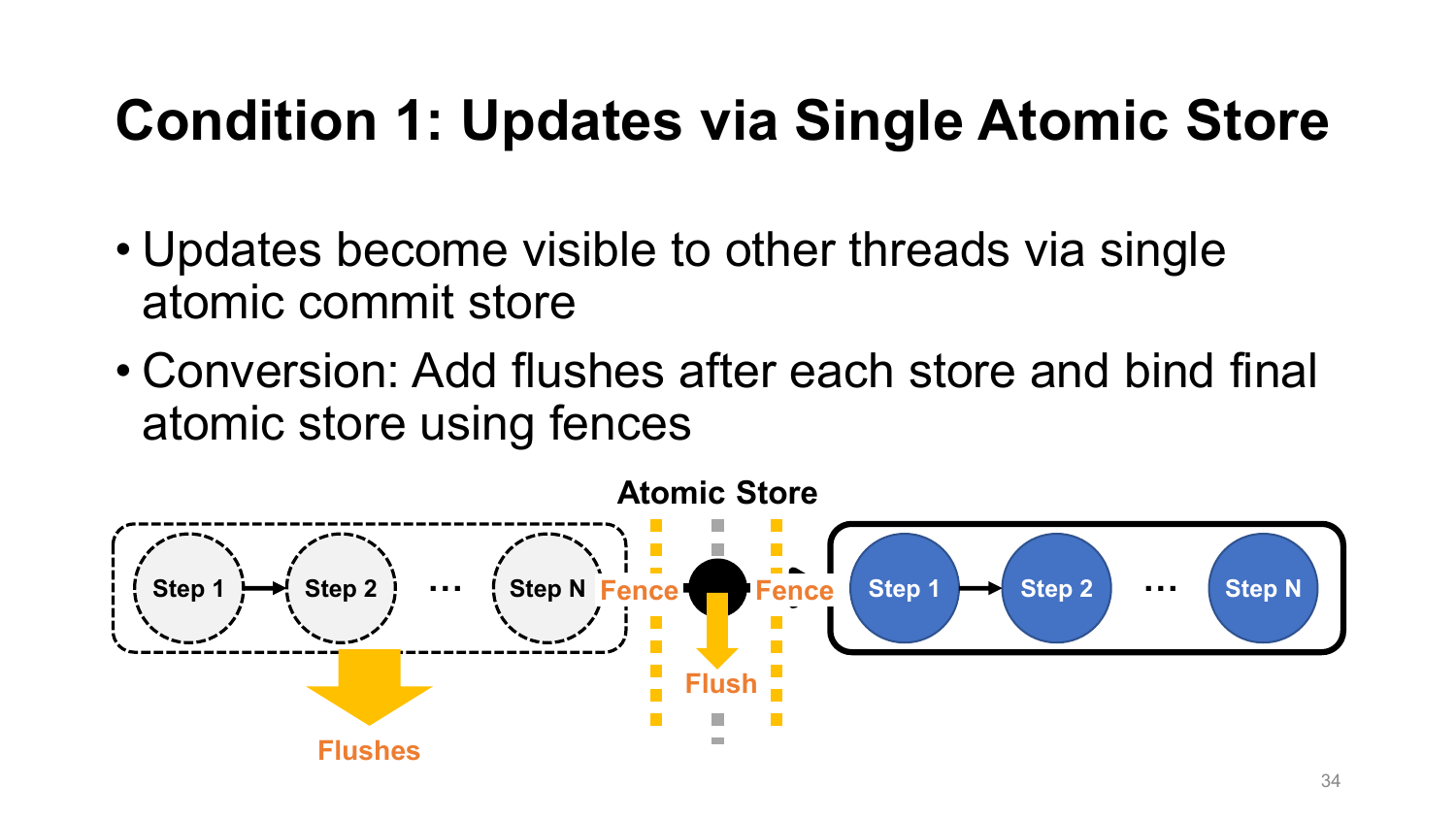## **Three Conversion Conditions**

- Condition 1: Updates via Single Atomic Store
- **Condition 2: Writers fix inconsistencies**
- Condition 3: Writers don't fix inconsistencies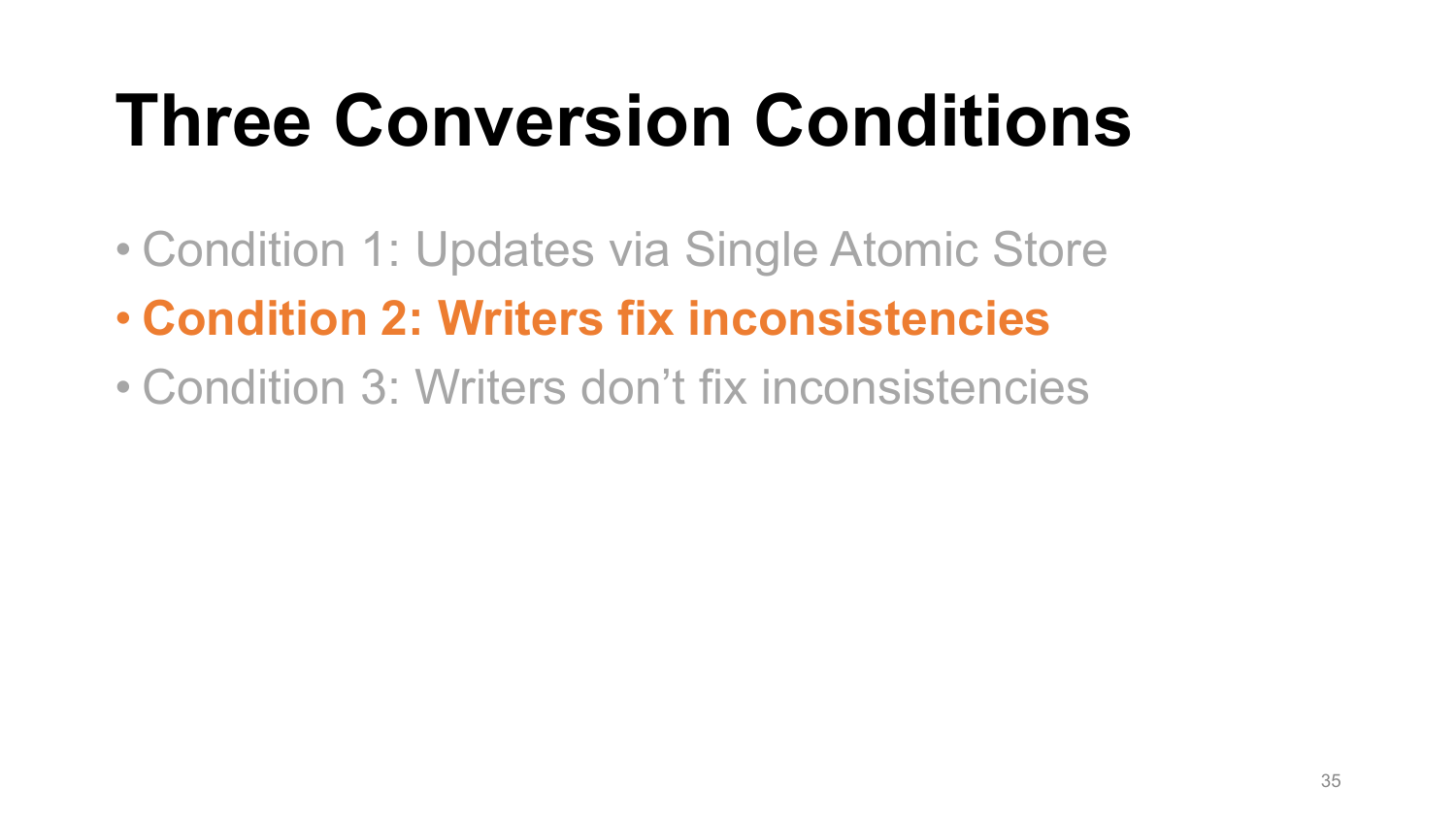- Non-blocking readers and writers (don't hold locks)
- Readers & Writers  $\rightarrow$  Detect  $(\vee)$ , Tolerate  $(\vee)$ , Fix  $(\vee)$

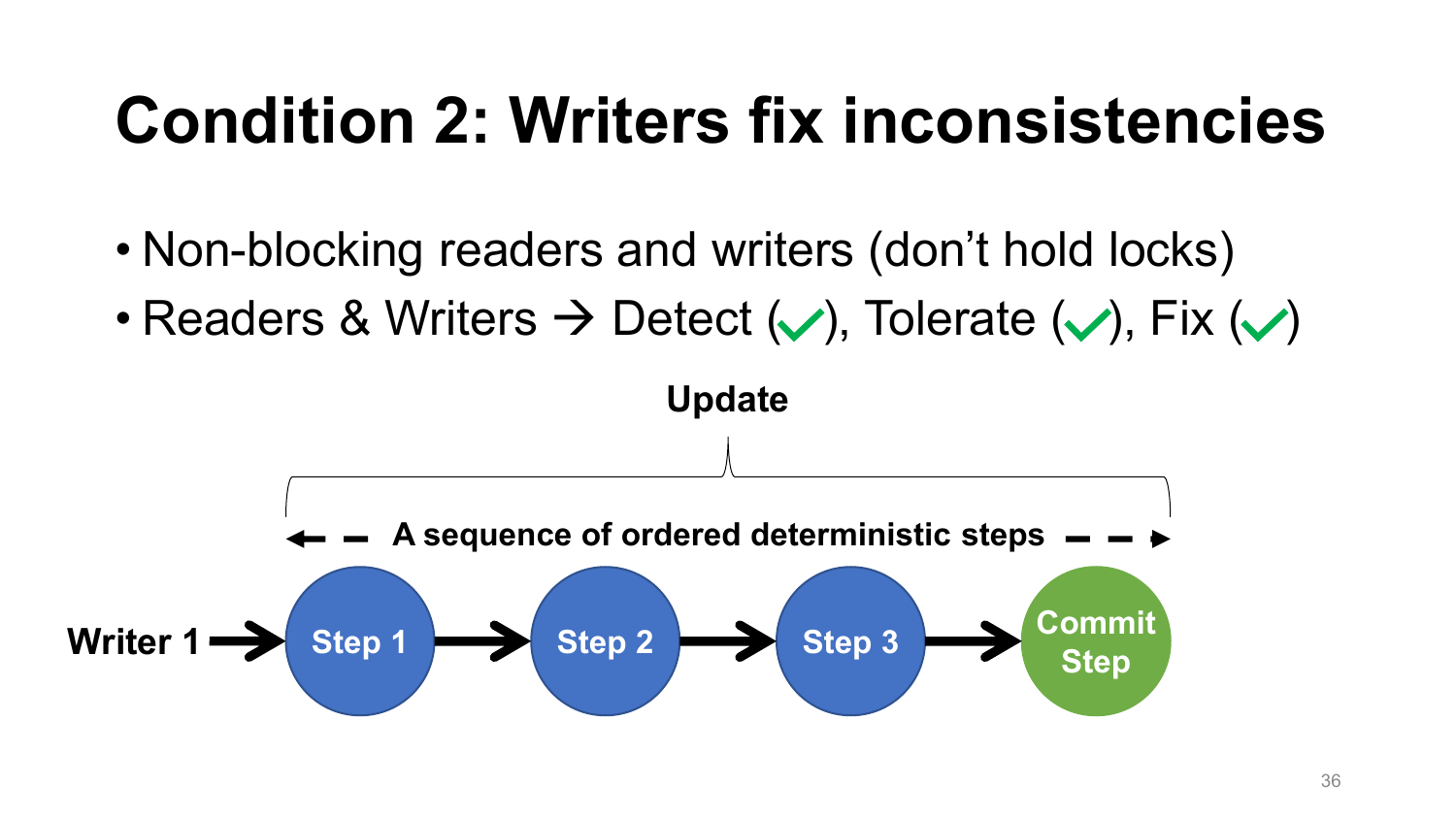- Non-blocking readers and writers (don't hold locks)
- Readers & Writers  $\rightarrow$  Detect  $(\vee)$ , Tolerate  $(\vee)$ , Fix  $(\vee)$



**Tolerate**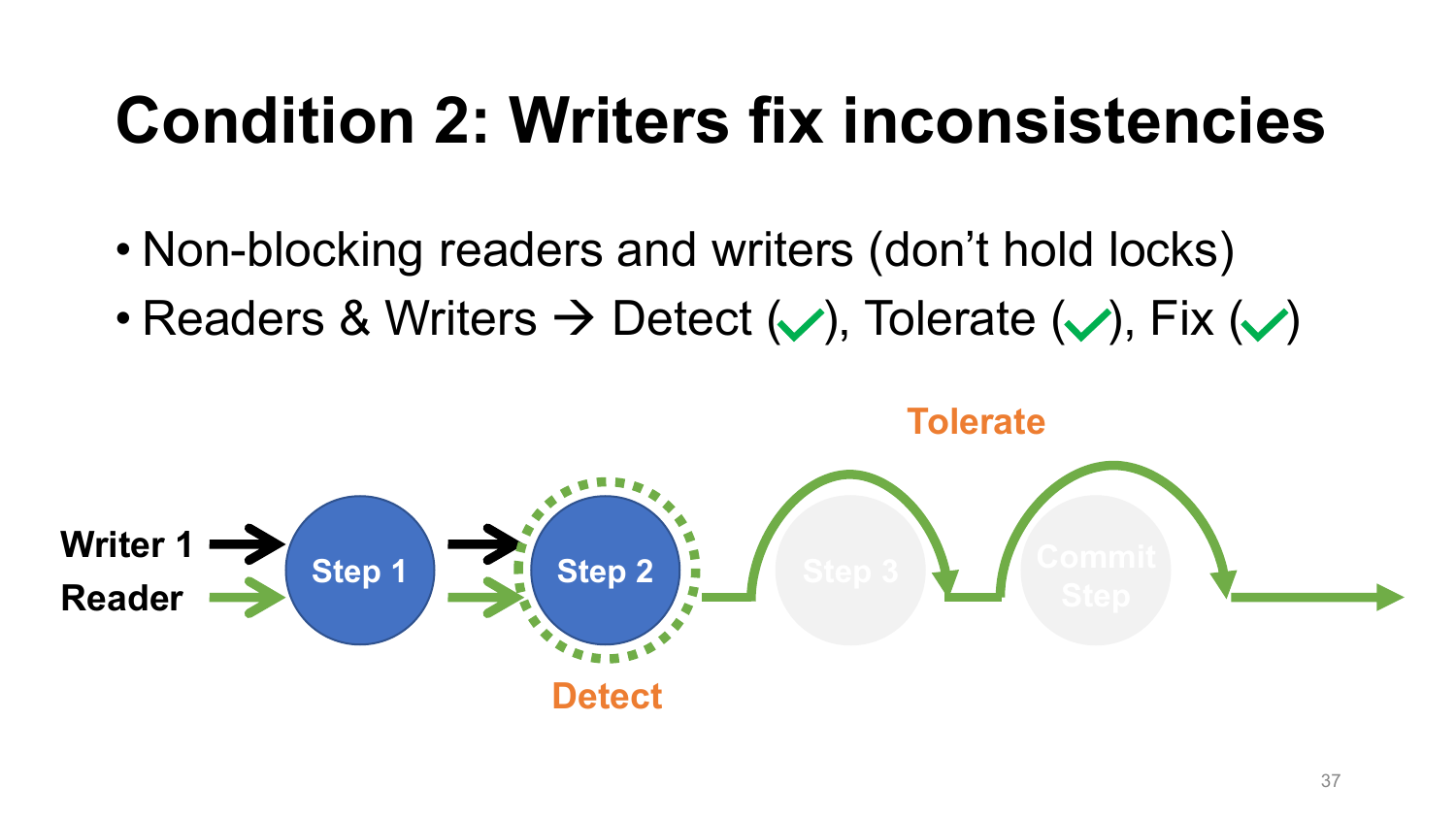- Non-blocking readers and writers (don't hold locks)
- Readers & Writers  $\rightarrow$  Detect  $(\vee)$ , Tolerate  $(\vee)$ , Fix  $(\vee)$

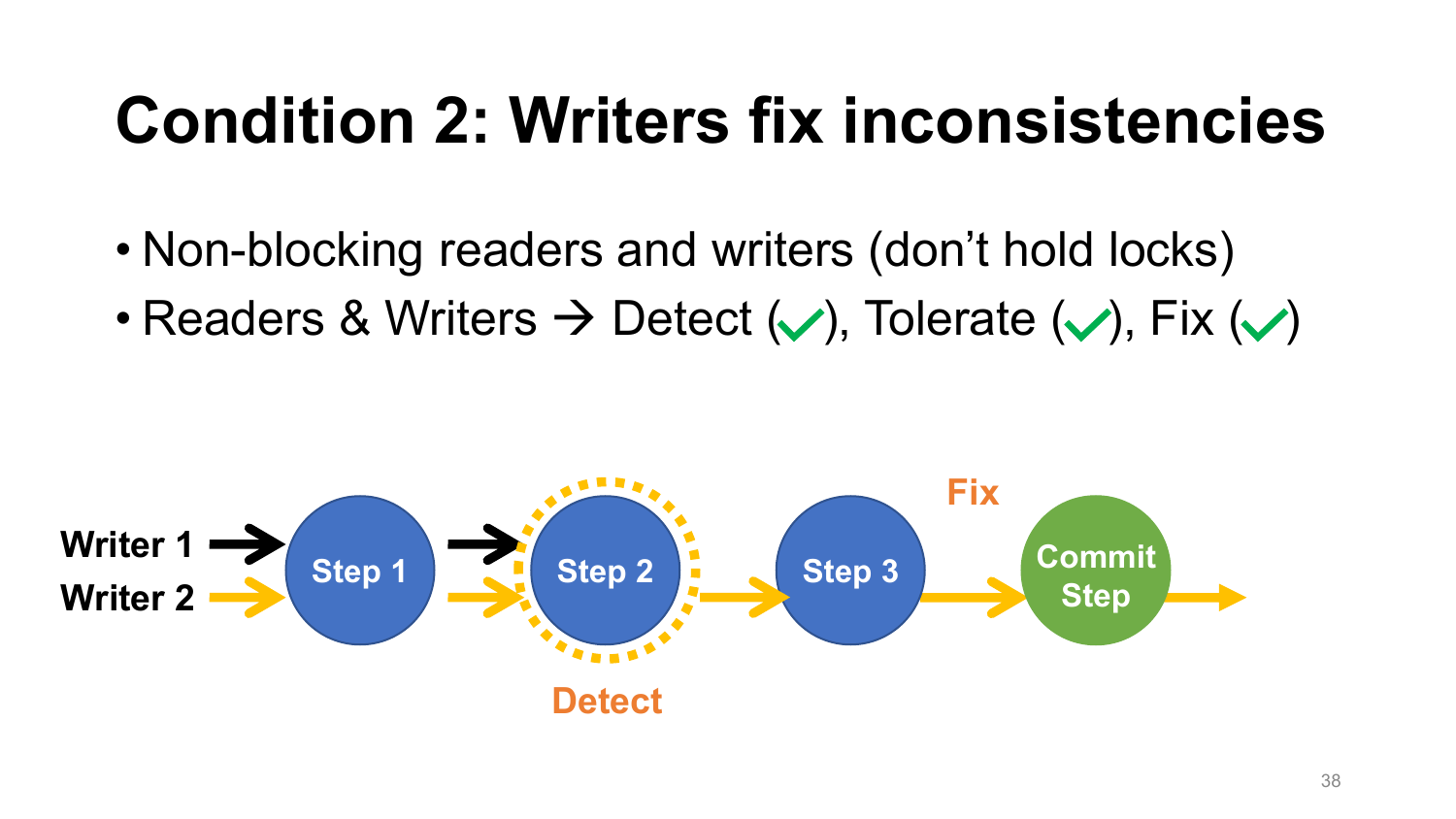• Readers & Writers  $\rightarrow$  Detect  $(\vee)$ , Tolerate  $(\vee)$ , Fix  $(\vee)$ • **Inherently crash recoverable**

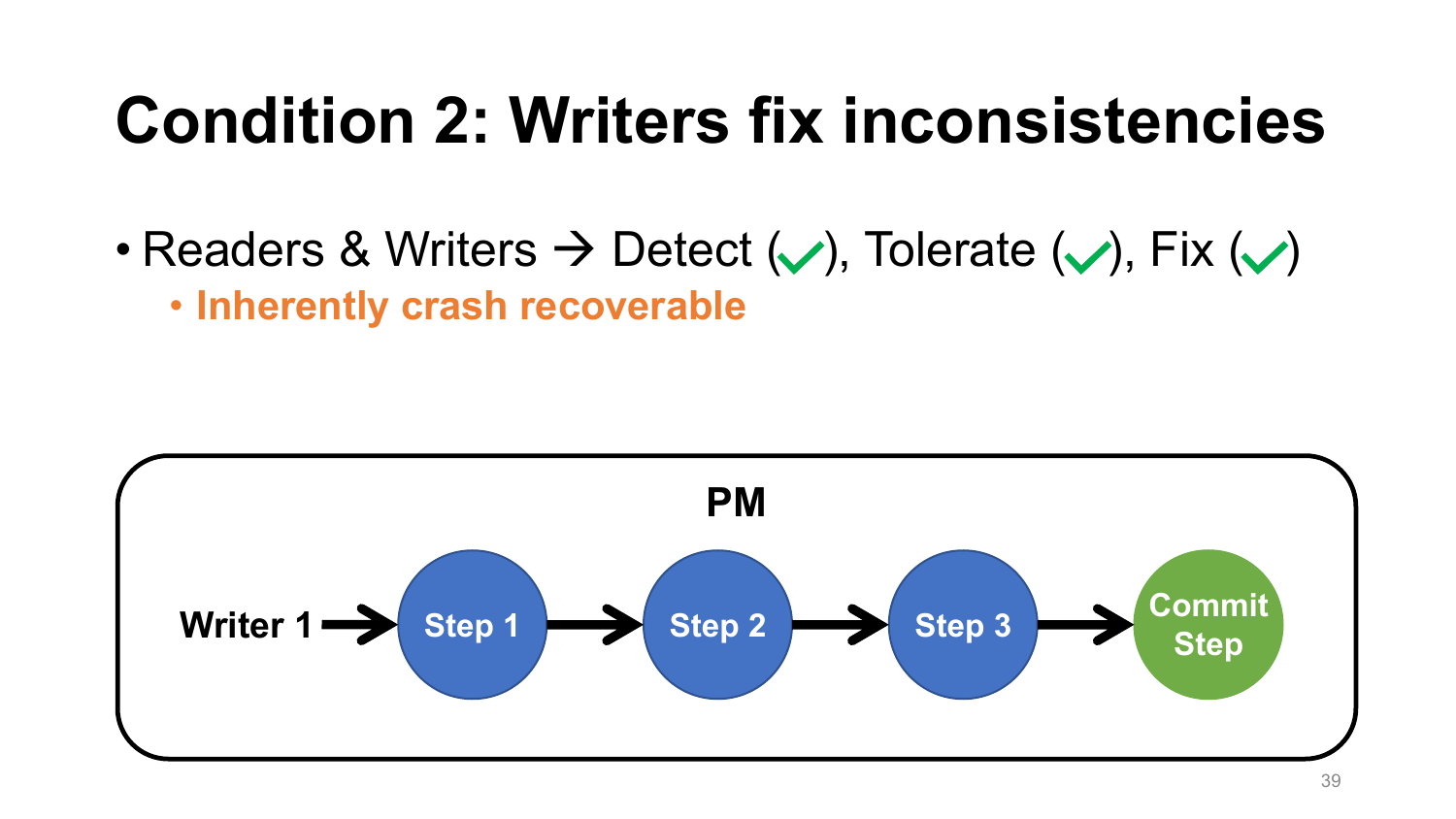• Readers & Writers  $\rightarrow$  Detect  $(\vee)$ , Tolerate  $(\vee)$ , Fix  $(\vee)$ • **Inherently crash recoverable**

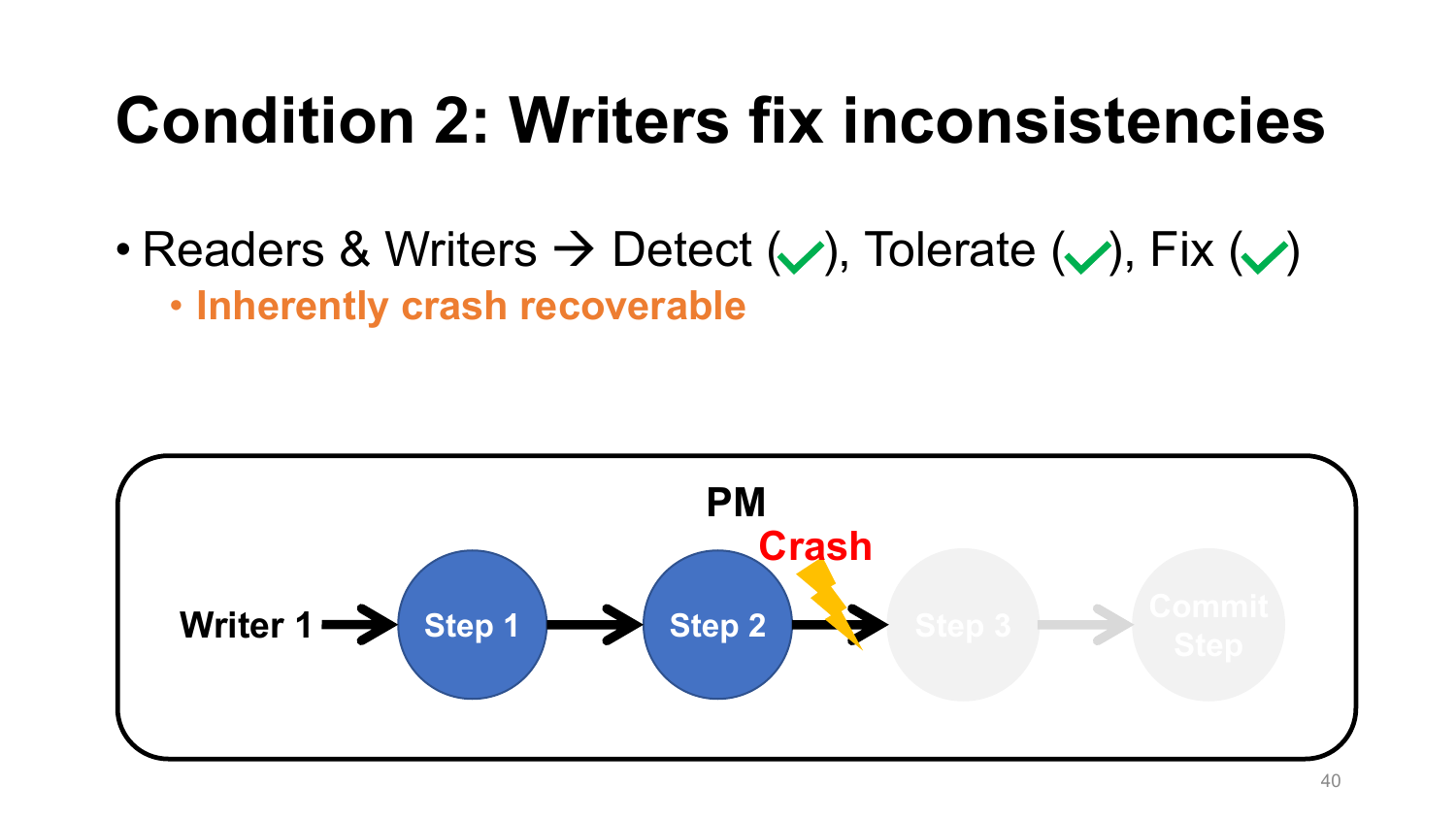• Readers & Writers  $\rightarrow$  Detect  $(\vee)$ , Tolerate  $(\vee)$ , Fix  $(\vee)$ • **Inherently crash recoverable**

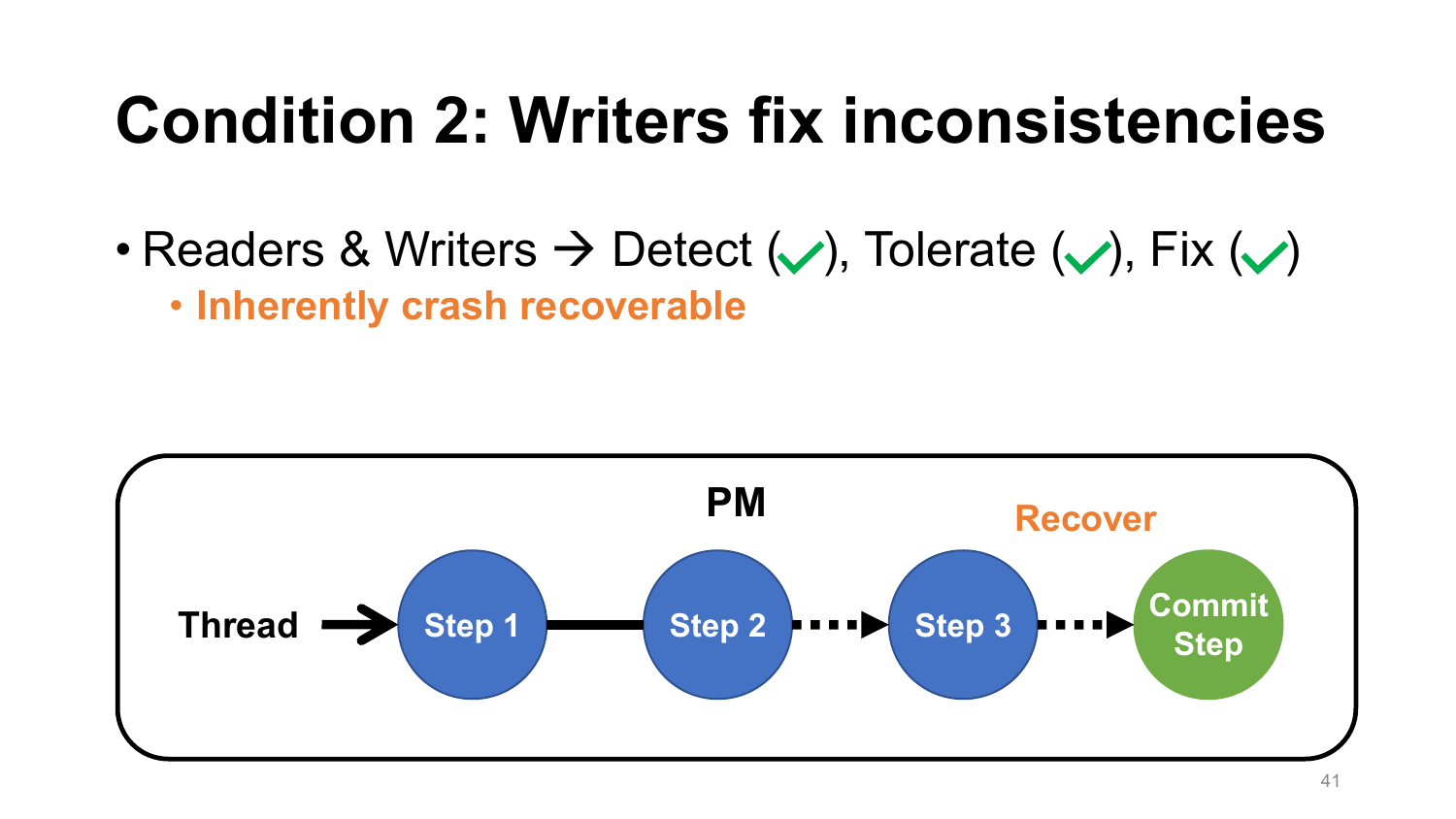- Readers & Writers  $\rightarrow$  Detect  $(\vee)$ , Tolerate  $(\vee)$ , Fix  $(\vee)$ 
	- Inherently crash recoverable
	- Conversion: Adding **flushes** and **fences** after each store and specific loads

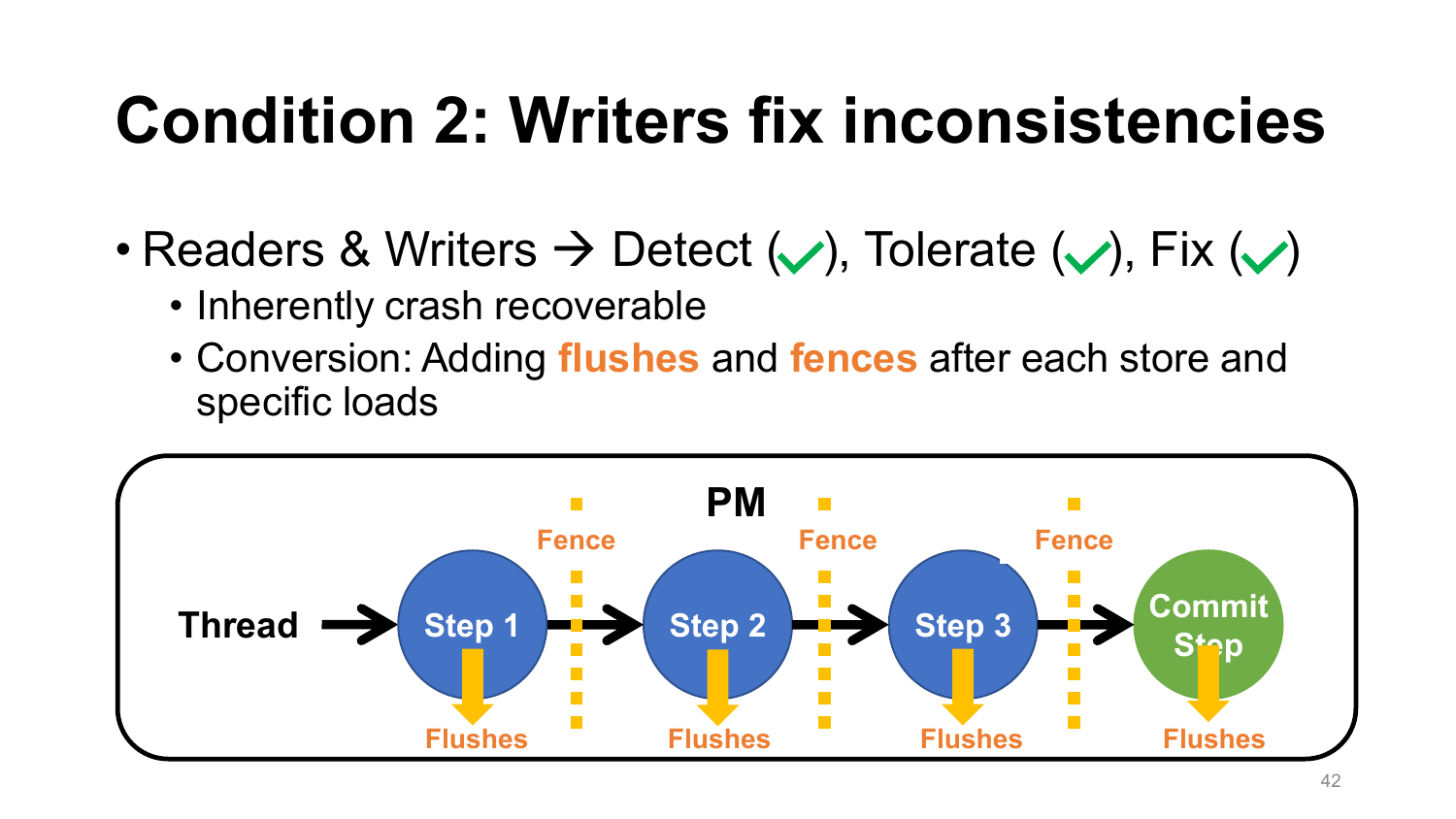## **Three Conversion Conditions**

- Condition 1: Updates via Single Atomic Store
- Condition 2: Writers fix inconsistencies
- **Condition 3: Writers don't fix inconsistencies**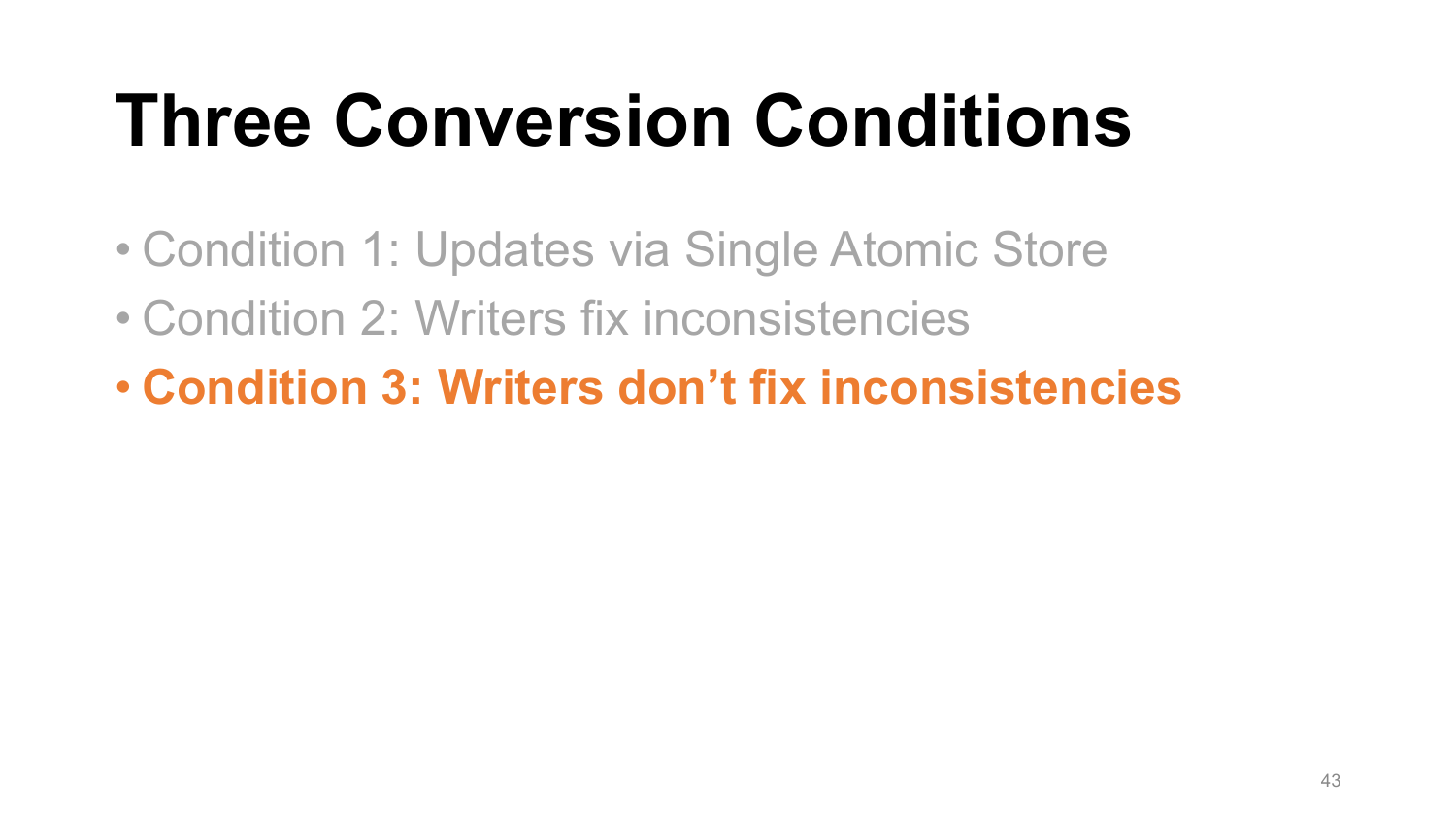- Non-blocking readers, Blocking writers (hold locks)
- Readers & Writers  $\rightarrow$  Detect ( $\vee$ ), Tolerate ( $\vee$ ), Fix (**X**)

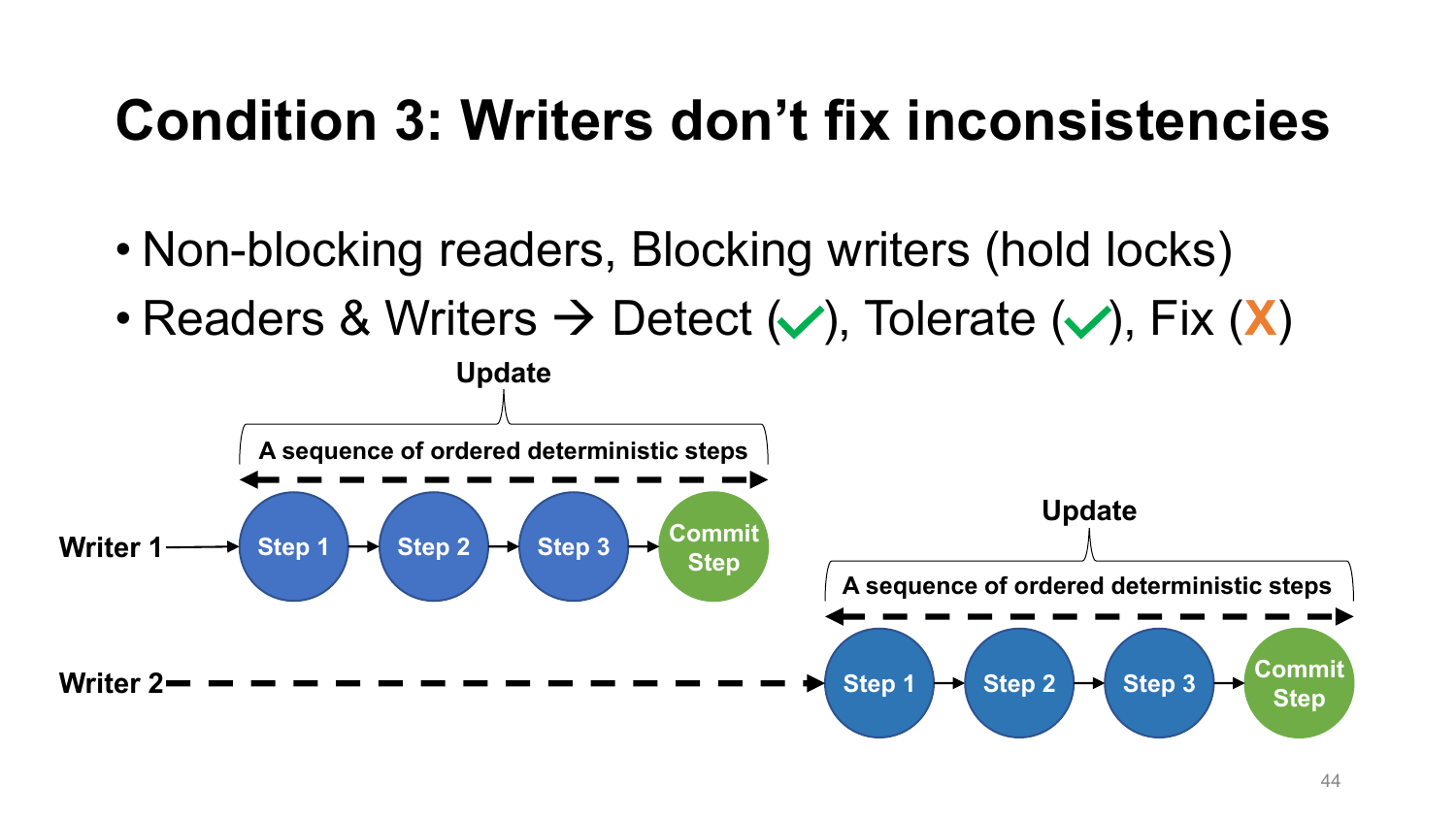- Non-blocking readers, Blocking writers (hold locks)
- Readers & Writers  $\rightarrow$  Detect  $(\vee)$ , Tolerate  $(\vee)$ , Fix  $(\mathbf{X})$

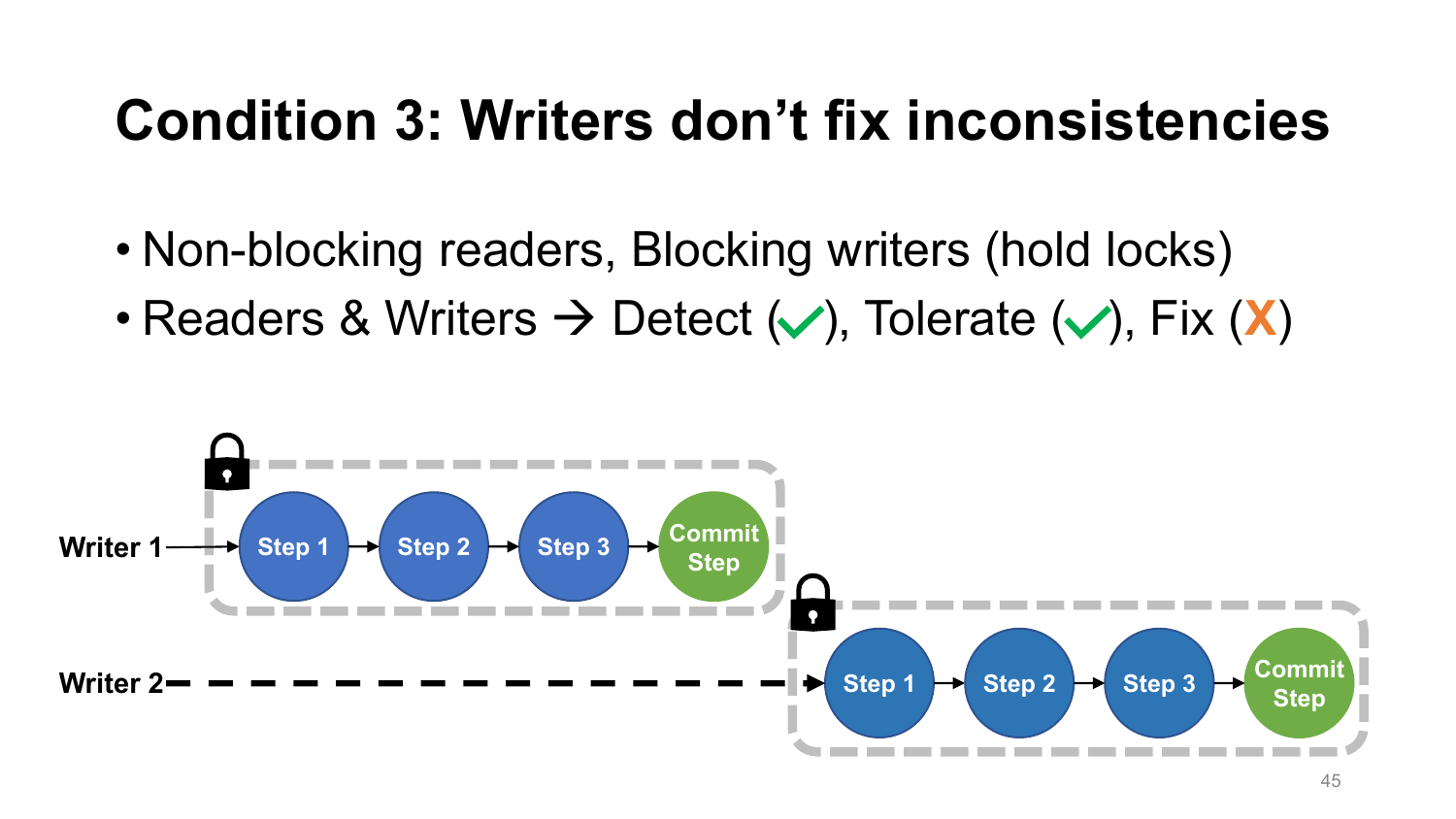- Non-blocking readers, Blocking writers (hold locks)
- Readers & Writers  $\rightarrow$  Detect ( $\vee$ ), Tolerate ( $\vee$ ), Fix (**X**)

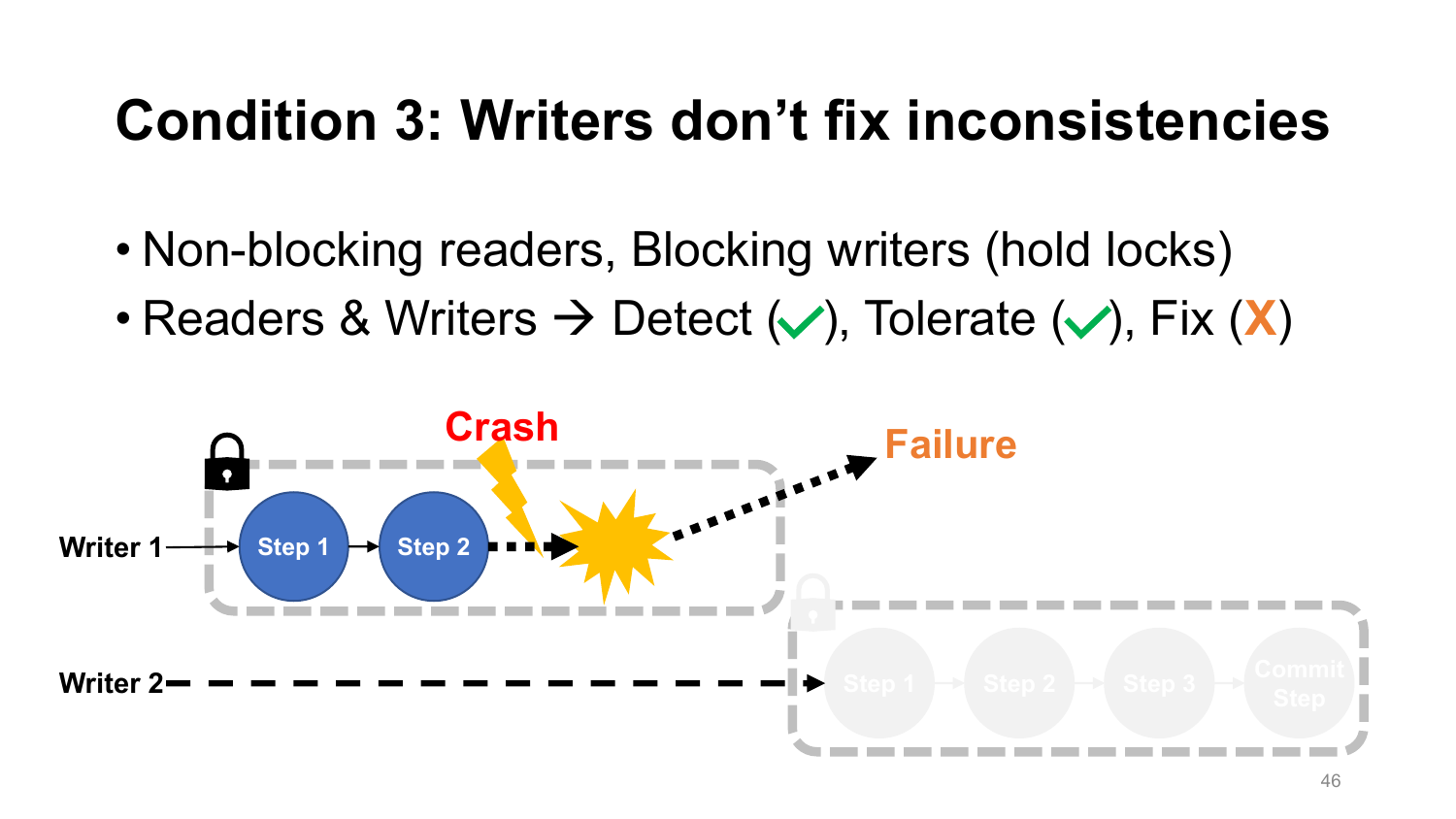- Readers & Writers  $\rightarrow$  Detect ( $\vee$ ), Tolerate ( $\vee$ ), Fix ( $\vee$ )
- Conversion: **Add helping mechanism**
	- **Reuse** existing algorithm handling each step

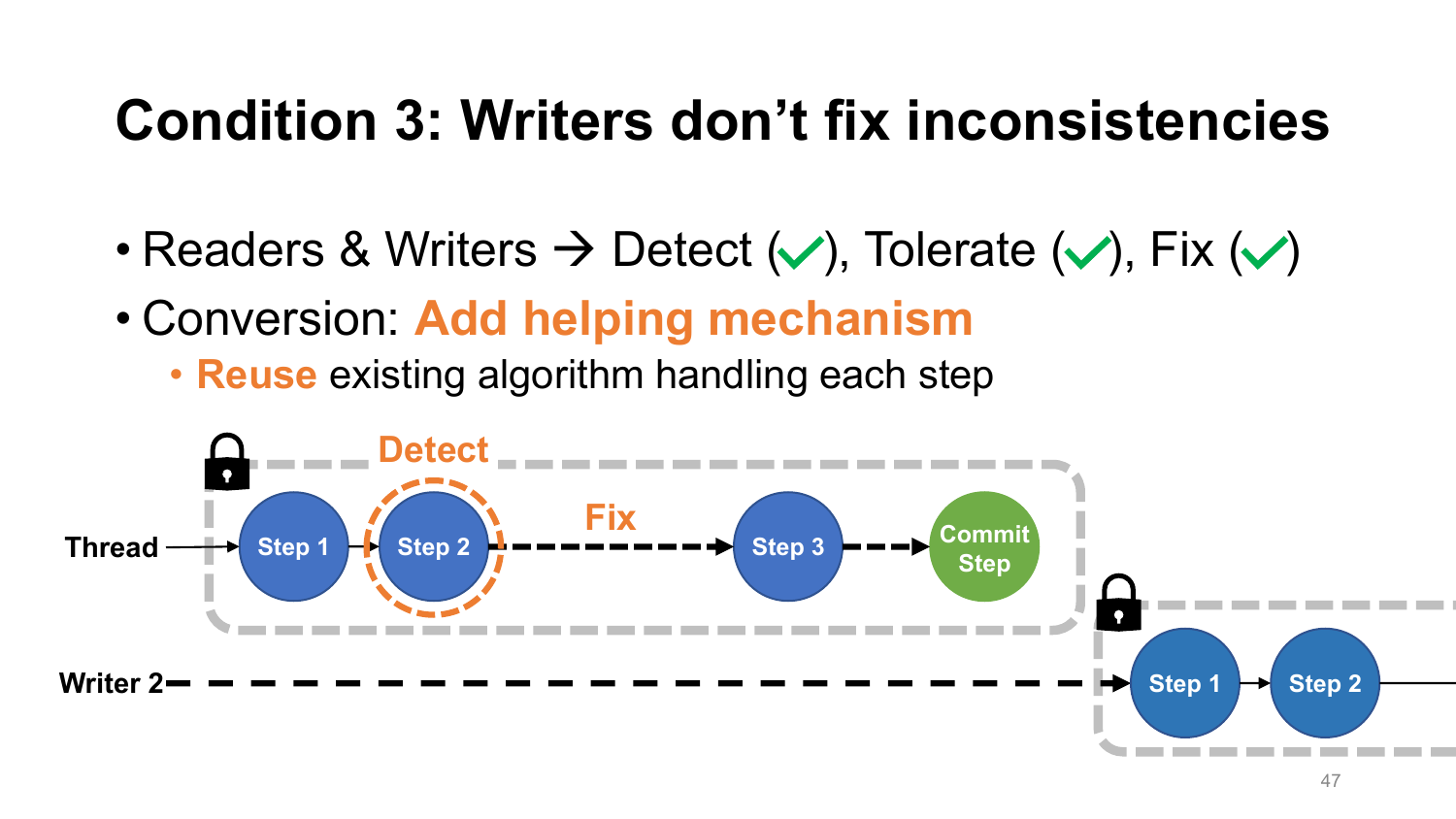## **Outline**

- Overall Intuition
- Conversion Conditions

#### • **Conversion Example: Masstree**

- Assumptions & Limitations
- Evaluation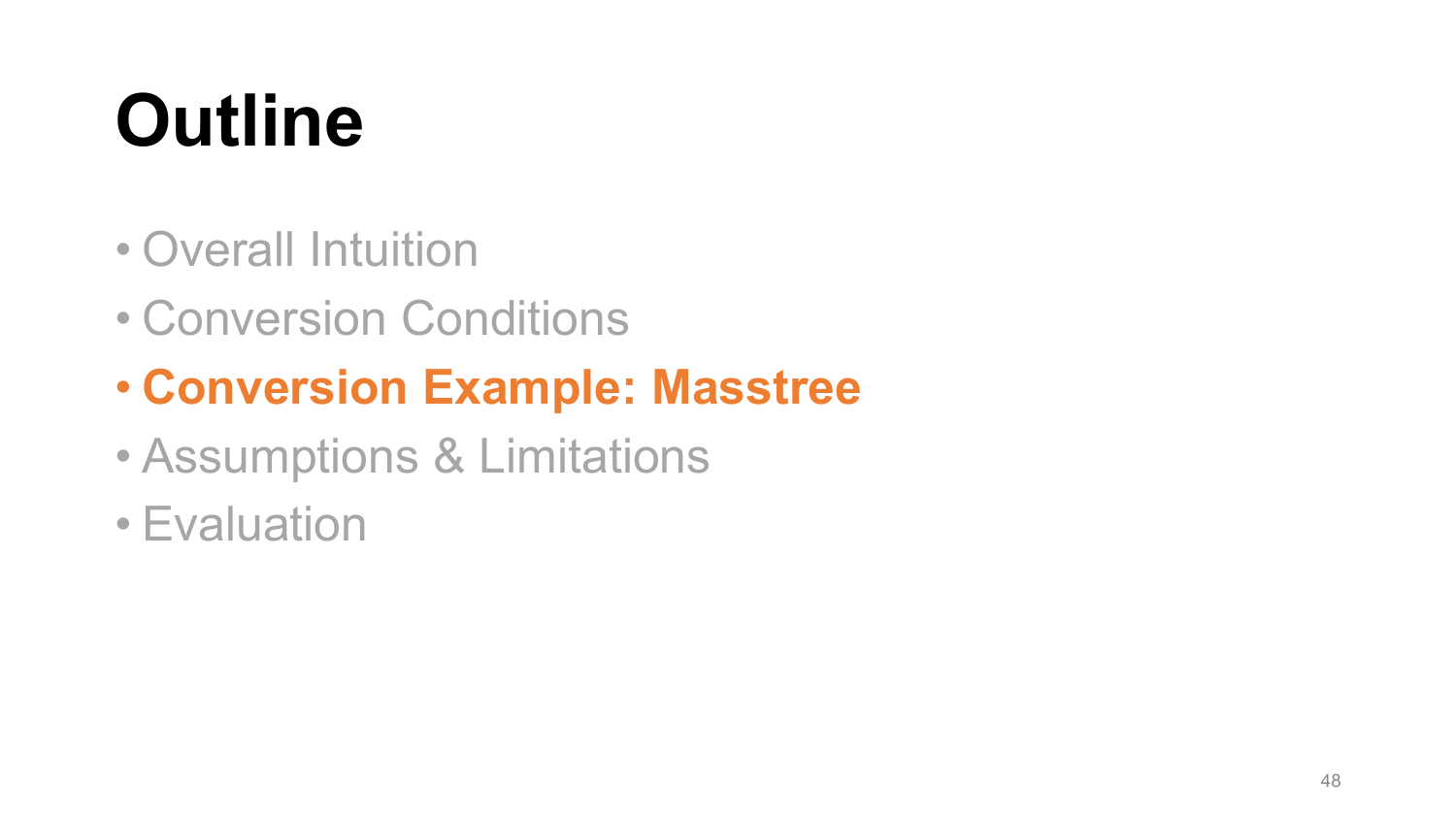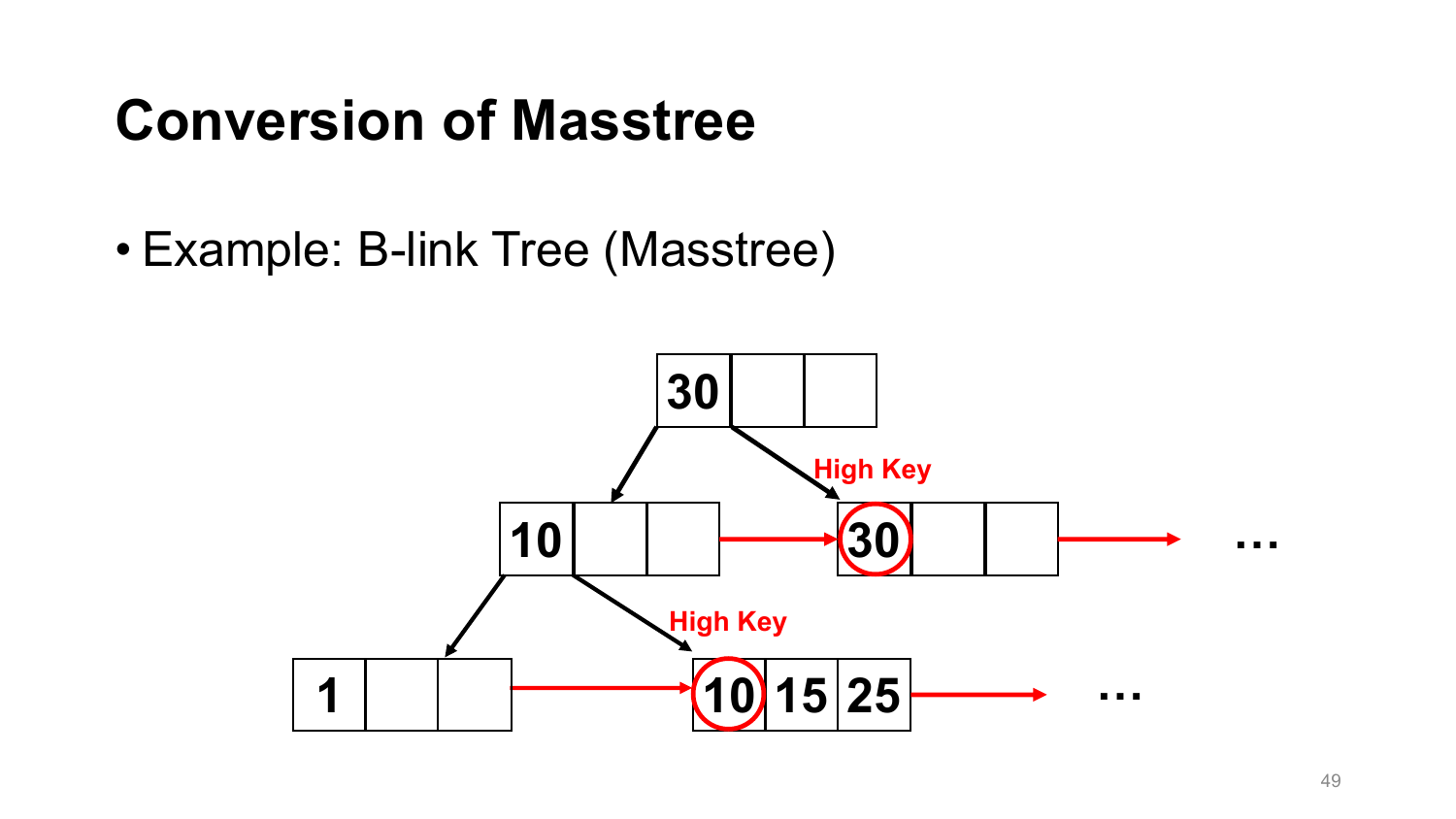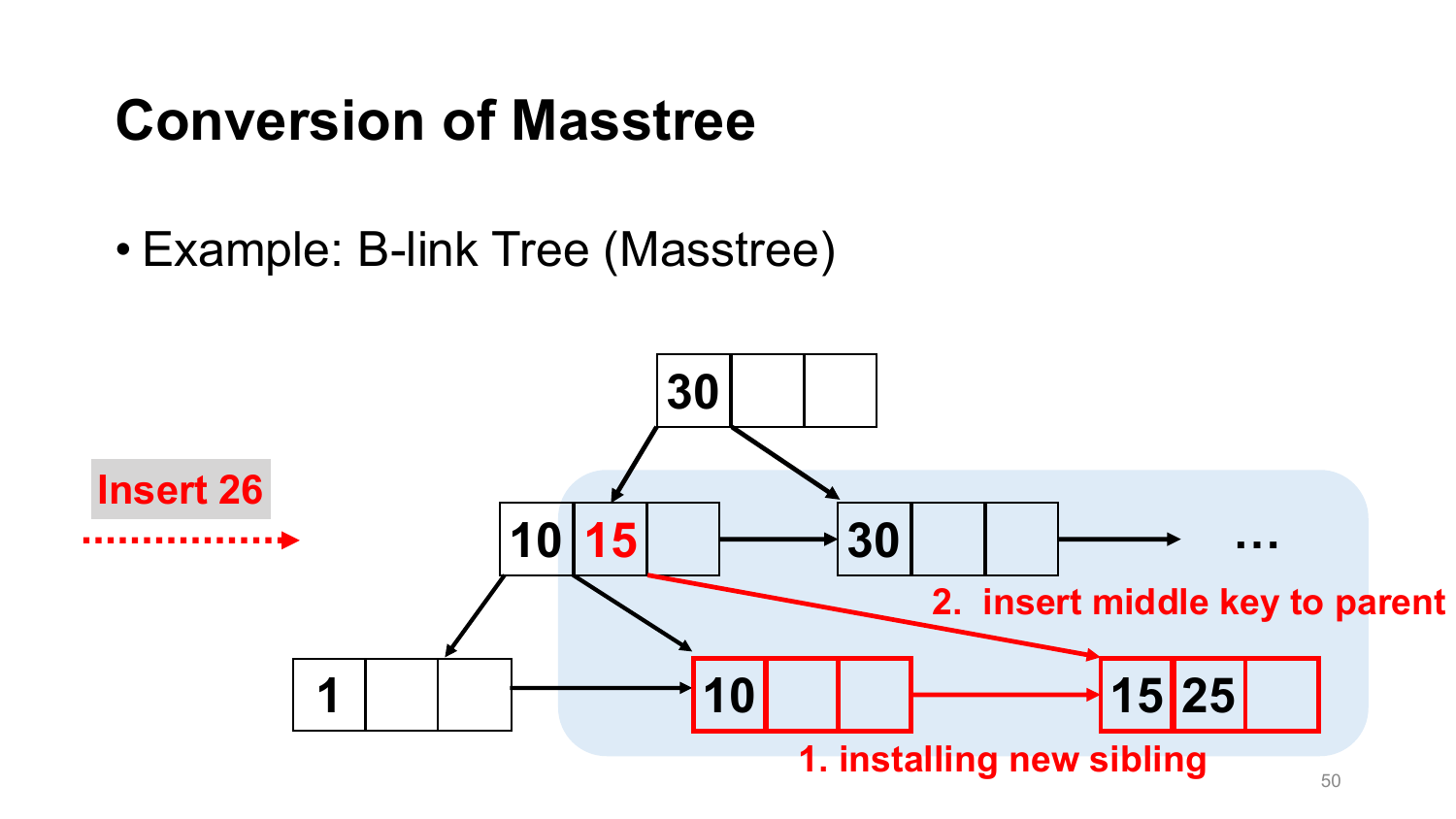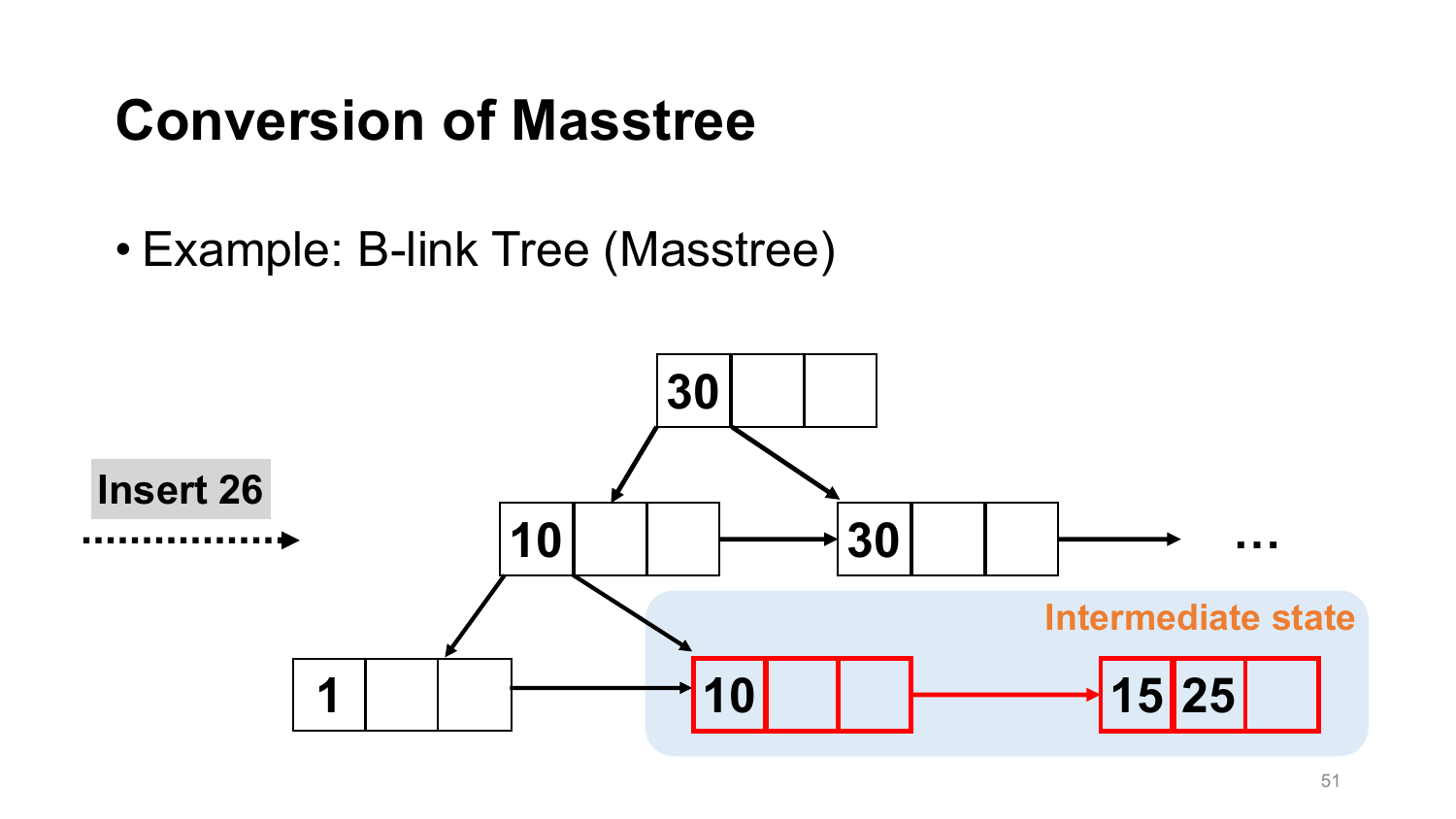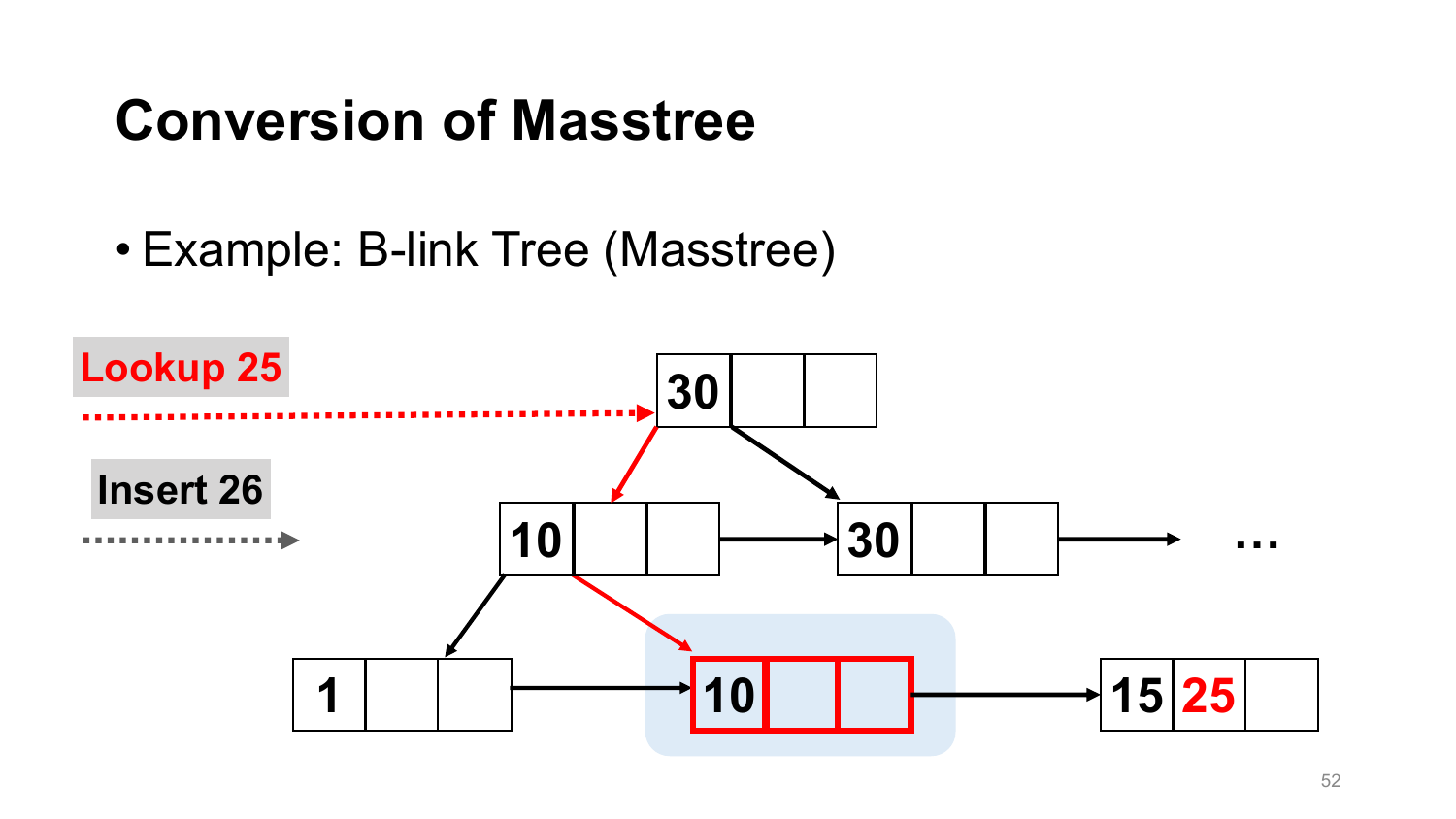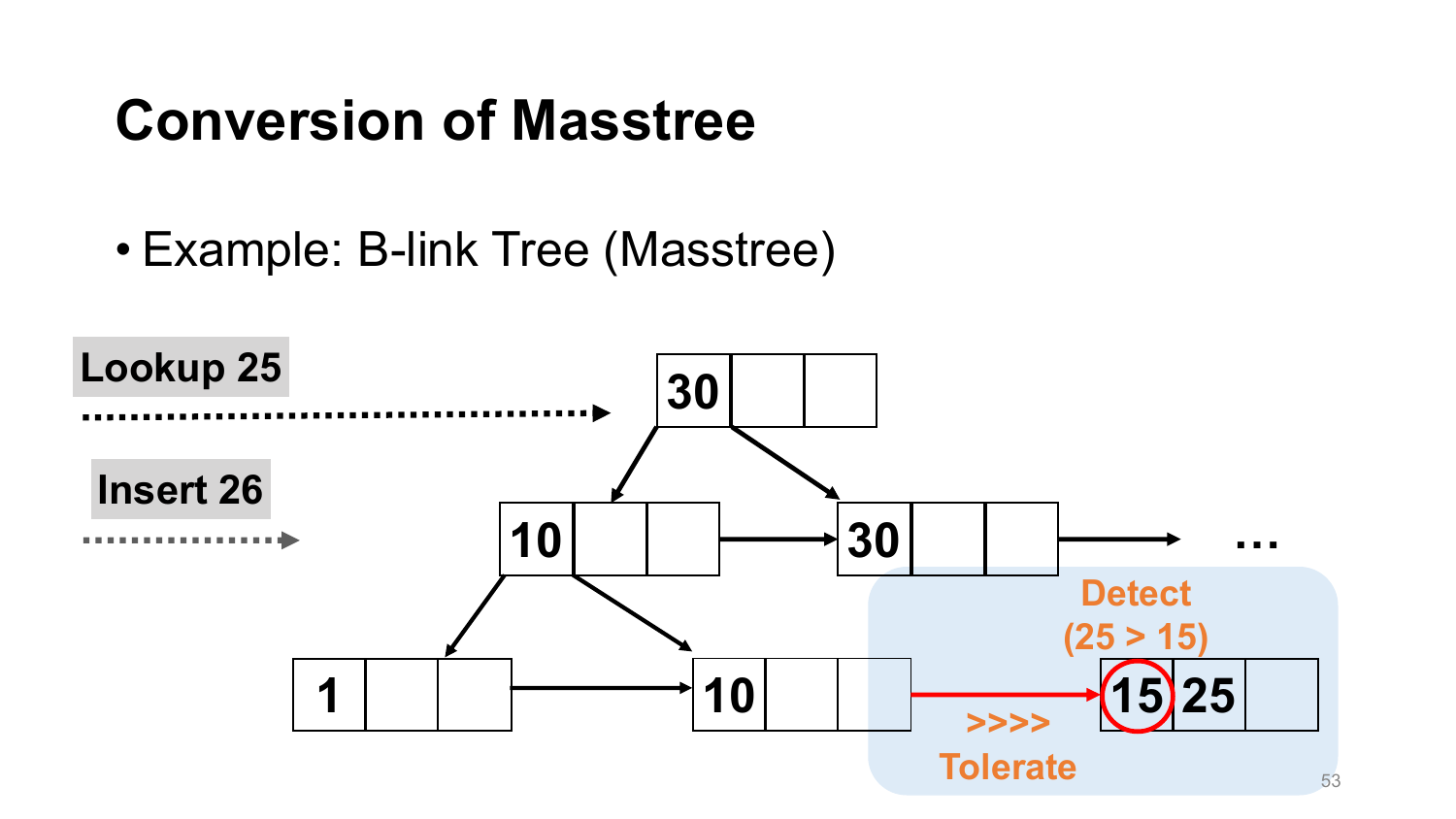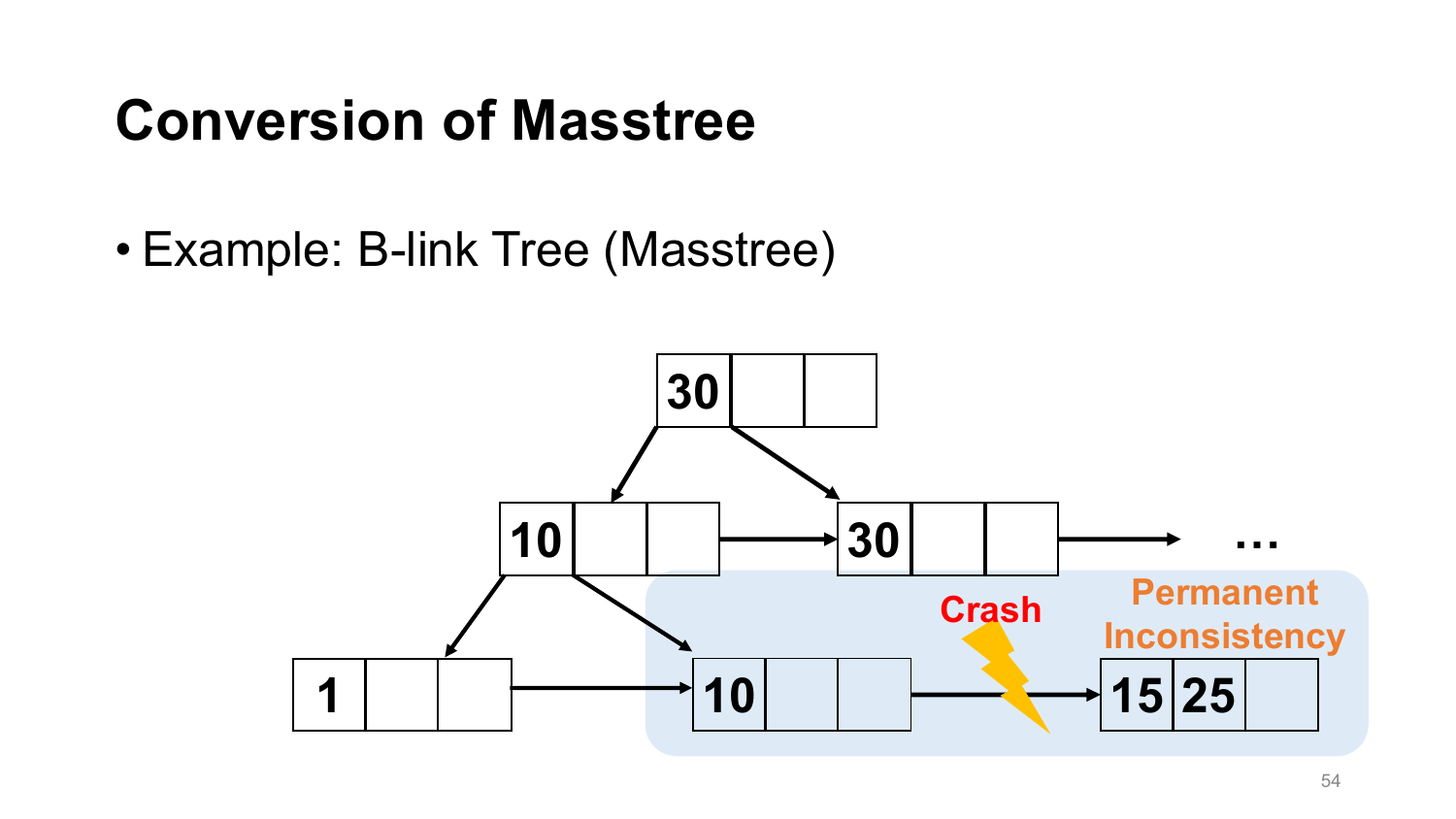- Example: B-link Tree (Masstree)
	- **Add helping mechanism to resume split**

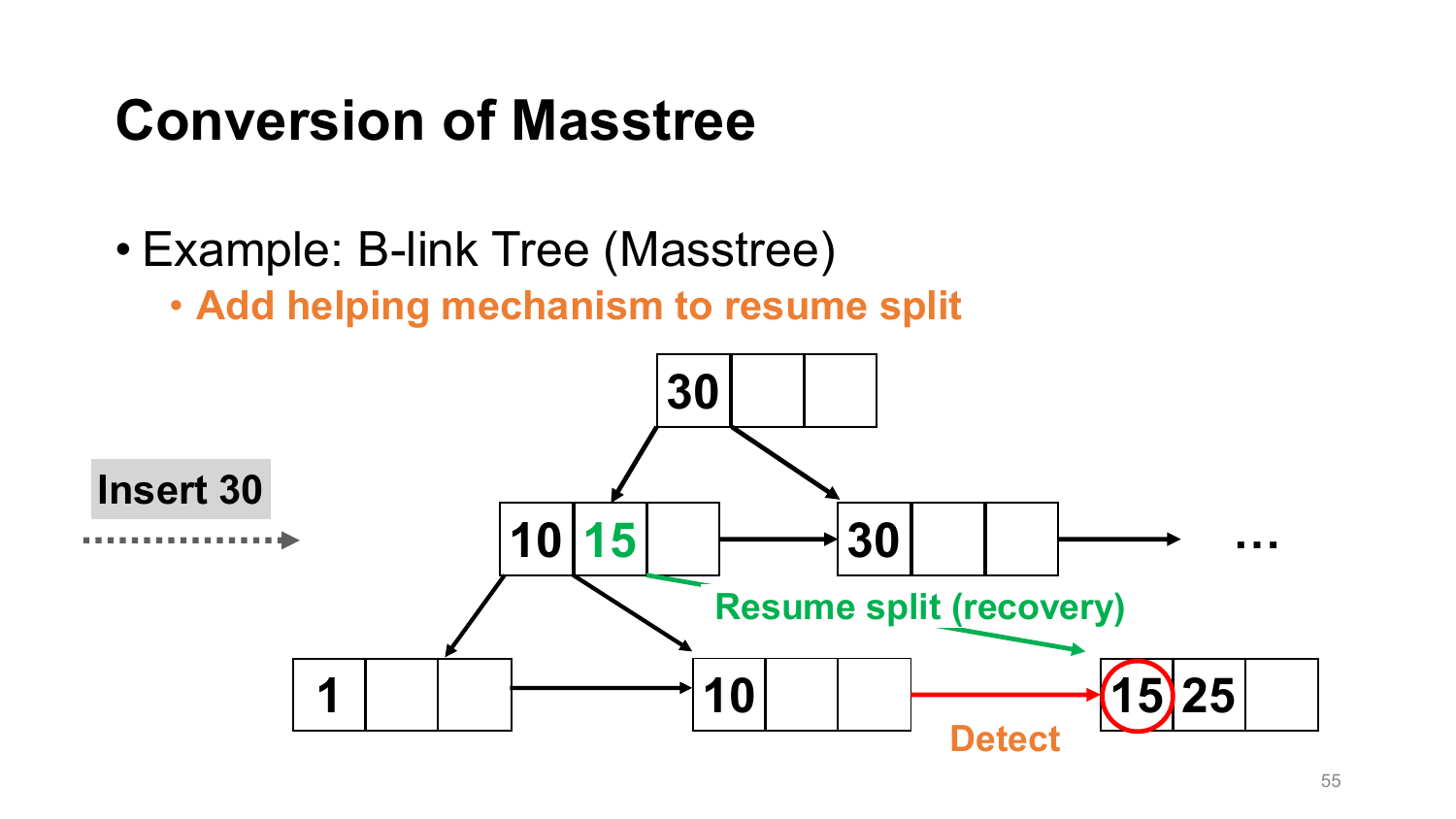### **Conversion Results of Five DRAM Indexes**

| <b>DRAM</b> Index                               | DS Type                |  |
|-------------------------------------------------|------------------------|--|
| <b>CLHT</b> (Cache-Line Hash Table) [ASPLOS'15] | Hash table             |  |
| <b>HOT</b> (Height Optimized Trie) [SIGMOD'18]  | Trie                   |  |
| <b>BwTree [ICDE'13]</b>                         | B+Tree                 |  |
| <b>ART</b> (Adaptive Radix Tree) [ICDE'13]      | <b>Radix Tree</b>      |  |
| <b>Masstree [Eurosys'12]</b>                    | Hybrid (B+Tree & Trie) |  |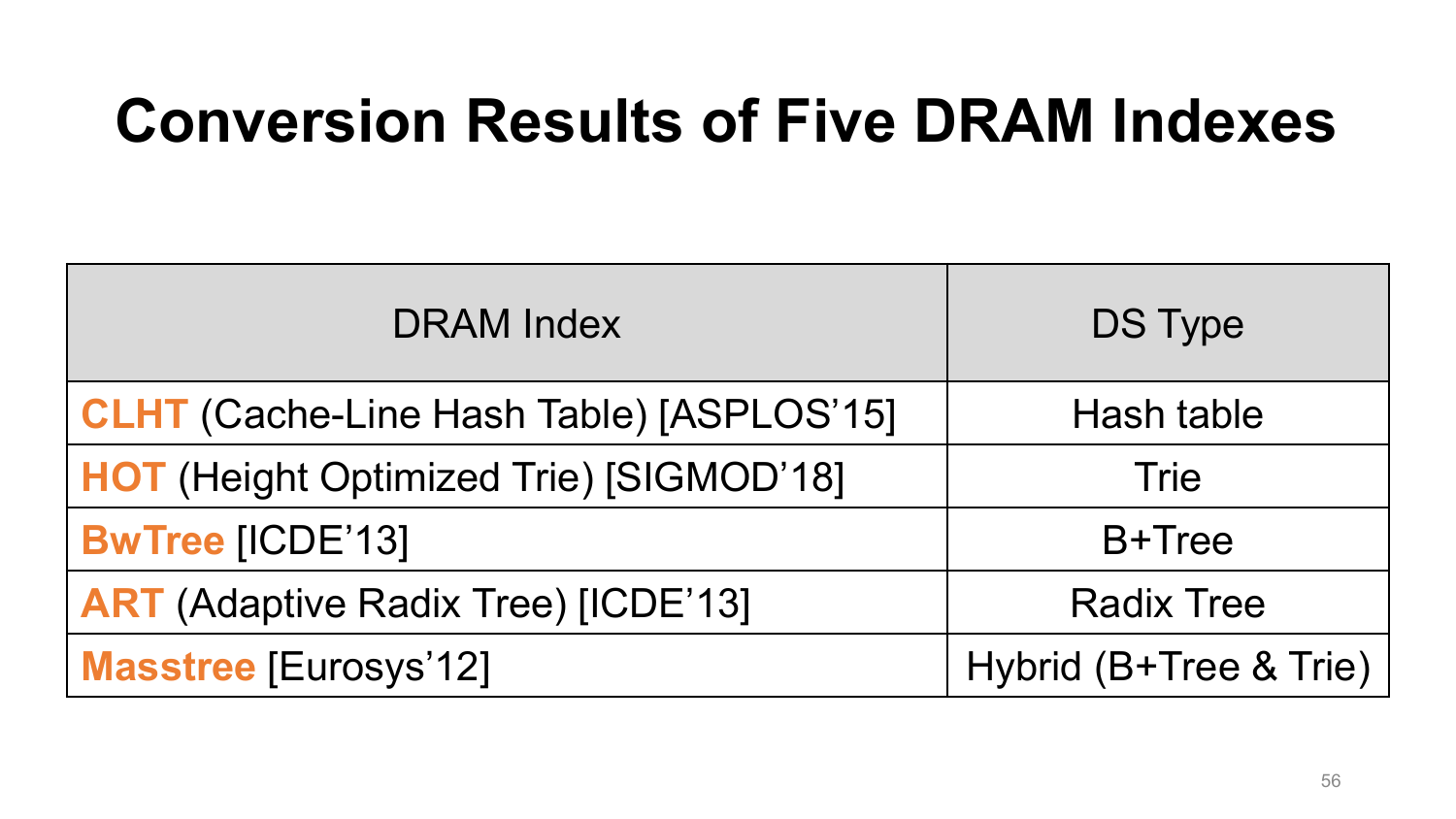### **Conversion Results of Five DRAM Indexes**

• We produce the P-\* family of PM indexes

| <b>DRAM Index</b> | <b>PM Index</b>   | Condition |
|-------------------|-------------------|-----------|
| <b>CLHT</b>       | <b>P-CLHT</b>     | #1        |
| <b>HOT</b>        | <b>P-HOT</b>      | #1        |
| <b>BwTree</b>     | <b>P-BwTree</b>   | #1, #2    |
| <b>ART</b>        | <b>P-ART</b>      | #1, #3    |
| <b>Masstree</b>   | <b>P-Masstree</b> | #1, #3    |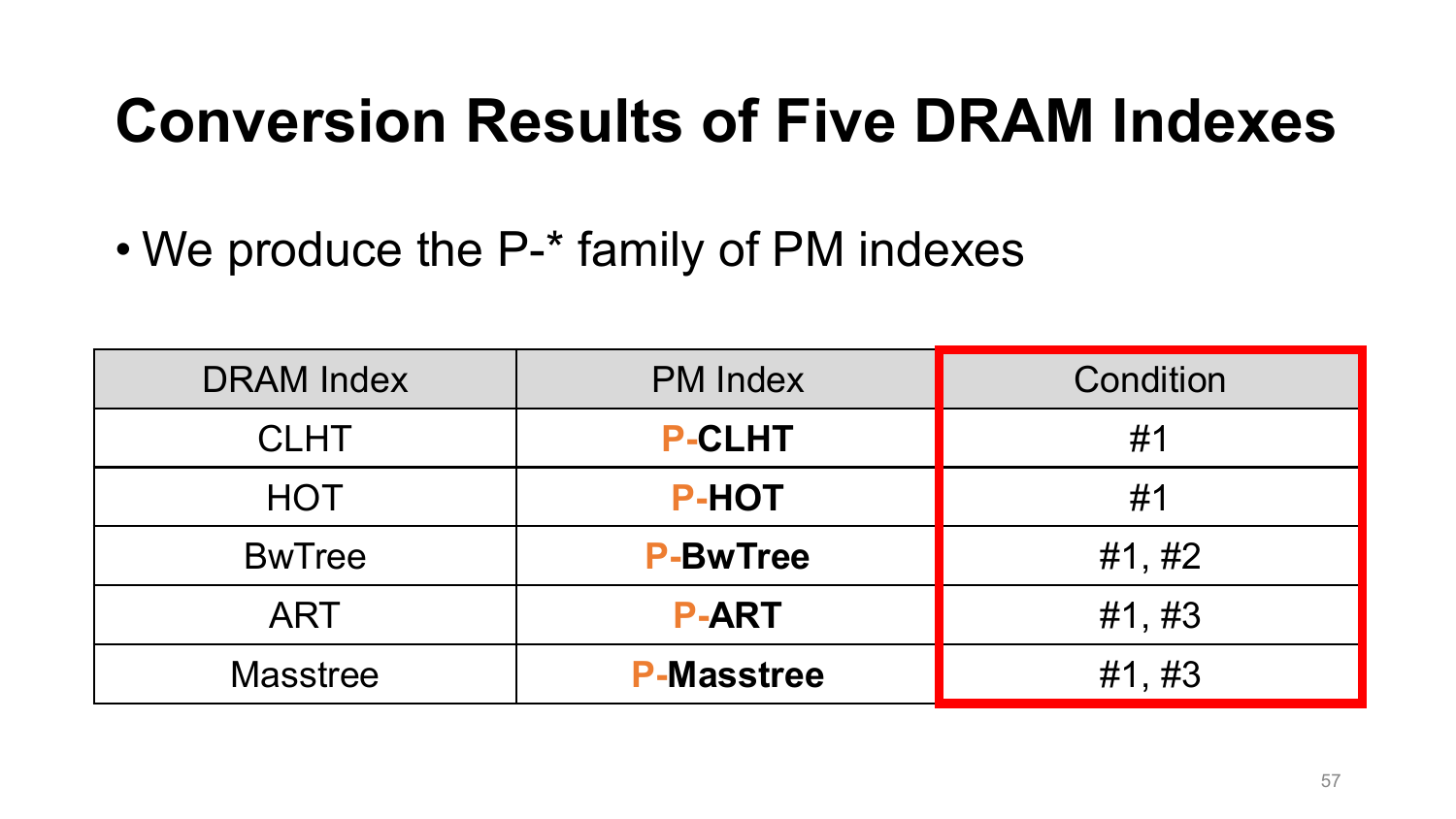## **Outline**

- Overall Intuition
- Conversion Conditions
- Conversion Example: Masstree
- **Assumptions & Limitations**
- Evaluation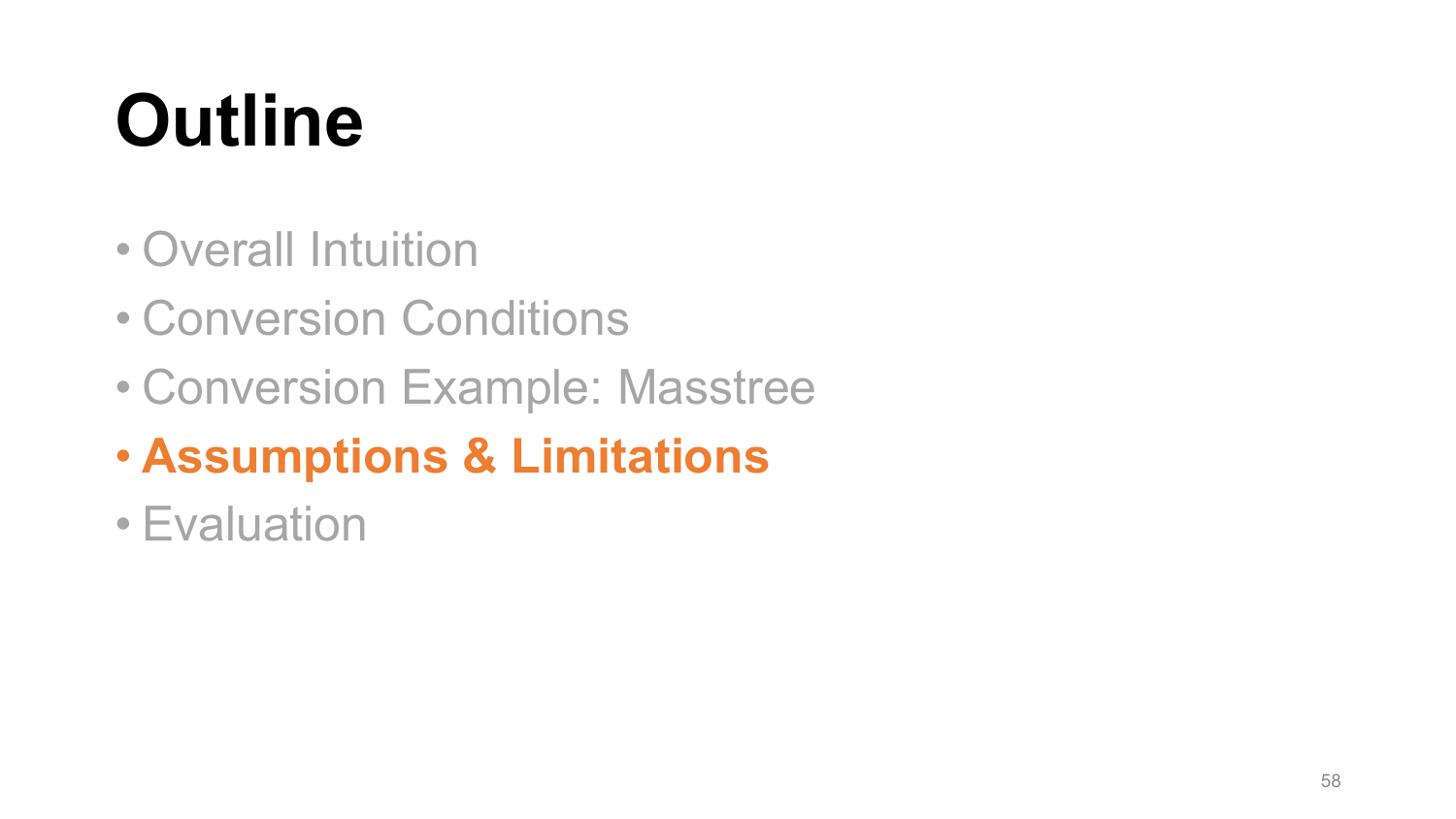## **Assumptions & Limitations**

- Assume garbage collection in memory allocator
- Assume locks are volatile or re-initialized after a crash
- Provide low level of isolation: Read Uncommitted
- RECIPE applies only to individual data structures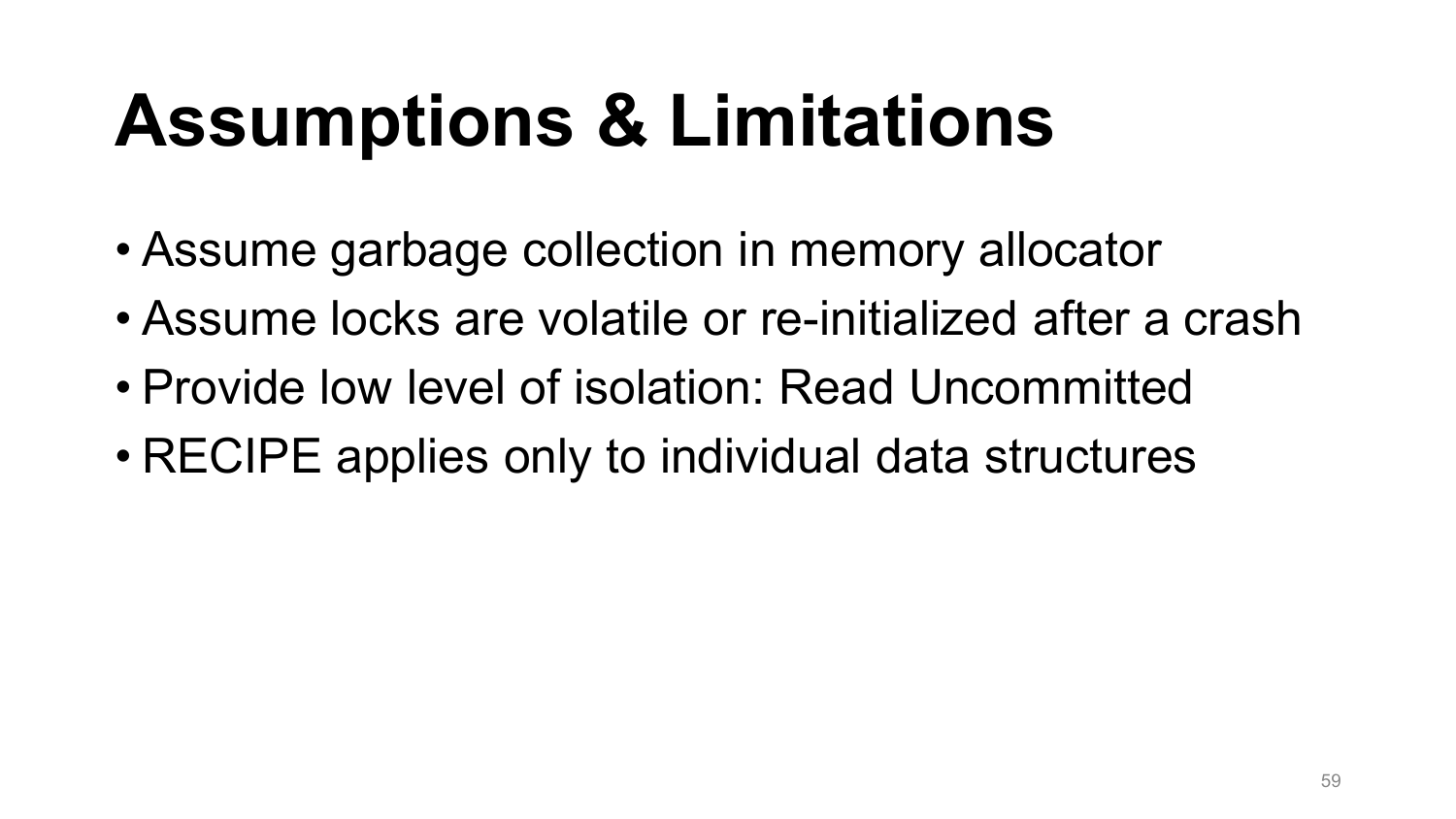## **Outline**

- Overall Intuition
- Conversion Conditions
- Conversion Example: Masstree
- Assumptions & Limitations
- **Evaluation**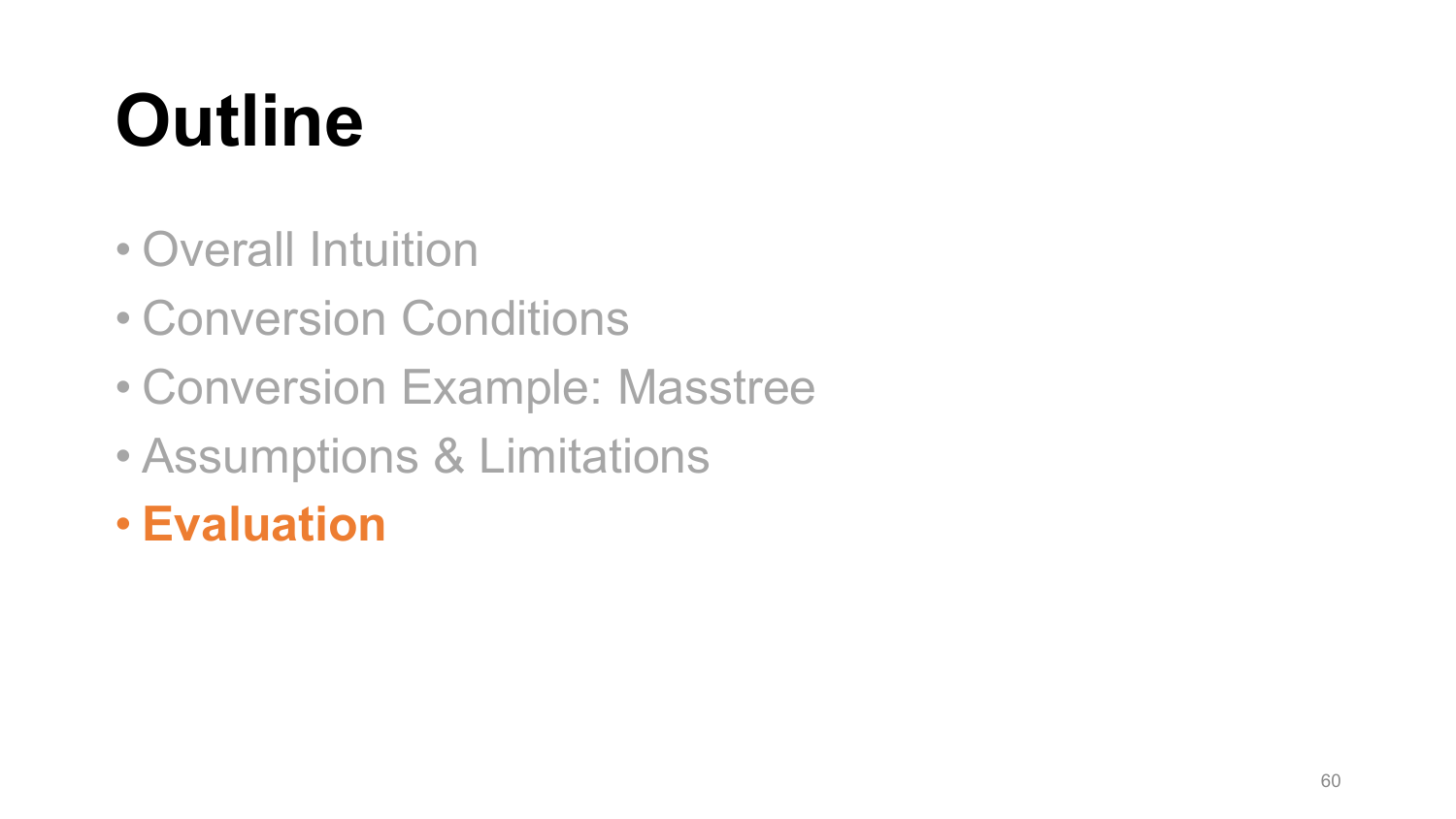- How much effort is involved in converting indexes?
- What is the performance of converted indexes?
- Are the converted indexes crash consistent?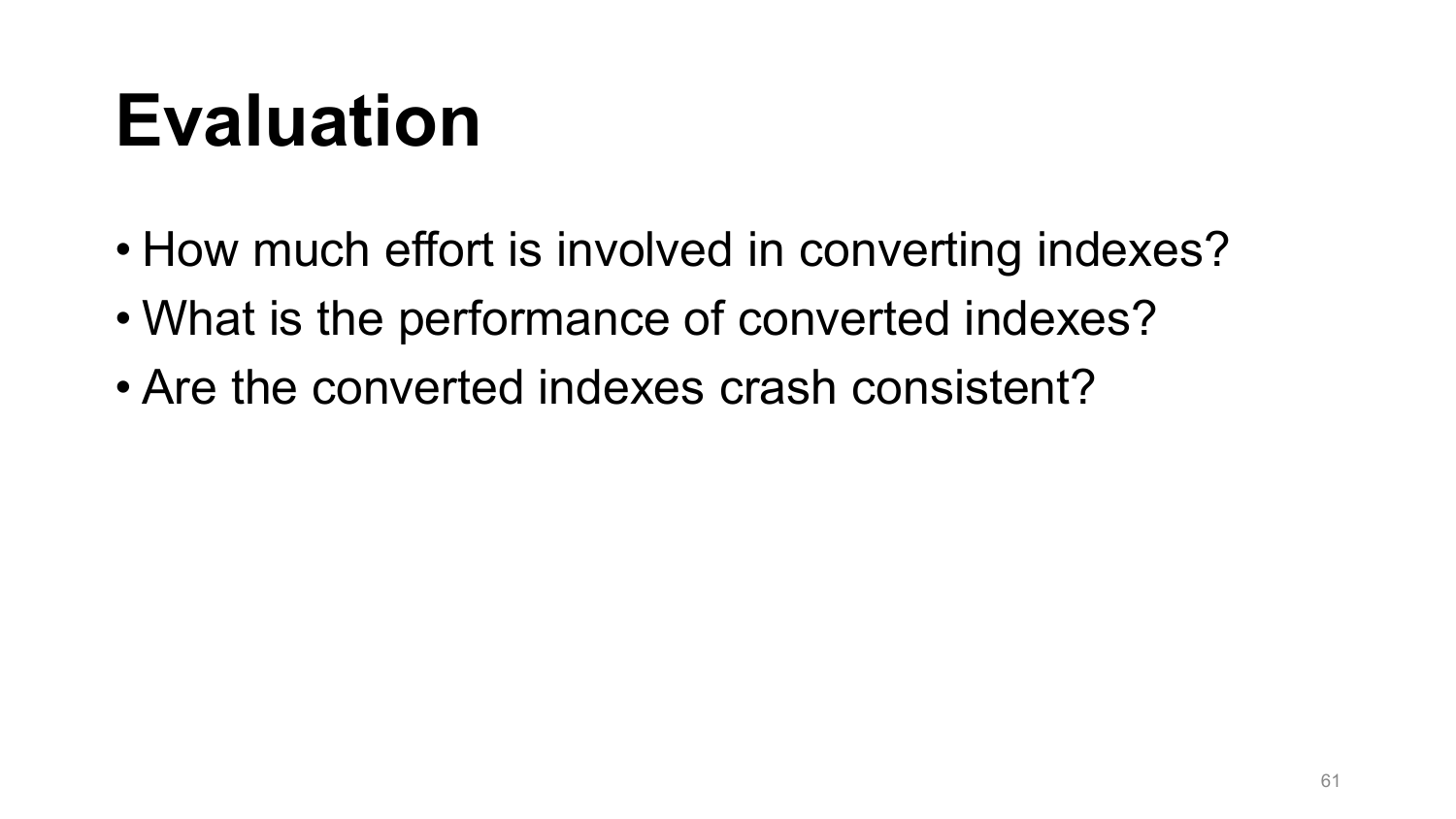- **How much effort is involved in converting indexes?**
- **What is the performance of converted indexes?**
- Are the converted indexes crash consistent?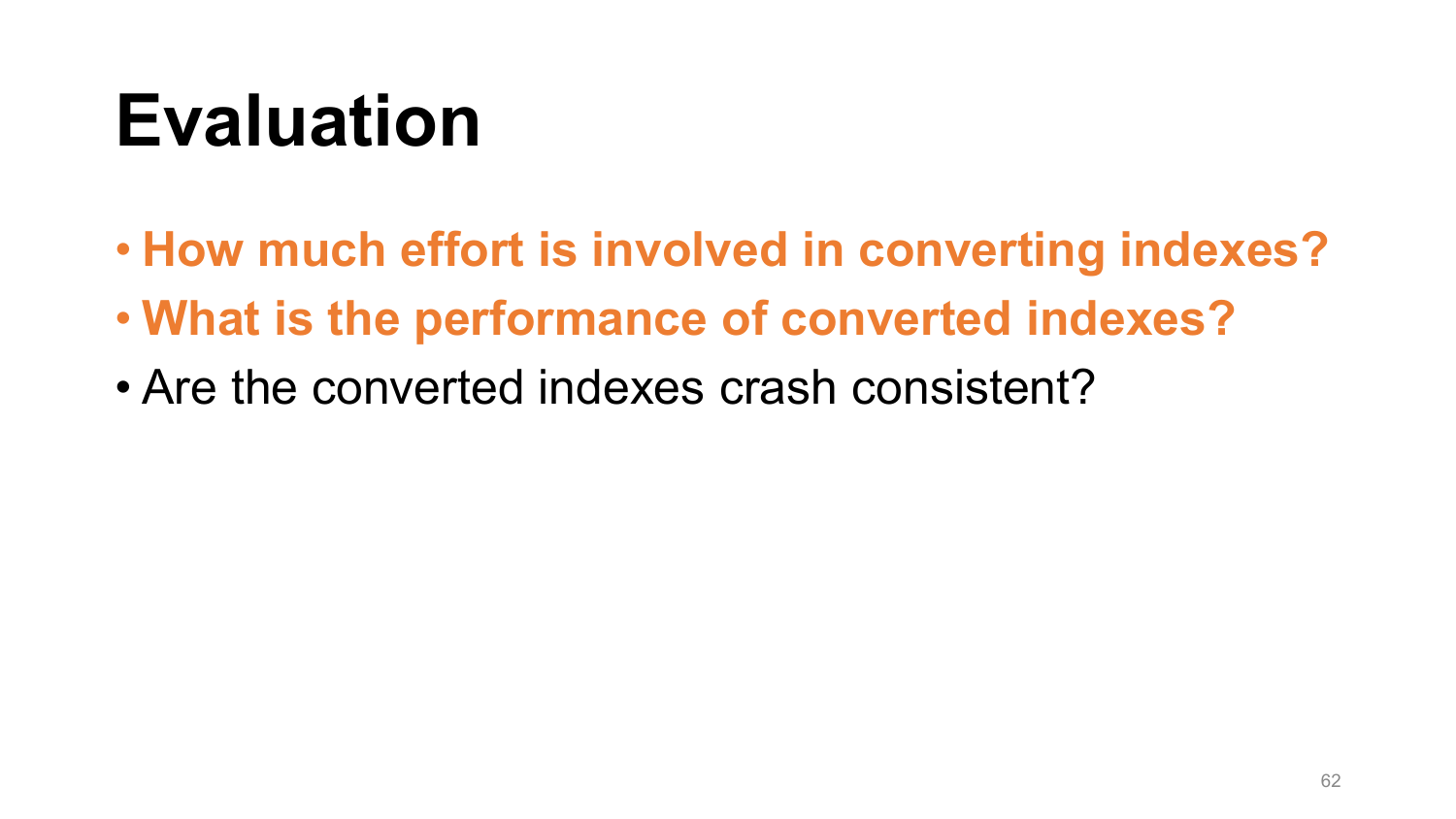#### • **How much effort is involved in converting indexes?**

• What is the performance of converted indexes?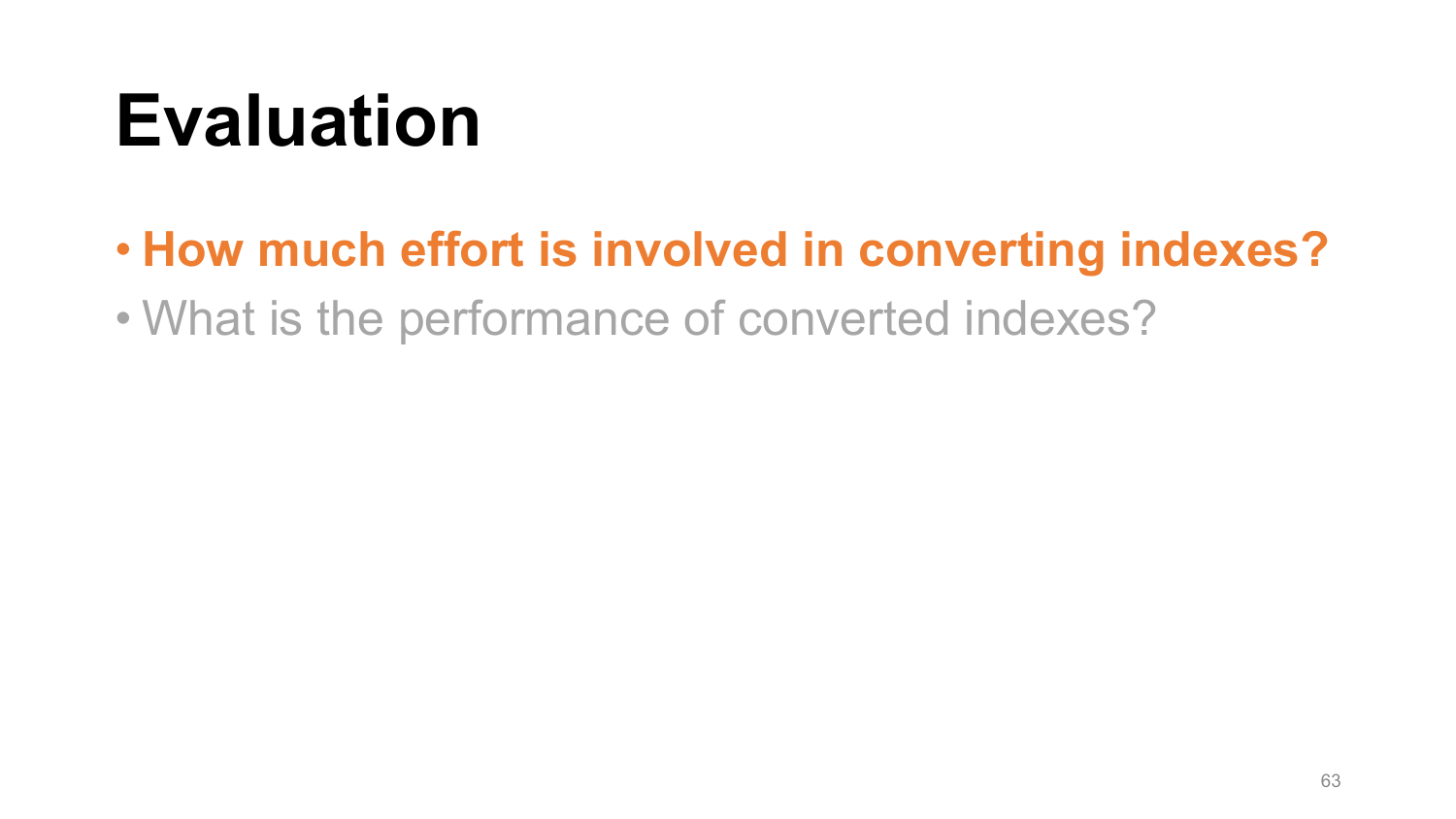### **Modified Lines of Code**

• Conversion for all indexes → <= **200** LoC changes

| <b>RECIPE-converted Indexes</b> | Lines of Code     |                 |
|---------------------------------|-------------------|-----------------|
|                                 | <b>Index Core</b> | <b>Modified</b> |
| P-CLHT                          | 2.8K              | $30(1\%)$       |
| P-HOT                           | 2K                | 38(2%)          |
| P-BwTree                        | 5.2K              | 85 (1.6%)       |
| <b>P-ART</b>                    | 1.5K              | 52(3.4%)        |
| P-Masstree                      | 2.2K              | 200(9%)         |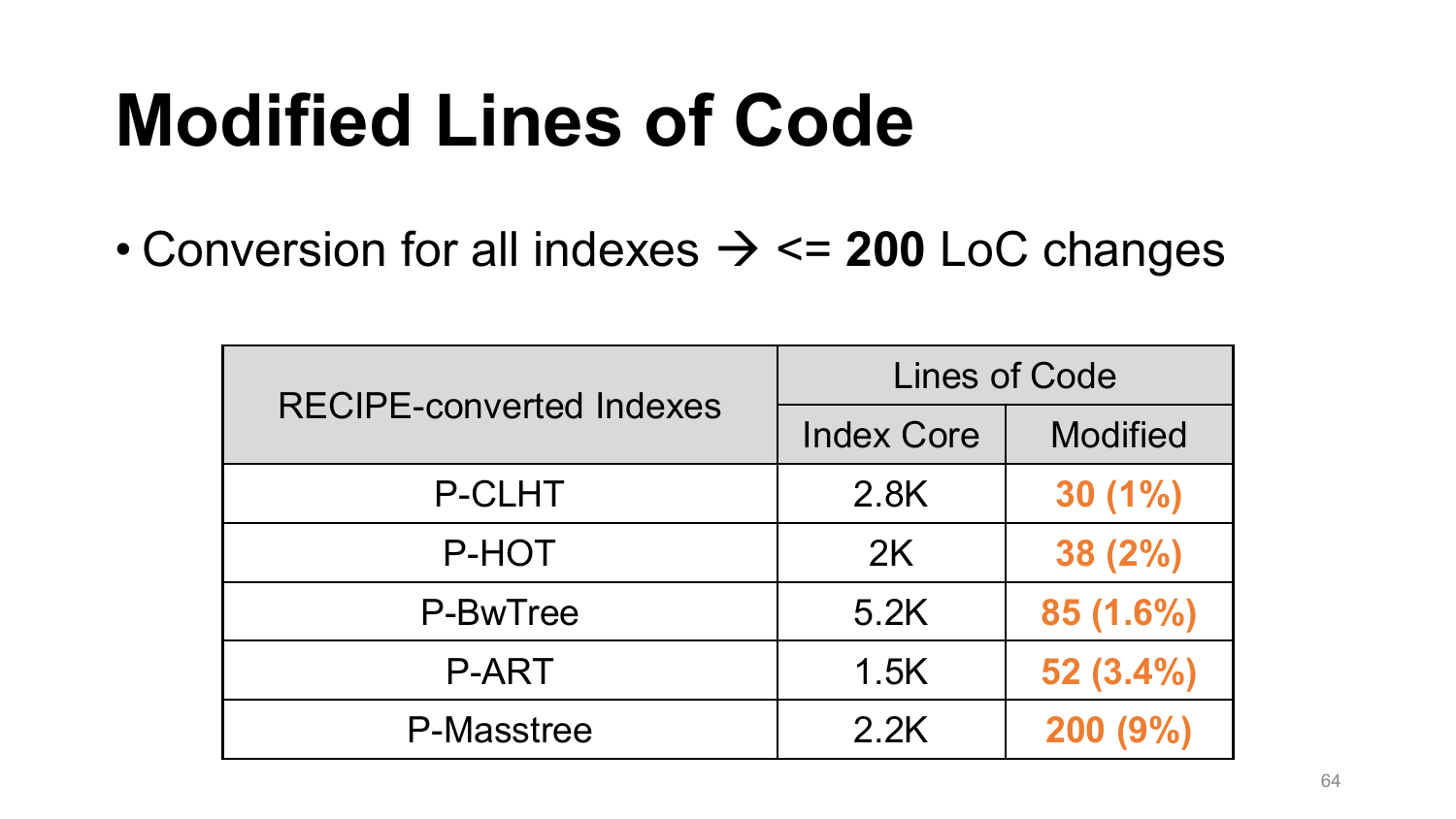### **Modified Lines of Code**

#### • Conversion for all indexes → <= **200** LoC changes

#### **RECIPTION CONVERTS** Conversion for all indexes: <= 200 LoC changes <= 9% from core code base

| $F-TU$     |      | 30 (27)     |
|------------|------|-------------|
| P-BwTree   | 5.2K | 85(1.6%)    |
| P-ART      | 1.5K | $-52(3.4%)$ |
| P-Masstree | 2.2K | 200(9%)     |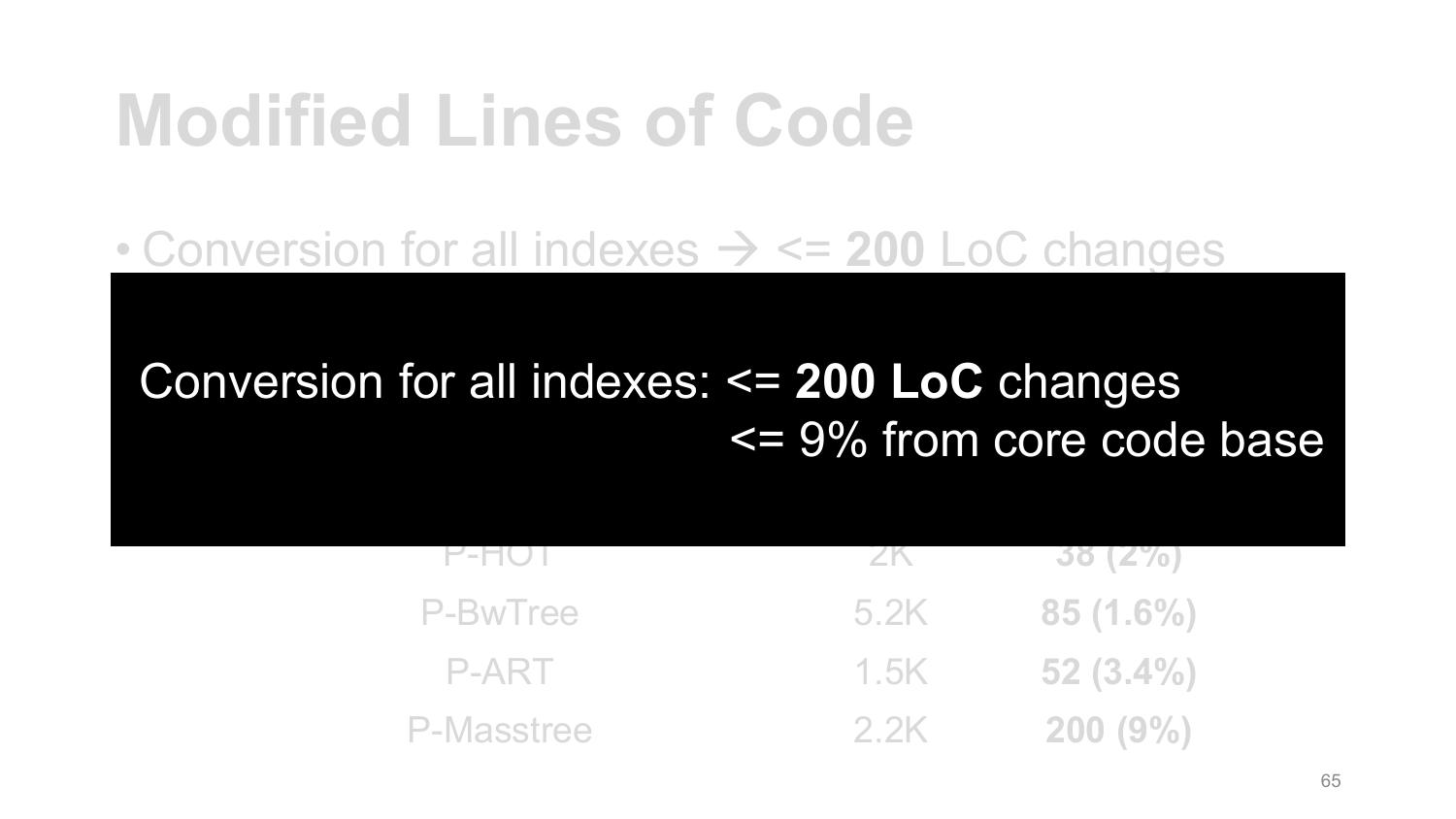• How much effort is involved in converting indexes?

• **What is the performance of converted indexes?**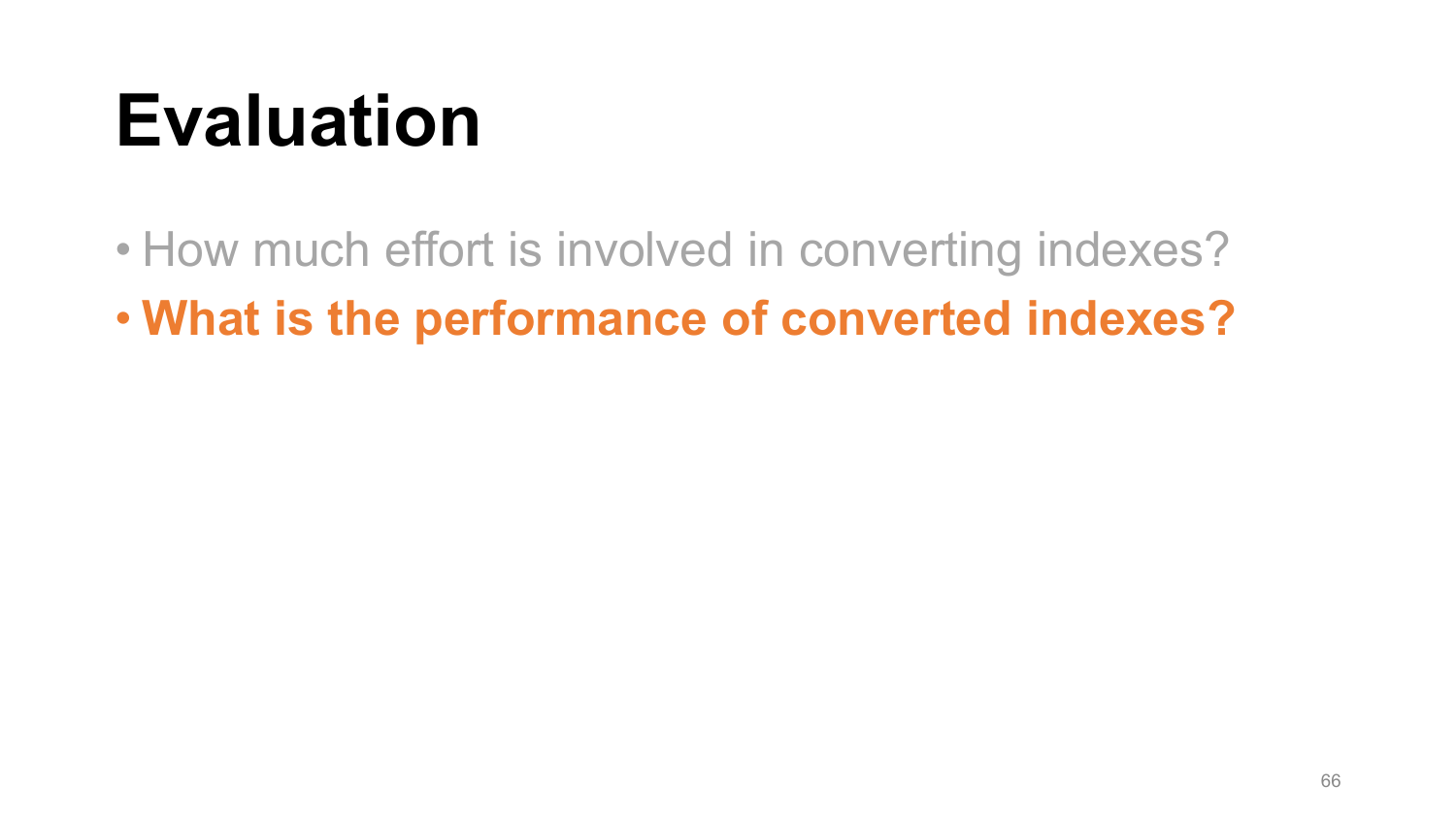### **Performance Evaluation**

- 2-socket 96-core machine with 32MB LLC
- 768 GB Intel Optane DC PMM, 378 GB DRAM
- YCSB with 16 threads
- Ordered/Unordered indexes, Integer/String keys

| Load           | <b>Workload A</b> | <b>Workload B</b> | <b>Workload C</b> | <b>Workload E</b> |
|----------------|-------------------|-------------------|-------------------|-------------------|
| Insertion 100% | Insertion 50%     | Insertion 5%      | Point Lookup      | Insertion 5%      |
|                | Point Lookup 50%  | Point Lookup 95%  | 100%              | Range Scan 95%    |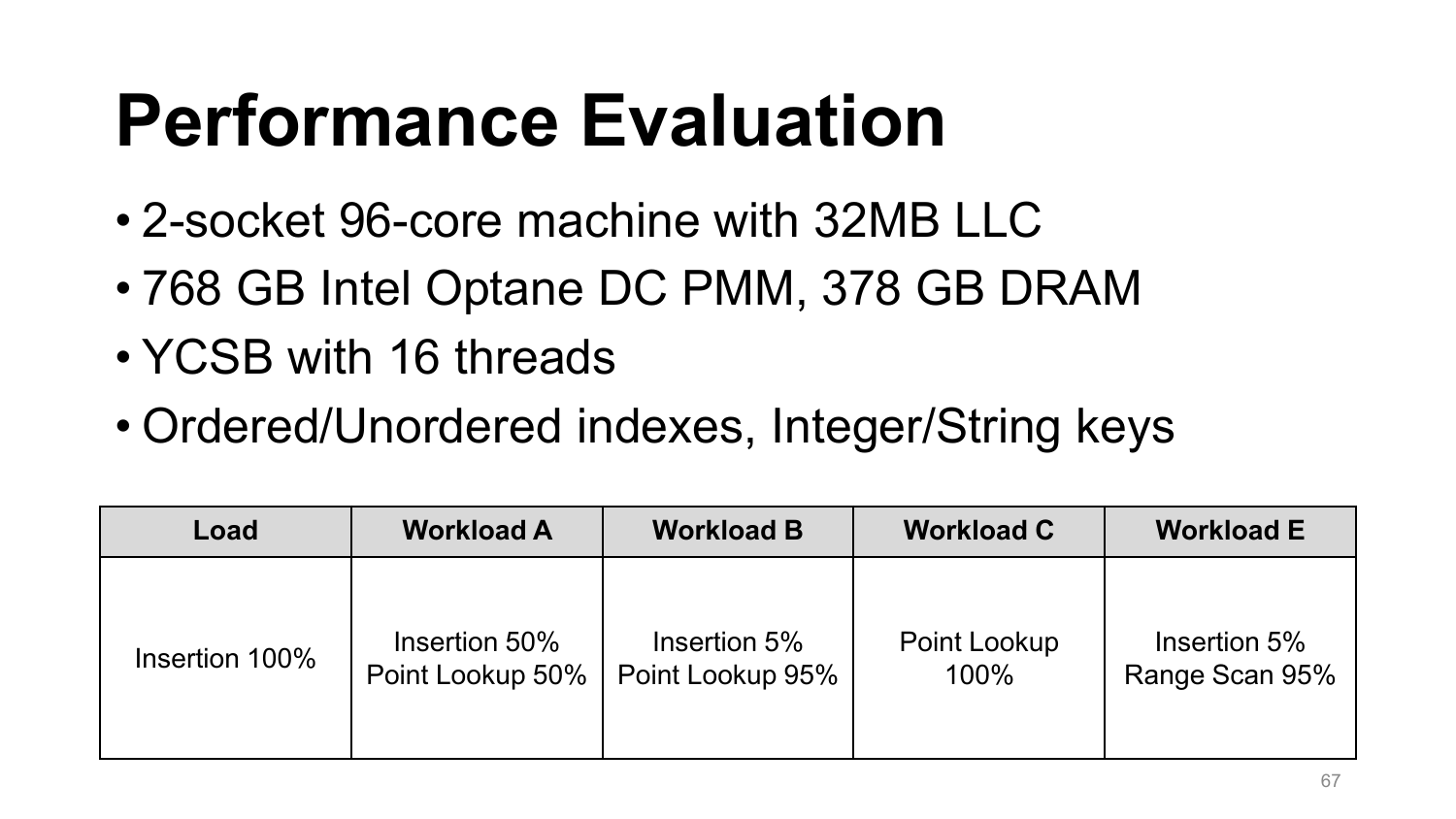### **Ordered Index**

- Support both point and range operations
- P-HOT
	- Persistent Height-Optimized Trie converted by RECIPE
- FAST & FAIR [FAST'18]
	- Hand-crafted PM-based concurrent B+Tree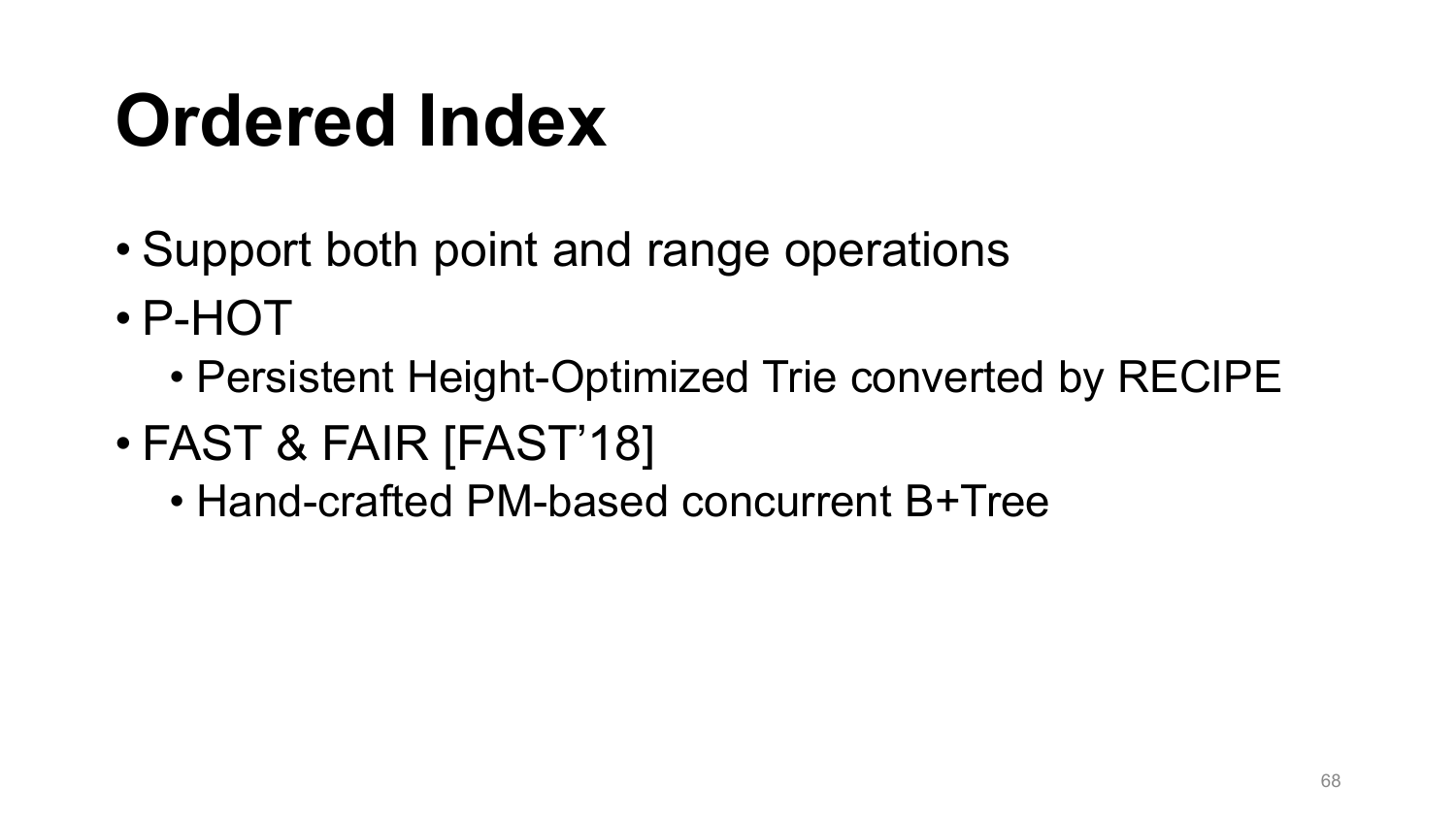### **Ordered Index**

- P-HOT produced by RECIPE conversion
- P-HOT performs up-to 5.2x better in point operations
- Cache-efficient designs of P-HOT  $\rightarrow$  Low cache misses



69